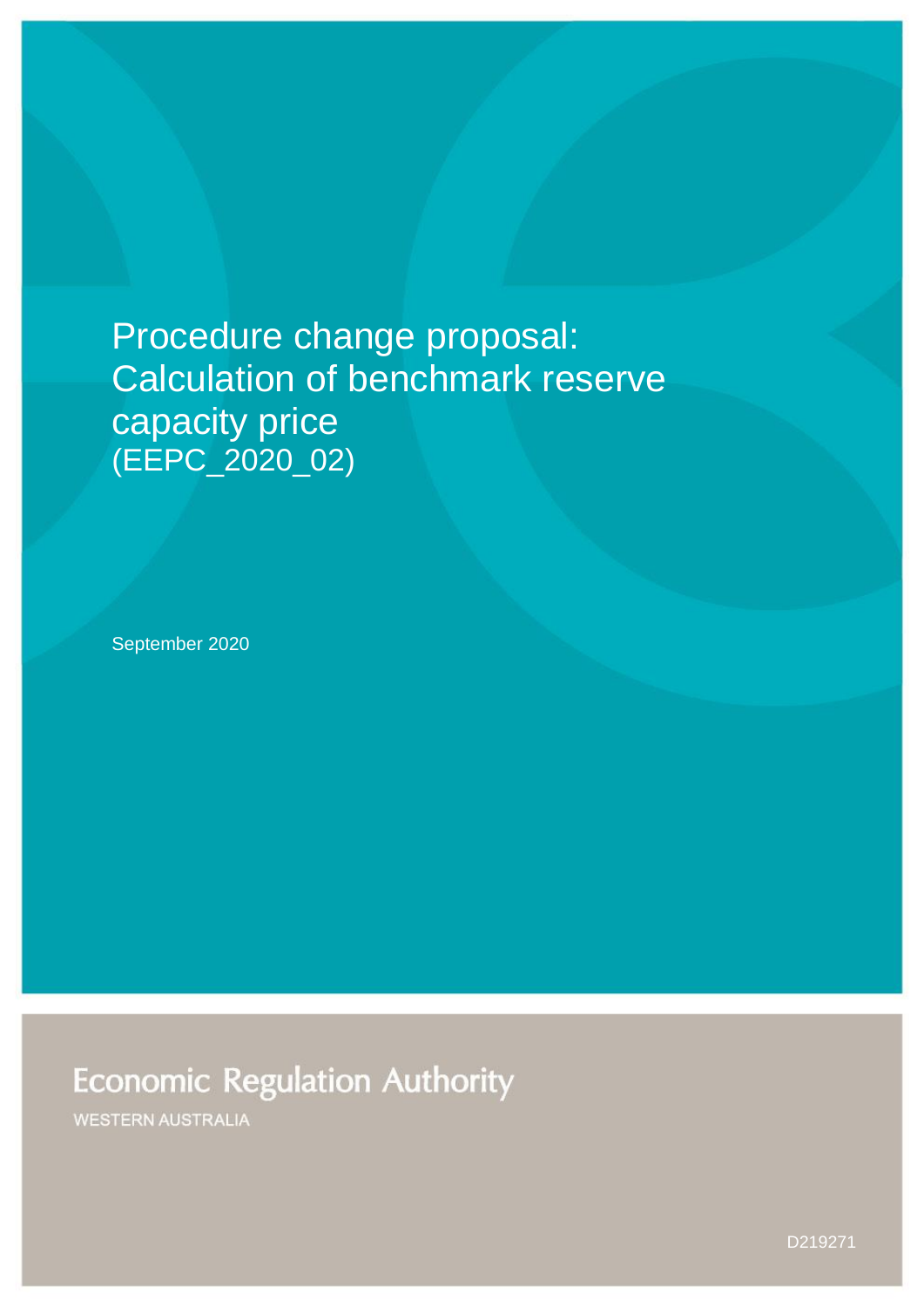### **Economic Regulation Authority**

Level 4, Albert Facey House

469 Wellington Street, Perth WA 6000

**Telephone** 08 6557 7900

**Email** info@erawa.com.au

**Website** www.erawa.com.au

This document can also be made available in alternative formats on request.

National Relay Service TTY: 13 36 77

© 2020 Economic Regulation Authority. All rights reserved. This material may be reproduced in whole or in part provided the source is acknowledged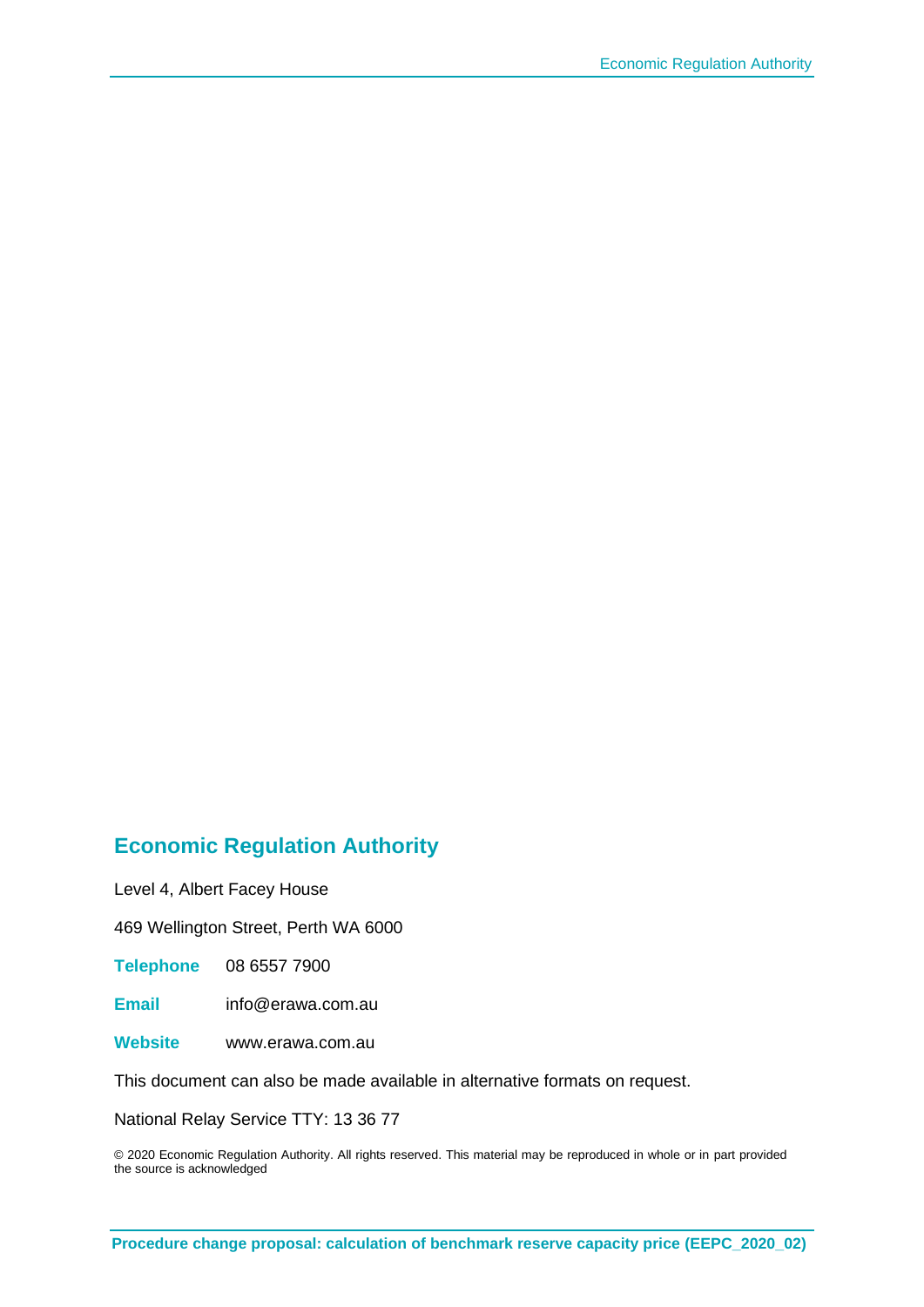# **Invitation to make submissions**

### **Submissions are due by 4:00 pm WST, Wednesday, 14 October 2020**

The ERA invites comment on this paper and encourages all interested parties to provide comment on the matters discussed in this paper and any other issues or concerns.

As per clause 2.10.7 of the Wholesale Electricity Market Rules submissions should be made using the form available on the [Market Website.](https://aemo.com.au/-/media/files/electricity/wem/procedures/wem-procedure-change-submission-form.dotx?la=en&hash=EE26104FF154AC4A2AF97E51BF59905B)

We would prefer to receive your submission form via email:

Email: [publicsubmissions@erawa.com.au](mailto:publicsubmissions@erawa.com.au)

You can also send the submission form through:

Post: PO Box 8469, PERTH BC WA 6849

Please note that submissions provided electronically do not need to be provided separately in hard copy.

All submissions will be made available on our website unless arrangements are made in advance between the author and the ERA. This is because it is preferable that all submissions be publicly available to facilitate an informed and transparent consultative process. Parties wishing to submit confidential information are requested to contact us at [info@erawa.com.au.](mailto:info@erawa.com.au)

For further information please contact

#### **General Enquiries**

Sara O'Connor Ph: 08 6557 7935 | Mob: 0414 452 305 [info@erawa.com.au](mailto:info@erawa.com.au)

#### **Media Enquiries**

Natalie Warnock Ph: 08 6557 7933 | Mob: 0428 859 826 [media@erawa.com.au](mailto:media@erawa.com.au)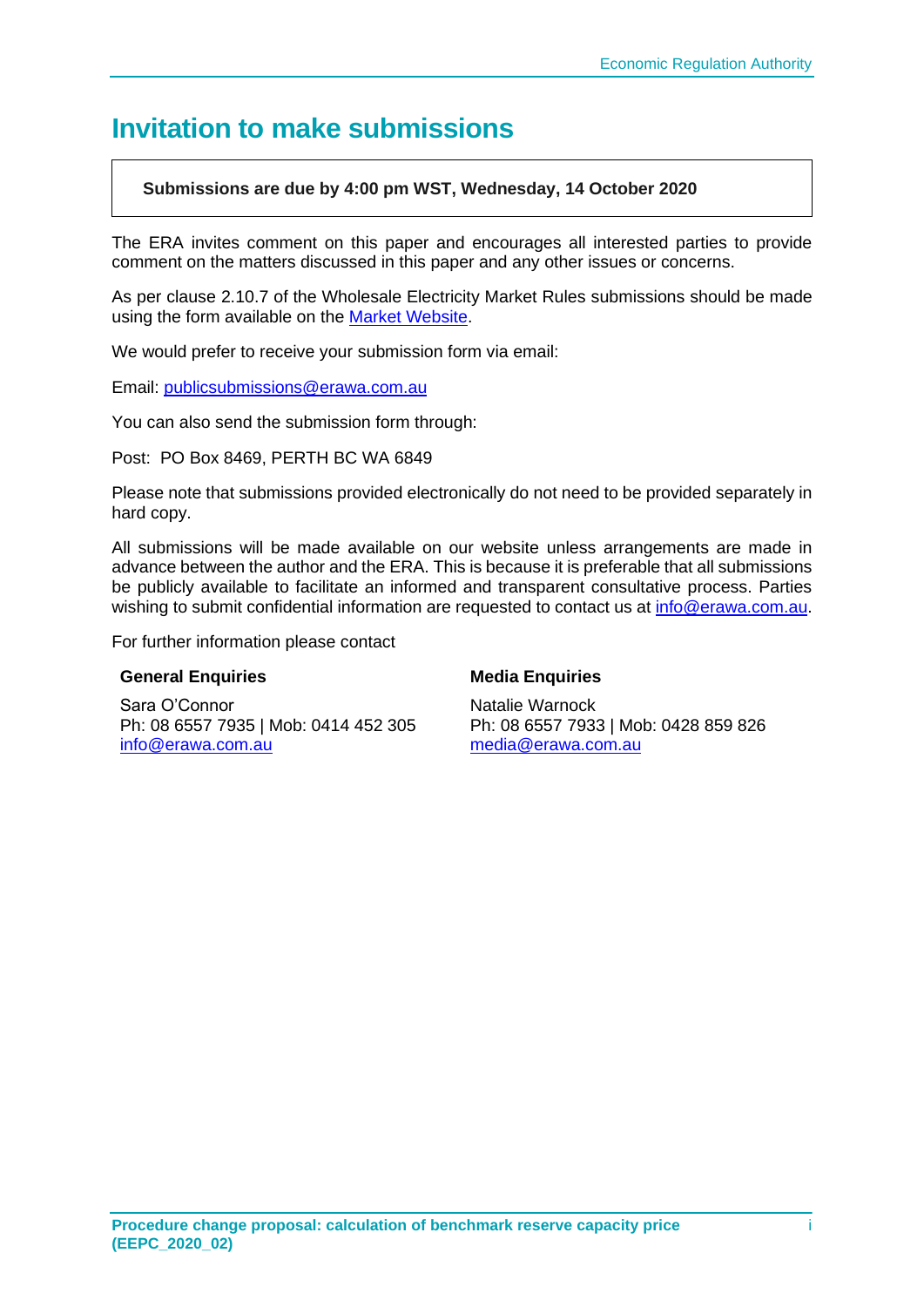# **Contents**

| $\mathbf 1$ . |        |                                                                              |  |  |  |
|---------------|--------|------------------------------------------------------------------------------|--|--|--|
|               | 1.1    | Market procedure for the calculation of the benchmark reserve capacity price |  |  |  |
|               | 1.2    |                                                                              |  |  |  |
|               | 1.2.1  |                                                                              |  |  |  |
| 2.            |        |                                                                              |  |  |  |
|               | 2.1.1  |                                                                              |  |  |  |
|               | 2.1.2  |                                                                              |  |  |  |
|               | 2.2    |                                                                              |  |  |  |
|               | 2.3    |                                                                              |  |  |  |
| 3.            |        |                                                                              |  |  |  |
|               | 3.1    |                                                                              |  |  |  |
|               | 3.2    |                                                                              |  |  |  |
|               | 3.2.1  |                                                                              |  |  |  |
|               | 3.2.2  |                                                                              |  |  |  |
|               | 3.3    |                                                                              |  |  |  |
|               | 3.3.1  |                                                                              |  |  |  |
|               | 3.4    |                                                                              |  |  |  |
|               | 3.4.1  |                                                                              |  |  |  |
|               | 3.5    |                                                                              |  |  |  |
|               | 3.5.1  |                                                                              |  |  |  |
|               | 3.5.2  |                                                                              |  |  |  |
|               | 3.6    |                                                                              |  |  |  |
|               | 3.6.1  |                                                                              |  |  |  |
|               | 3.6.2  |                                                                              |  |  |  |
|               | 3.7    |                                                                              |  |  |  |
|               | 3.7.1  |                                                                              |  |  |  |
|               | 3.8    |                                                                              |  |  |  |
|               | 3.8.1  |                                                                              |  |  |  |
|               | 3.9    |                                                                              |  |  |  |
|               | 3.9.1  |                                                                              |  |  |  |
|               | 3.10   |                                                                              |  |  |  |
|               | 3.10.1 |                                                                              |  |  |  |
|               | 3.11   |                                                                              |  |  |  |
|               | 3.11.1 |                                                                              |  |  |  |
|               | 3.11.2 |                                                                              |  |  |  |
|               | 3.12   |                                                                              |  |  |  |
|               | 3.12.1 |                                                                              |  |  |  |
|               | 3.12.2 |                                                                              |  |  |  |
| 4.            |        |                                                                              |  |  |  |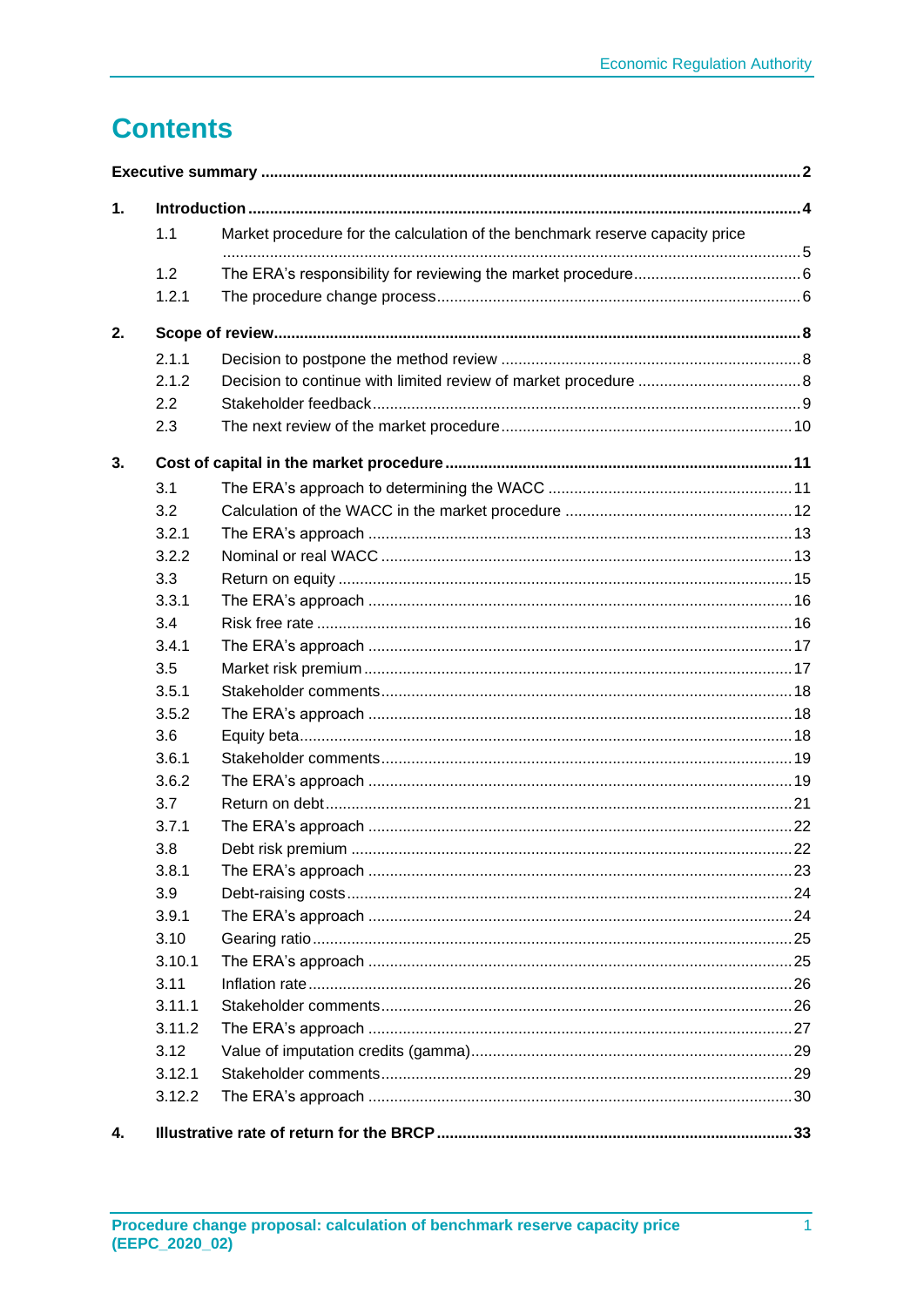# <span id="page-4-0"></span>**Executive summary**

This procedure change proposal recommends amendments to the current market procedure for the calculation of the benchmark reserve capacity price (BRCP): one of the main factors in the calculation of the reserve capacity price in the Wholesale Electricity Market. Interested stakeholders are invited to provide feedback to the ERA on the proposed changes to the market procedure.

Under the Wholesale Electricity Market rules the ERA is responsible for reviewing the market procedure for the calculation of the BRCP at least once every five years.<sup>1</sup> The market rules require the ERA to ensure that any amendments are consistent with the Wholesale Market Objectives, the market rules, the *Electricity Industry Act 2004* and the *Electricity Industry (Wholesale Electricity Market) Regulations 2004*. 2

The reserve capacity mechanism in the Wholesale Electricity Market (WEM) seeks to maintain the adequacy of capacity in the South West Interconnected System to reliably meet demand. The mechanism achieves this aim by procuring capacity at the lowest cost possible. This seeks to minimise the long-term supply cost of electricity to consumers while maintaining the reliability of the system.

The Australian Energy Market Operator (AEMO) annually assesses the contribution of resources to meeting peak demand in the system and assigns capacity credits consistent with their expected contribution. Each retailer procures capacity credits from suppliers consistent with the retailer's contribution to peak demand. AEMO calculates the price of capacity credits based on the BRCP and the amount of excess capacity credits: that is, the capacity credits offered beyond that required to meet the adequacy target of the system. The larger the amount of excess capacity credits, the lower the price of capacity credits. This is to reflect the value of additional capacity to consumers from an improved level of reliability.

AEMO calculates the BRCP as the annualised fixed costs of a 160 MW liquid-fuelled open cycle gas turbine per amount of capacity credits expected to be assigned to the facility. Through the consultation process for the annual calculation of the BRCP, stakeholders have raised concerns that the reference facility is no longer an appropriate choice for investment in the WEM, the parameters and method for the calculation of the cost of capital are outdated and some investment or operating costs are inaccurate or missing.<sup>3</sup>

The market rules also require the ERA to review the method used to calculate the BRCP, as well as the market procedure. The ERA commenced these two reviews together in November 2019. However, as the ERA commenced the reviews, it identified considerable overlap with the current reforms being developed by the Energy Policy WA.

The ERA postponed the review of the method for setting the BRCP and to continue with the review of the market procedure.<sup>4</sup> After consultation with the Market Advisory Committee Working Group established for the review of the market procedure, the ERA limited the scope of the review to the calculation of the cost of capital in the market procedure. Limiting the scope allows the ERA to fast-track the amendment process, with the aim to publish a revised market procedure in time for AEMO to apply to the calculation of the BRCP this year.

<sup>1</sup> Clause 1.17.5(e) of the market rules allows the ERA to conduct the next review of the market procedure any time after 31 October 2017.

<sup>&</sup>lt;sup>2</sup> Wholesale Electricity Market Rules (WA), 7 August 2020, Clause 2.10, [\(online\)](https://www.erawa.com.au/cproot/21394/2/Wholesale-Electricity-Market-Rules-7-August-2020.pdf).

<sup>&</sup>lt;sup>3</sup> AEMO, 2019, 2020 benchmark reserve capacity price for the 2022-23 capacity year, p. 20, [\(online\)](https://aemo.com.au/-/media/files/electricity/wem/reserve_capacity_mechanism/brcp/2020/final-report/final-report---benchmark-reserve-capacity-price-for-the-2022-23-capacity-year.pdf?la=en&hash=01DBBEC4291877CDA51EC016432D181A).

<sup>4</sup> ERA, 2020, *Notice: Review of the methods used to calculate the benchmark reserve capacity price and*  energy price limits, Suspension of the method reviews, [\(online\)](https://www.erawa.com.au/cproot/21237/2/NOTICE---Suspension-of-BRCPEPL-method-reviews.pdf).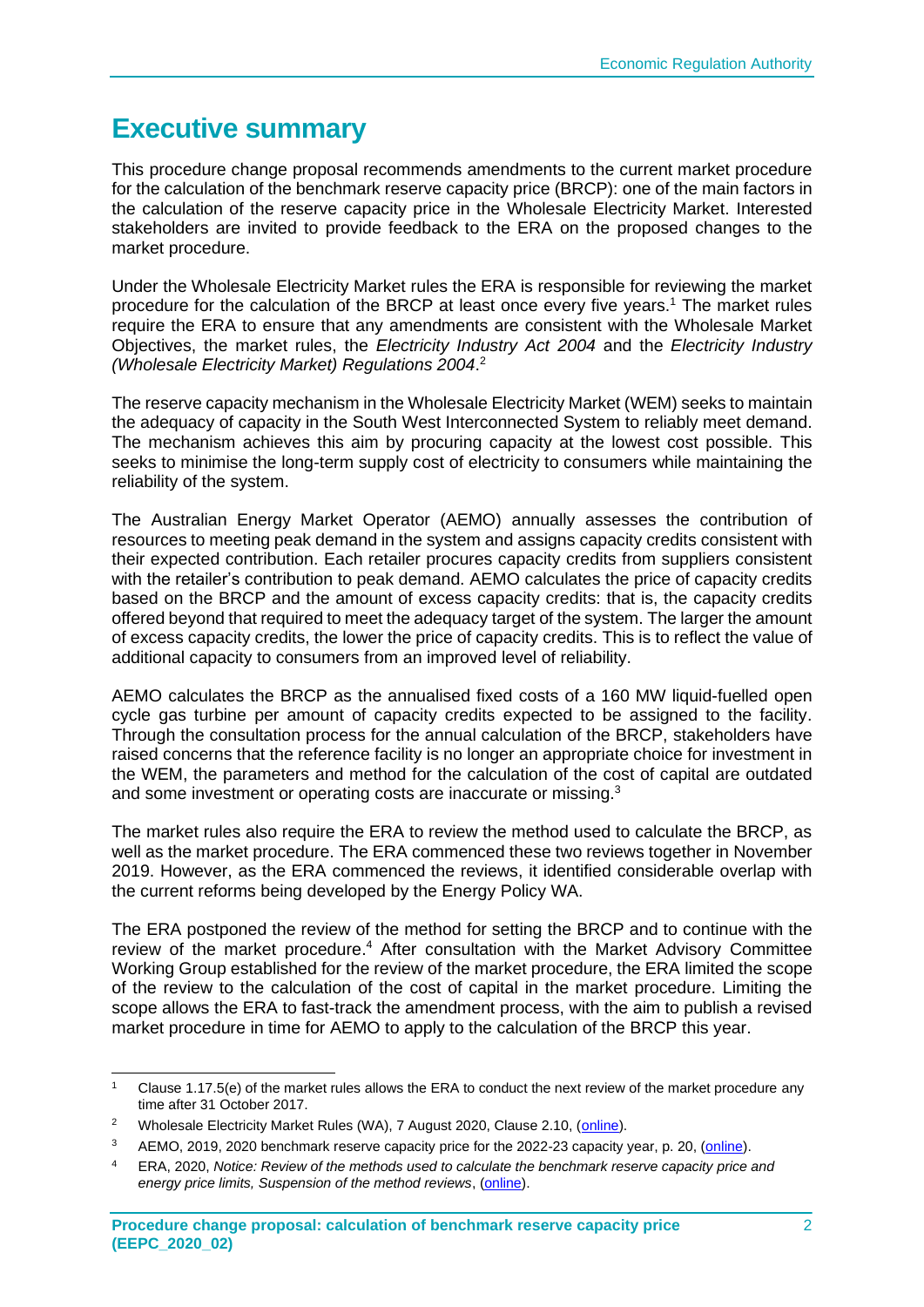The ERA expects to complete its review of the market procedure in early November 2020, which would enable AEMO to update its estimate of the BRCP this year based on the updated market procedure.

This procedure change proposal contains the ERA's reasoning for amendments to the calculation of the weighted average cost of capital in the market procedure. This includes moving from a real to a nominal WACC. The use of a nominal WACC ensures that efficient generator financing cost includes compensation for forecast inflation. This change will set the necessary foundations for any future consideration of the annualisation process for capital as part of a broader review of the BRCP. Future consideration of the annualisation process would need to consider how investors project forward BRCP cashflows given uncertainties with future generation costs and efficiencies.

The procedure change proposal also provides a marked-up copy of the market procedure indicating the proposed changes in Appendix 1. Overall, the proposed changes would raise the value of the weighted average cost of capital, and hence the value of the BRCP. An illustrative example shows that AEMO's recently estimated weighted average cost of capital would increase from 3.51 per cent to 5.47 per cent using the proposed changes in the calculation. 5

This paper also provides a summary of the feedback from the Working Group of the Market Advisory Committee for the review of the market procedure.

<sup>5</sup> For the 2020 reserve capacity cycle BRCP, AEMO applied a weighted average cost of capital of 3.51 per cent per annum (in real terms). Refer to AEMO, 2019, *Final report: 2020 benchmark reserve capacity price for the 2022-23 capacity year*, [\(online\)](https://aemo.com.au/-/media/files/electricity/wem/reserve_capacity_mechanism/brcp/2020/final-report/final-report---benchmark-reserve-capacity-price-for-the-2022-23-capacity-year.pdf?la=en&hash=01DBBEC4291877CDA51EC016432D181A).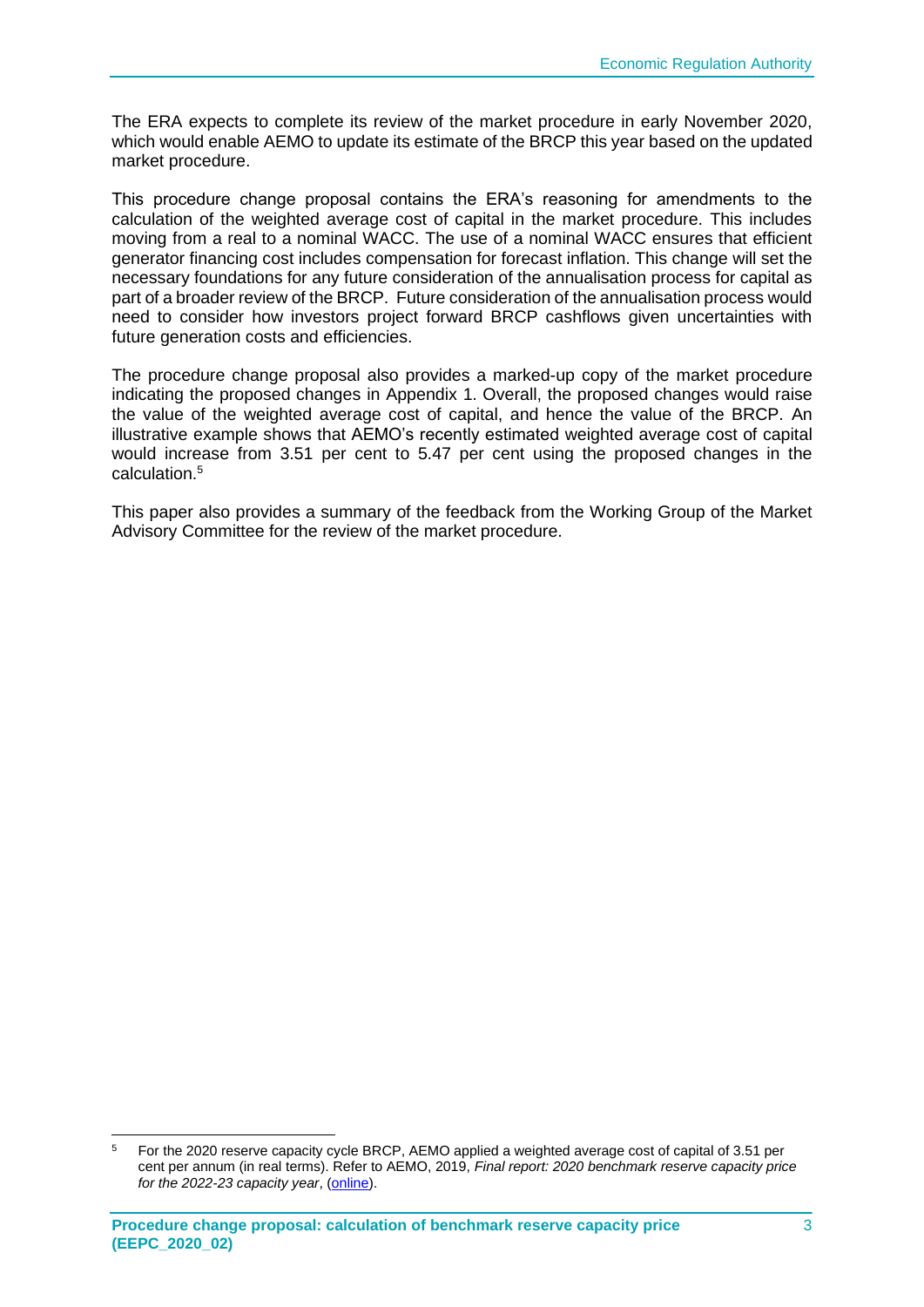# <span id="page-6-0"></span>**1. Introduction**

The design of the WEM includes a reserve capacity mechanism to ensure that enough supply capacity is available to reliably satisfy demand, including during some defined supply emergencies. AEMO uses the reliability planning criterion outlined in the Wholesale Electricity Market Rules to establish the level of capacity required to maintain system adequacy: this is referred to as the reserve capacity target.<sup>6</sup>

Two years in advance, AEMO measures the expected contribution of facilities to meeting the reserve capacity target and assigns capacity credits to suppliers according to their expected contribution. Capacity suppliers receive payments consistent with the number of capacity credits they hold and in return commit to providing their capacity to AEMO in the delivery year.<sup>7</sup> The capacity payments provide incentives for investment when the system requires new capacity.

The cost of capacity payments should be balanced against the benefits of procuring capacity to improve the reliability of the system. Retailers fund the procurement of capacity and ultimately pass their cost to consumers through retail electricity tariffs. Although consumers value a secure and reliable electricity supply, they should not be expected to pay for excess capacity that provides little additional benefit to system security and reliability.

The market rules specify a method for determining the price of each megawatt of capacity credit provided to suppliers.<sup>8</sup> The BRCP is an input to this price determination. The calculation of the BRCP, together with its application in the determination of capacity price, seeks to balance the cost to consumers of procuring capacity credits against the benefits to consumers of improving the reliability of electricity supply.<sup>9</sup> In this way, the calculation of the BRCP is consistent with the objectives of the WEM. These objectives include minimising long-term cost of electricity supply to consumers, promoting the reliable supply of electricity, and avoiding discrimination against energy technologies.<sup>10</sup>

AEMO uses a calculation method specified in a market procedure to estimate the BRCP. The ERA is responsible for reviewing this market procedure at least once every five years. This paper proposes the ERA's amendments to the current market procedure for the calculation of the BRCP, following that review.

This paper is organised as follows:

- The rest of section 1 summarises the current market procedure, explains the ERA's role, and outlines the requirements of the procedure change process under the market rules.
- Section 2 explains the scope of the review of the market procedure, stakeholders' feedback, and the ERA's plan for the next review of the market procedure.
- Section 3 explains the ERA's reasoning for the proposed amendments to the market procedure.
- Section 4 provides an illustrative example of the effect of proposed changes on the weighted average cost of capital.

<sup>6</sup> Wholesale Electricity Market Rules (WA), 7 August 2020, Clause 4.5.9, [\(online\)](https://www.erawa.com.au/cproot/21394/2/Wholesale-Electricity-Market-Rules-7-August-2020.pdf).

 $7$  The market rules refer to the capacity delivery year as capacity year. A capacity year commences on 1 October each year.

<sup>8</sup> Wholesale Electricity Market Rules (WA), 7 August 2020, Clause 4.16, [\(online\)](https://www.erawa.com.au/cproot/21394/2/Wholesale-Electricity-Market-Rules-7-August-2020.pdf).

<sup>9</sup> Public Utilities Office, 2019, *Improving Reserve Capacity pricing signals – a recommended capacity pricing model, Final recommendations report*, p. 23, [\(online\)](https://www.wa.gov.au/sites/default/files/2019-08/Final-Recommendations-Report-Improving-Reserve-Capacity-pricing-signals_0.pdf).

<sup>&</sup>lt;sup>10</sup> Wholesale Electricity Market Rules (WA), 7 August 2020, Clause 1.2.1, [\(online\)](https://www.erawa.com.au/cproot/21394/2/Wholesale-Electricity-Market-Rules-7-August-2020.pdf).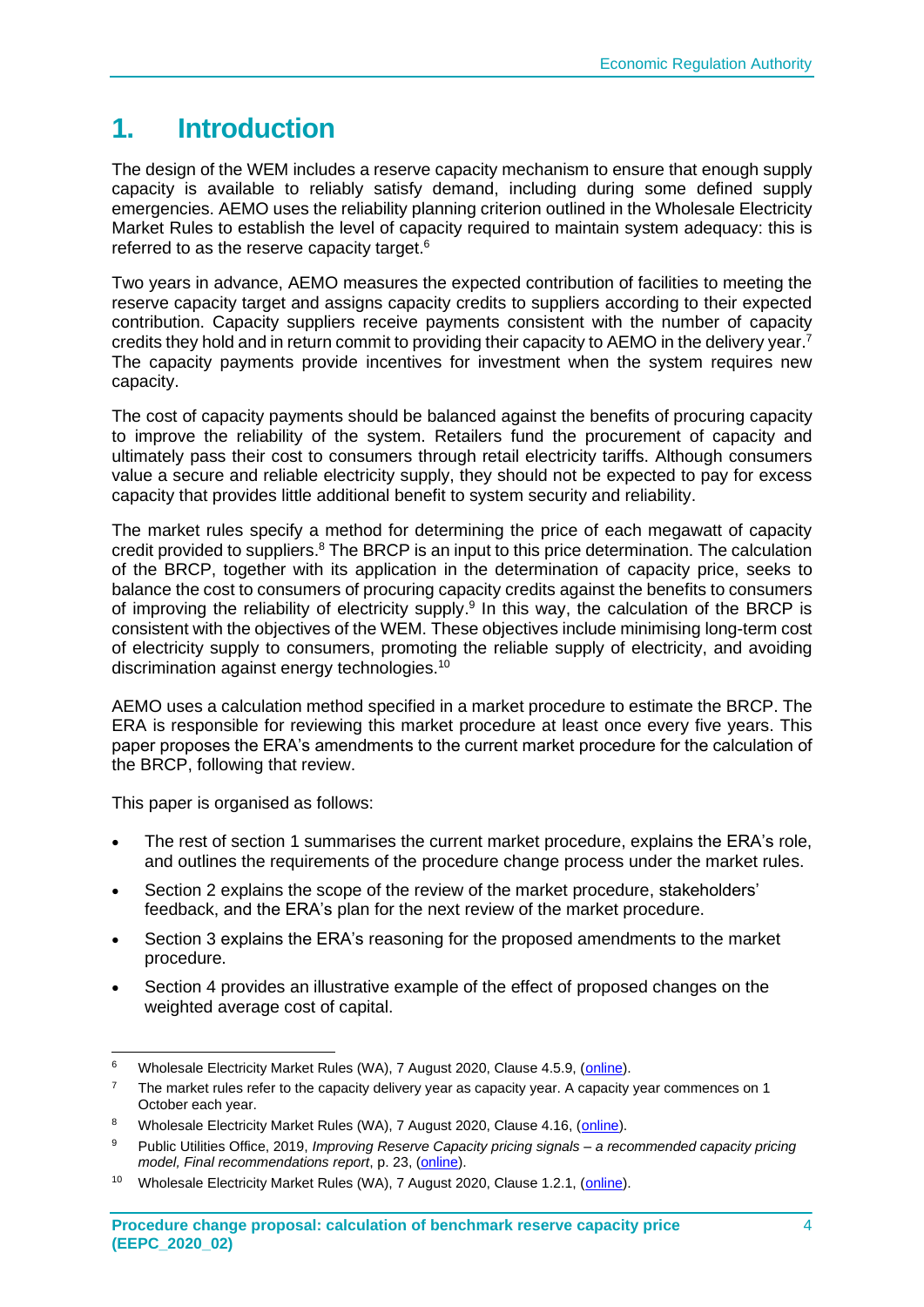• Appendix 1 provides a marked up copy of the market procedure indicating the changes proposed to the market procedure.

The changes proposed would result in a better estimate of cost of capital for developing the reference power station costs in the WEM as specified in the market procedure. The estimate would be more likely to reflect the actual cost of capital of an investor. This provides for a better estimate of the BRCP and would help the reserve capacity mechanism to better achieve its purpose of maintaining the reliability of the system at the lowest cost possible. These proposed changes help the WEM to better achieve its objective of maintaining the reliability of the system and minimising the long-term supply cost of electricity to consumers.

# <span id="page-7-0"></span>**1.1 Market procedure for the calculation of the benchmark reserve capacity price**

AEMO uses a market procedure to calculate the BRCP, which estimates the BRCP as the annualised fixed costs per megawatt of assigned capacity credits to a liquid-fuelled open cycle gas turbine power station with a nameplate capacity of 160 MW. The costs included in the calculation of the BRCP cover capital expenditure, a return on the capital expenditure, and fixed operating and maintenance costs.

The calculation of the BRCP, as set out in the current market procedure, can be summarised as:

- 1. Consider a 160 MW open cycle gas turbine, which uses distillate as liquid fuel.
- 2. Calculate the number of capacity credits expected to be assigned to the plant.
- 3. Calculate the sum of the costs below as of the capacity delivery year:
	- a. Capital expenditure (inclusive of the cost of capital during the construction period).
	- b. Present value of fixed operating and maintenance costs during the economic life of the plant.
- 4. Calculate a weighted average cost of capital, assuming the project receives capacity credits through the reserve capacity auction.
- 5. Calculate an annuity payment using the total cost estimated in step 3 (as the present value of the annuity), weighted average cost of capital in step 4 (as discount rate) and a duration of 15 years.
- 6. The BRCP is the annuity calculated in step 5 divided by the number of capacity credits calculated in step 2.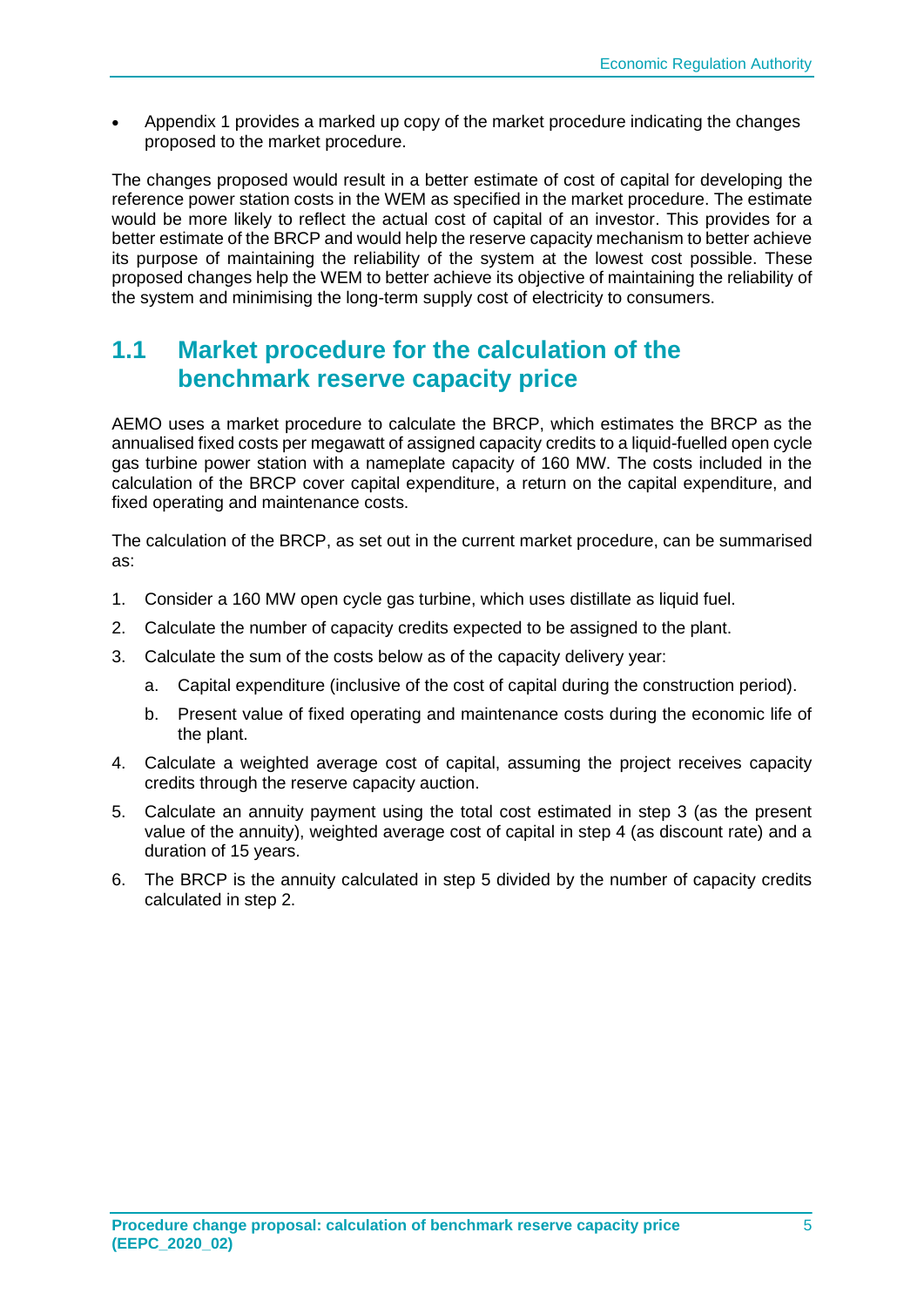#### **Explanation**

The main cost components of the BRCP for the 2022/23 capacity year were as follows:

- Total capital cost of \$194 million, inclusive of funding costs incurred during the construction period.
- Total fixed operating and maintenance cost of \$54.6 million.<sup>11</sup>

Using an estimated real weighted average cost of capital of 3.51 per cent per annum and an annuity period of 15 years, the total annualised cost of developing and operating the power plant was approximately \$21.6 million.

The annualised cost divided by the number of capacity credits expected to be assigned to the reference power station (approximately 152 MW) yielded a BRCP of approximately \$142,000 per MW per year.<sup>12</sup>

# <span id="page-8-0"></span>**1.2 The ERA's responsibility for reviewing the market procedure**

The market rules require the ERA to review the market procedure for the calculation of the BRCP at least once every five years.<sup>13,14</sup> The ERA must undertake a public consultation process on the outcome of the review.

If the ERA recommends changes as a result of the review, the ERA must submit a rule change proposal to the Rule Change Panel or initiate a procedure change process to implement those changes.<sup>15</sup>

The market rules also allow the ERA to conduct the next review of the market procedure, including any public consultation process on the outcomes of the review of the market procedure, after 31 October 2017.<sup>16</sup> The Independent Market Operator last reviewed the market procedure in 2013.

### <span id="page-8-1"></span>*1.2.1 The procedure change process*

If the ERA chooses to initiate a procedure change proposal, it must follow the procedure change process stipulated in the market rules. <sup>17</sup> The ERA must follow the Rule Change Panel's Procedure Administration market procedure when developing a procedure change proposal.

<sup>11</sup> This represents the present value of fixed operating and maintenance costs of the facility over its assumed economic life.

<sup>&</sup>lt;sup>12</sup> ERA, 2020, Decision on the benchmark reserve capacity price to apply in the 2022/23 capacity year, [\(online\)](https://www.erawa.com.au/cproot/20891/2/Benchmark-Reserve-Capacity-Price-2020---Decision-paper.pdf)

<sup>13</sup> Wholesale Electricity Market Rules (WA), 7 August 2020, Clauses 4.16.3 and 4.16.9, [\(online\)](https://www.erawa.com.au/cproot/21394/2/Wholesale-Electricity-Market-Rules-7-August-2020.pdf).

<sup>14</sup> The Independent Market Operator, 2013, *Market procedure: maximum reserve capacity price, version 6*, [\(online\)](https://www.erawa.com.au/cproot/14362/2/Market%20Procedure%20-%20Maximum%20Reserve%20Capacity%20Price.pdf).

<sup>&</sup>lt;sup>15</sup> Wholesale Electricity Market Rules (WA), 7 August 2020, Clause 4.16.10, [\(online\)](https://www.erawa.com.au/cproot/21394/2/Wholesale-Electricity-Market-Rules-7-August-2020.pdf).

<sup>16</sup> Ibid, Clause 1.17.5(e).

<sup>17</sup> Ibid, Clause 2.10.

**Procedure change proposal: calculation of benchmark reserve capacity price (EEPC\_2020\_02)**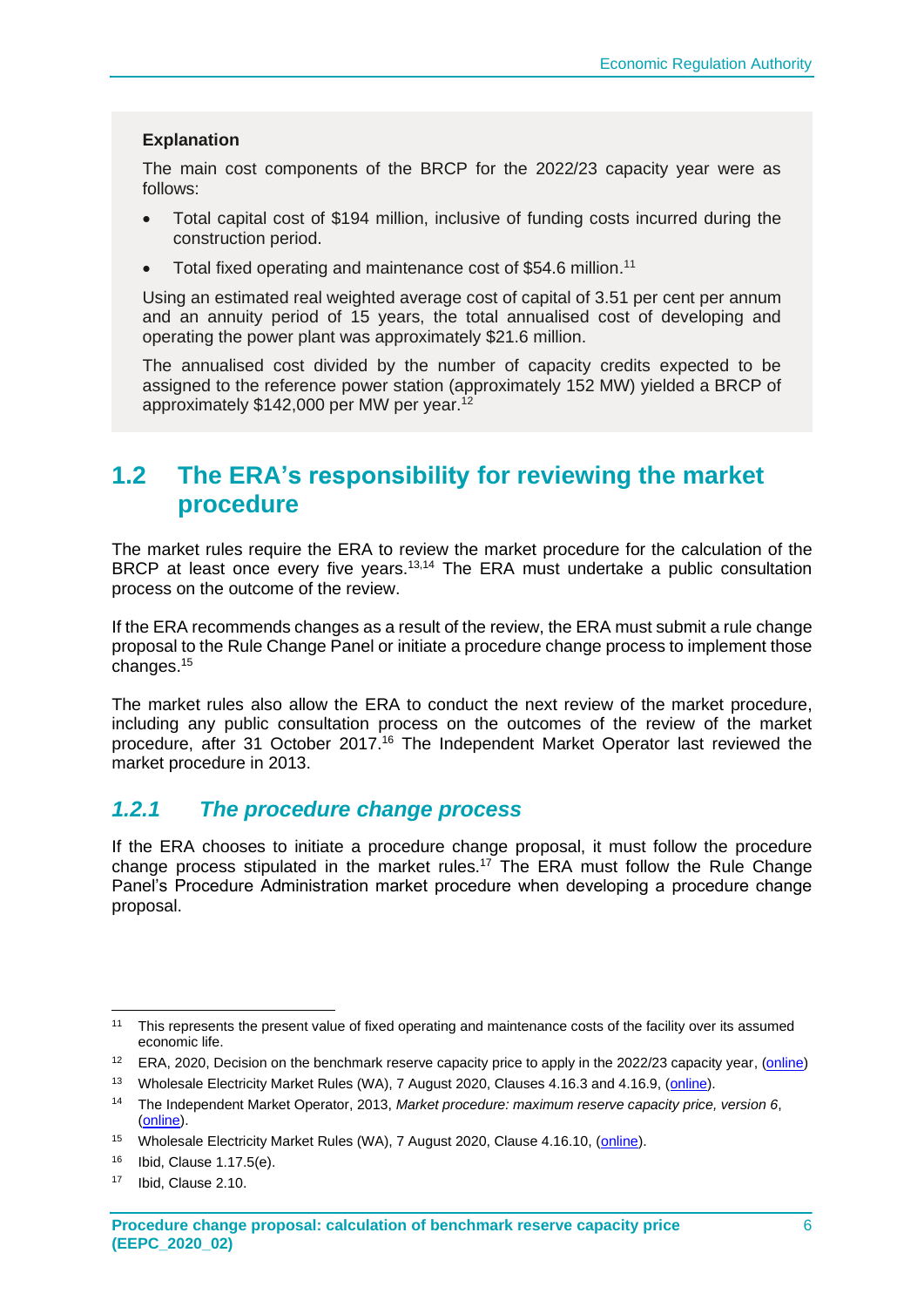Any amendment to the market procedure must be consistent with the Wholesale Market Objectives, the market rules, the *Electricity Industry Act 2004* and the *Electricity Industry (Wholesale Electricity Market) Regulations 2004*. 18

After developing amendments to the BRCP market procedure, the ERA must publish a proposal and call for submissions from the public. <sup>19</sup> This paper satisfies this requirement of the procedure change process.

### *1.2.1.1 Next steps*

Following the receipt of submissions, the ERA will prepare a procedure change report.<sup>20</sup> The procedure change report will contain all the information outlined below:<sup>21</sup>

- 2.10.13. The Procedure Change Report must contain:
- (a) the wording of the proposed Market Procedure or amendment to or replacement for the Market Procedure;
- (b) the reason for the proposed Market Procedure or amendment to or replacement for the Market Procedure;
- (c) all submissions received before the due date for submissions, a summary of those submissions, and the response of the Rule Change Panel, AEMO, System Management or the Economic Regulation Authority, as applicable, to the issues raised in those submissions;
- (d) a summary of the views expressed by the Market Advisory Committee and, if the Market Advisory Committee has delegated its role to consider the Procedure Change Proposal to a Working Group under clause 2.3.17(a), a summary of the views expressed by that Working Group;
- (e) [Blank]
- (f) in the case of a Procedure Change Proposal developed by the Rule Change Panel, a proposed date and time for the Market Procedure or amendment or replacement to commence, which must, in the Rule Change Panel's opinion, allow sufficient time after the date of publication of the Procedure Change Report for Rule Participants to implement changes required by it;
- (g) in the case of a Procedure Change Proposal developed by AEMO (including in its capacity as System Management), a proposed date and time for the Market Procedure or amendment or replacement to commence, which must, in AEMO's opinion, allow sufficient time after the date of publication of the Procedure Change Report for Rule Participants to implement changes required by it;
- (h) in the case of a Procedure Change Proposal developed by the Economic Regulation Authority, a proposed date and time for the Market Procedure or amendment or replacement to commence, which must, in the Economic Regulation Authority's opinion, allow sufficient time after the date of publication of the Procedure Change Report for Rule Participants to implement changes required by it; and
	- (i) in the case of a Procedure Change Proposal developed by a Network Operator, a proposed date and time for the Market Procedure or amendment or replacement to commence, which must, in the Network Operator's opinion, allow sufficient time after the date of publication of the Procedure Change Report for Rule Participants to implement changes required by it.

<sup>18</sup> Wholesale Electricity Market Rules (WA), 7 August 2020, Clause 2.9.3, [\(online\)](https://www.erawa.com.au/cproot/21394/2/Wholesale-Electricity-Market-Rules-7-August-2020.pdf).

<sup>&</sup>lt;sup>19</sup> This must allow for a 20 business days of consultation period.

<sup>&</sup>lt;sup>20</sup> Wholesale Electricity Market Rules (WA), 7 August 2020, Clause 2.10.10, [\(online\)](https://www.erawa.com.au/cproot/21394/2/Wholesale-Electricity-Market-Rules-7-August-2020.pdf).

<sup>21</sup> Ibid, Clause 2.10.13.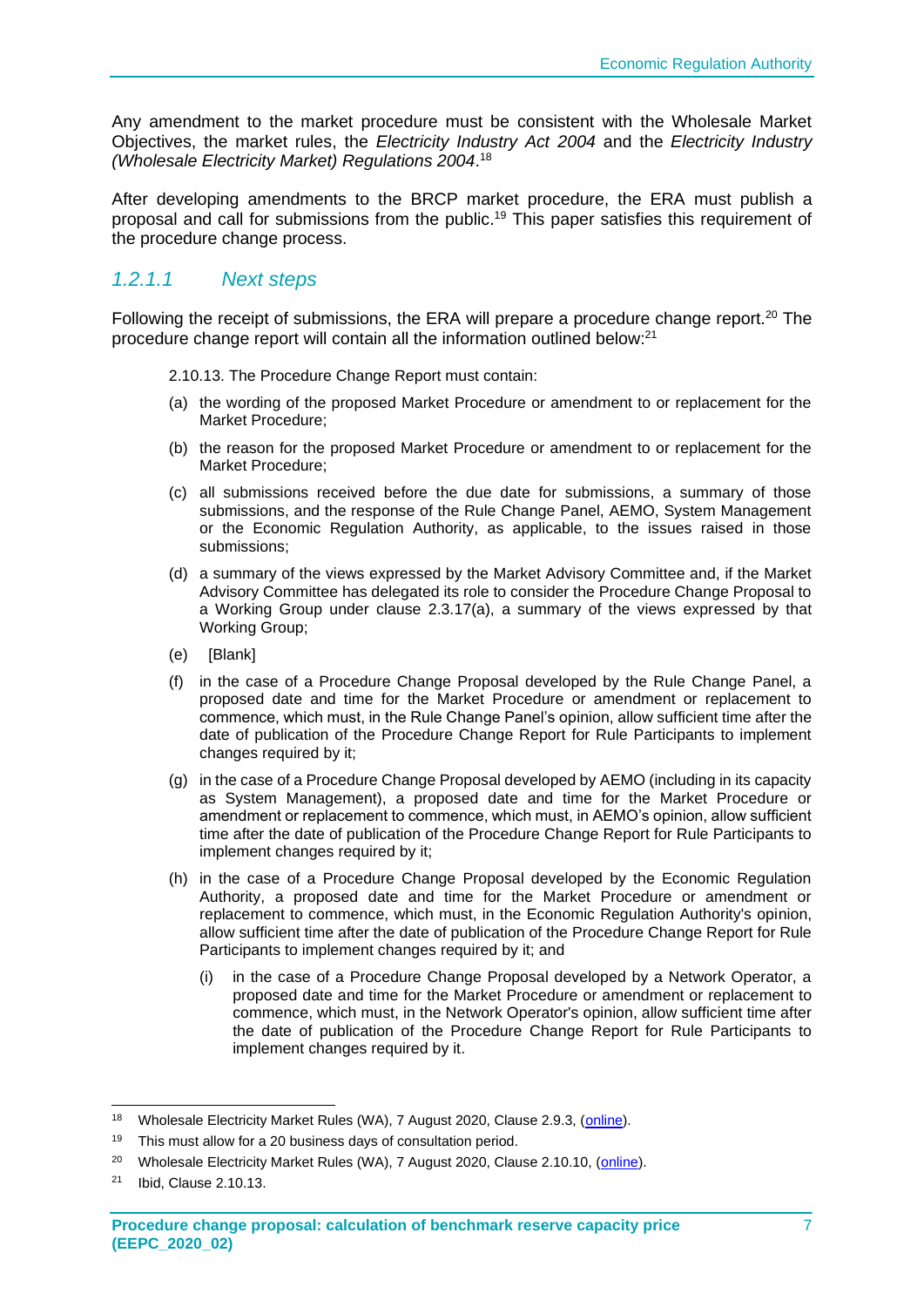# <span id="page-10-0"></span>**2. Scope of review**

A complete review of the market procedure must address the three elements below:

- the facility that is a suitable choice for setting the BRCP
- the number of capacity credits expected to be assigned to the chosen facility
- the fixed investment and operating and maintenance costs of the reference facility.

The ERA intended to conduct a comprehensive review of the principles for setting the BRCP considering its role in capacity credit pricing, the governance process for the calculation of the BRCP and the calculation method in the market procedure.<sup>22,23</sup> The ERA commenced a review of the market procedure together with the review of the method for setting the BRCP in November 2019.

### <span id="page-10-1"></span>*2.1.1 Decision to postpone the method review*

Due to overlap between the review of the method for setting the BRCP and the State Government's energy reform process, the ERA decided to postpone the review of the method until after the completion of the reforms. In March 2020, the ERA published a notice and advised stakeholders of this decision.<sup>24</sup>

Energy Policy WA (EPWA) is currently developing changes to the market rules that account for the effect of network constraints in assigning capacity credits to facilities. EPWA is also developing a method for the assignment of capacity credits to storage facilities. The details of the changes are currently under development and it is not clear how they will affect capacity credits to facilities, including new facilities that intend to enter the market. EPWA has indicated the possibility of further changes to the reserve capacity mechanism. However, the scope of these possible changes is not yet clear.<sup>25</sup>

### <span id="page-10-2"></span>*2.1.2 Decision to continue with limited review of market procedure*

The ERA decided to continue with the review of the market procedure. Through AEMO's annual BRCP determination and consultation process, many stakeholders have raised concerns with the current method for calculating the BRCP. <sup>26</sup> The BRCP is a main determinant of the price of reserve capacity credits and small changes can materially influence cash flows for new and existing market participants. In February 2020, the Minister for Energy implemented a new capacity pricing mechanism, for which the BRCP is a main input. The

 $22$  Ibid, Clause 2.26.3, [\(online\)](https://www.erawa.com.au/cproot/21394/2/Wholesale-Electricity-Market-Rules-7-August-2020.pdf).

<sup>&</sup>lt;sup>23</sup> In its previous review of the methodology in 2013, the ERA considered that the scope of the review of the methodology covers the high-level concepts and principles for setting the BRCP, including the governance of the process. The ERA's review of the market procedure ensures those principles carry through consistently in the implementation of the method for the calculation of the BRCP. ERA, 2013, *Review of methodology for setting the maximum reserve capacity price and the energy price limits in the Wholesale Electricity Market*, p. 43, [\(online\)](https://www.erawa.com.au/cproot/12036/2/Review%20of%20methodology%20for%20setting%20the%20MRCP%20and%20the%20EPLs%20in%20the%20WEM.pdf).

<sup>24</sup> ERA, 2020, *Notice: Review of the methods used to calculate the benchmark reserve capacity price and energy price limits, Suspension of the method reviews*, [\(online\)](https://www.erawa.com.au/cproot/21237/2/NOTICE---Suspension-of-BRCPEPL-method-reviews.pdf).

<sup>25</sup> EPWA, Webpage: *Improving reserve capacity pricing signals*, accessed: 26 March 2020, [\(online\)](https://www.wa.gov.au/government/document-collections/improving-reserve-capacity-pricing-signals).

<sup>26</sup> AEMO, 2019, *Final report: 2020 benchmark reserve capacity price for the 2022-23 capacity year*, p. 19–20, [\(online\)](https://aemo.com.au/-/media/files/electricity/wem/reserve_capacity_mechanism/brcp/2020/final-report/final-report---benchmark-reserve-capacity-price-for-the-2022-23-capacity-year.pdf?la=en&hash=01DBBEC4291877CDA51EC016432D181A).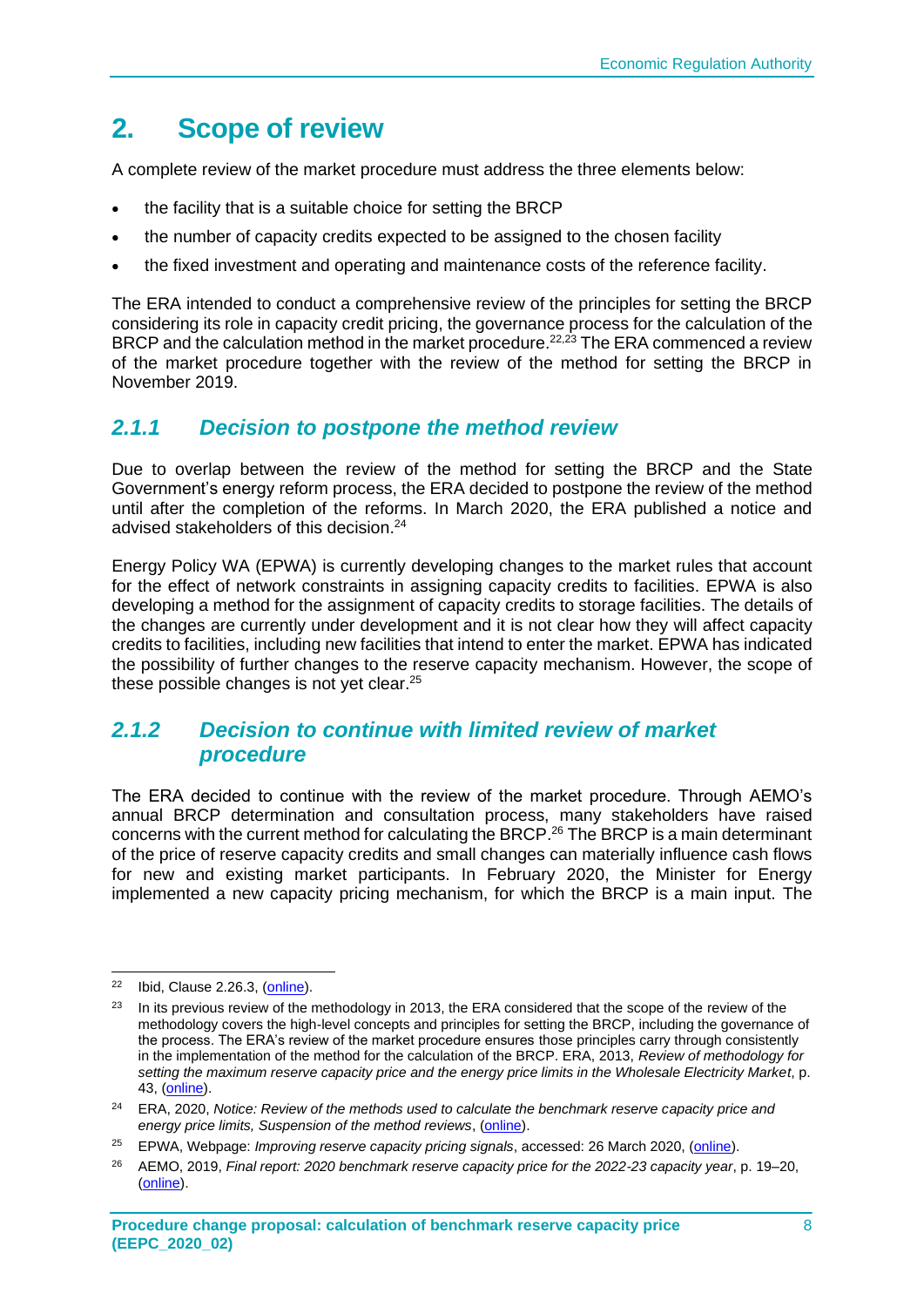ERA determined that a review of the method for setting the BRCP was needed to ensure this new capacity pricing mechanism also used the best estimate of the BRCP.

Due to the overlaps outlined above, the ERA decided to limit the review of the market procedure to the method used to estimate the weighted average cost of capital. This is in response to stakeholders' concerns. As explained in section [2.2,](#page-11-0) stakeholders were keen for the ERA to complete this review in time for AEMO's calculation of the BRCP for the 2021 reserve capacity cycle.

The ERA proposes to postpone the assessment of other parts of the market procedure, including the choice of reference facility, until after the reforms are complete and there is more clarity on the expected constraints on the network and the amount of network access quantity available to new entrants.

# <span id="page-11-0"></span>**2.2 Stakeholder feedback**

The procedure change process stipulated under the market rules allows the ERA to seek the advice of the Market Advisory Committee (MAC) when conducting the review.<sup>27</sup> The MAC can also consider providing feedback to the ERA through meetings or by delegating its role to a working group of rule participants and other stakeholders.<sup>28</sup>

On 16 June 2020, the ERA presented a high-level scope of the review and asked the MAC whether it considered a working group was required to provide feedback to the ERA for the review of the market procedure. The MAC considered that a working group should be convened.<sup>29</sup> The Rule Change Panel developed the terms of reference for the Working Group, including the ERA's proposed scope and high-level timeline for the review. <sup>30</sup> The ERA intended to review the calculation of the weighted average cost of capital and fixed operating and maintenance costs and expected to complete the review in February 2021.

A market participant raised concern about the ERA's proposed review timeline, explaining that given the proposed completion of the review in 2021, AEMO's calculation of the BRCP for the 2021 reserve capacity cycle would continue to be based on the current version of the market procedure, which used outdated parameters for the calculation of the weighted average cost of capital. The market participant asked whether the proposed timeline could be shortened to enable AEMO to use a revised market procedure for the 2021 reserve capacity cycle.

The ERA engaged with AEMO to explore if AEMO's timeline for the calculation of the BRCP this year could allow for the application of a new market procedure in the calculation. AEMO started its process for determination of the BRCP for the 2021 reserve capacity cycle in July 2020.

In the first meeting of the Working Group on 18 August 2020, the ERA sought advice on its proposed fast-track process. Before the meeting, the ERA provided the Working Group with a draft procedure change proposal based on reviewing the calculation of the weighted average cost of capital only and sought feedback.

<sup>27</sup> Wholesale Electricity Market Rules (WA), 7 August 2020, Clause 2.10.9, [\(online\)](https://www.erawa.com.au/cproot/21394/2/Wholesale-Electricity-Market-Rules-7-August-2020.pdf).

<sup>28</sup> Ibid, Clause 2.3.17.

<sup>&</sup>lt;sup>29</sup> Rule Change Panel, 2020, Meeting minutes: Market Advisory Committee meeting 16 June 2020, pp. 19–20, [\(online\)](https://www.erawa.com.au/cproot/21382/2/MAC-2020_06_16----Minutes-FINAL.pdf).

<sup>&</sup>lt;sup>30</sup> Rule Change Panel, 2020, Terms of reference: benchmark reserve capacity price Working Group, [\(online\)](https://www.erawa.com.au/cproot/21385/2/BRCP-Working-Group----Terms-of-Reference-28-July-2020-.pdf).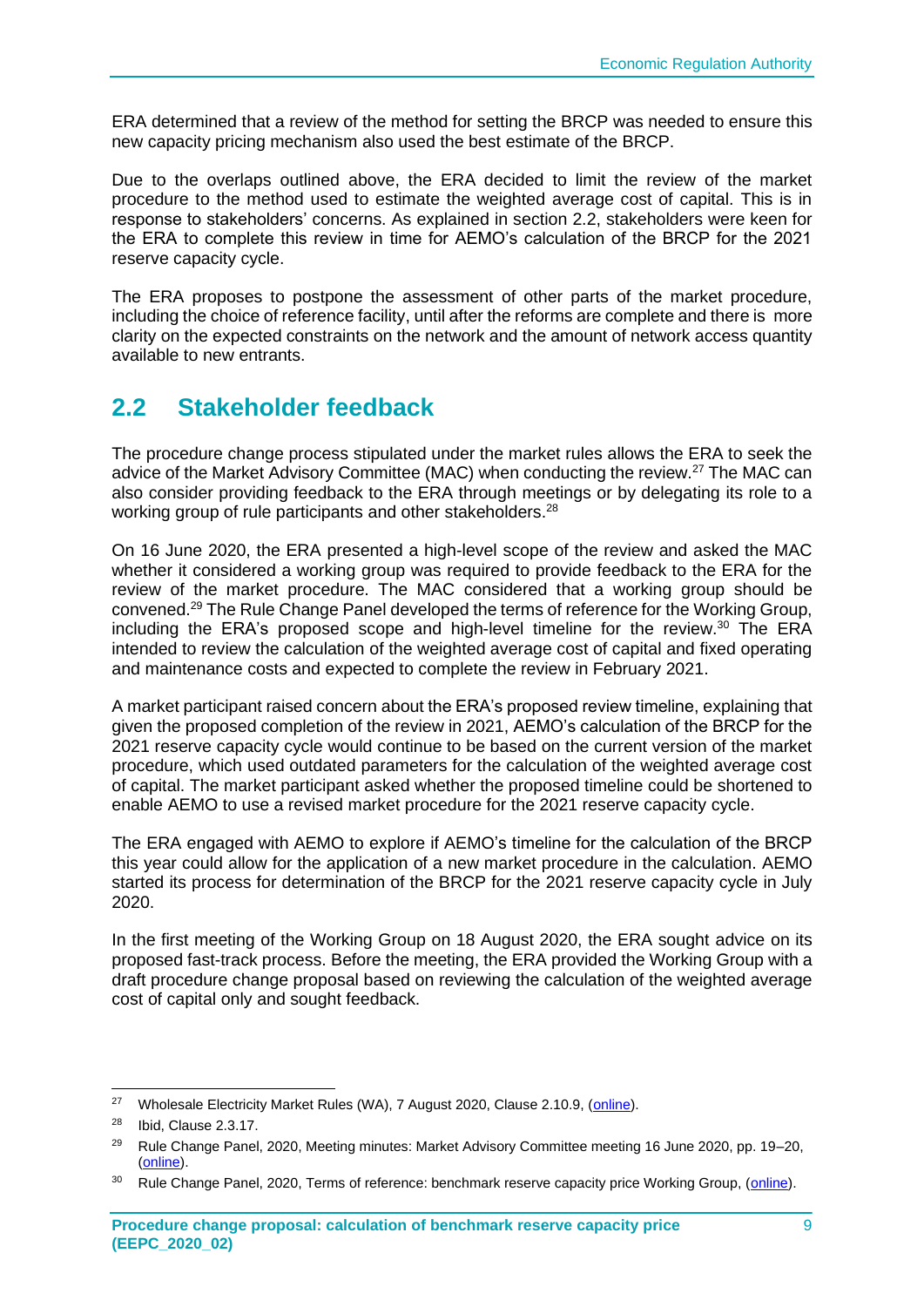The Working Group supported the ERA's fast-track review this year and limiting the scope of the review to the calculation of weighted average cost of capital only.<sup>31</sup> Alinta Energy, the Australian Energy Council, Perth Energy and Synergy provided feedback on the draft procedure change report and supported the fast-track process for the review of the market procedure in their submissions.<sup>32</sup>

The working group members are not a representative cross section of all interested parties. Most representatives on the working group have generation businesses and the ERA recognises their interest in supporting changes that increase the cost of capital and value of the BRCP. All three responses from working group members considered that the current calculation of the weighted average cost of capital underestimated the cost of capital. They considered this was because the calculation underestimated the risk that private investors faced when developing power generation projects in the WEM. These submissions indicated increasing investment risk for electricity generation projects due to changes and uncertainties in the market, including changes to the reserve capacity pricing mechanism, changing demand levels, the removal of long-term special capacity credit price arrangements for new entrants, and deep transmission connection costs from the calculation of the BRCP. Working group member comments about the calculation of weighted average cost of capital are addressed in section 3.

# <span id="page-12-0"></span>**2.3 The next review of the market procedure**

The ERA considers that, ideally, a comprehensive review of calculating the BRCP would be conducted concurrently with the review of the method for setting the BRCP and the pricing curve for capacity credits. This is because the calculation of the BRCP and the design of the capacity credit pricing curve interact. Reviewing all three elements at once would ensure that that the pricing of capacity credits is consistent with the objectives of the reserve capacity mechanism. Under the market rules the ERA is responsible for reviewing:

- the capacity credit pricing curve (clause 2.26.3A).
- the method for setting the BRCP (clause 2.26.3).
- the market procedure for calculating the BRCP (clause 4.16.9).

The ERA's review of the capacity credit pricing curve commences after 30 September 2022.<sup>33</sup> The ERA intends to conduct a comprehensive review of the capacity credit pricing curve, the method for setting the BRCP and the market procedure for calculating the BRCP in 2022, after the completion of the State Government's reform program.

<sup>&</sup>lt;sup>31</sup> Rule Change Panel, Webpage: Benchmark reserve capacity price Working Group [\(online\)](https://www.erawa.com.au/rule-change-panel-brcp-working-group).

<sup>&</sup>lt;sup>32</sup> Submissions are available on the Working Group's website [\(online\)](https://www.erawa.com.au/rule-change-panel-brcp-working-group).

<sup>&</sup>lt;sup>33</sup> Wholesale Electricity Market Rules (WA), 7 August 2020, Clause 1.13.1, [\(online\)](https://www.erawa.com.au/cproot/21394/2/Wholesale-Electricity-Market-Rules-7-August-2020.pdf).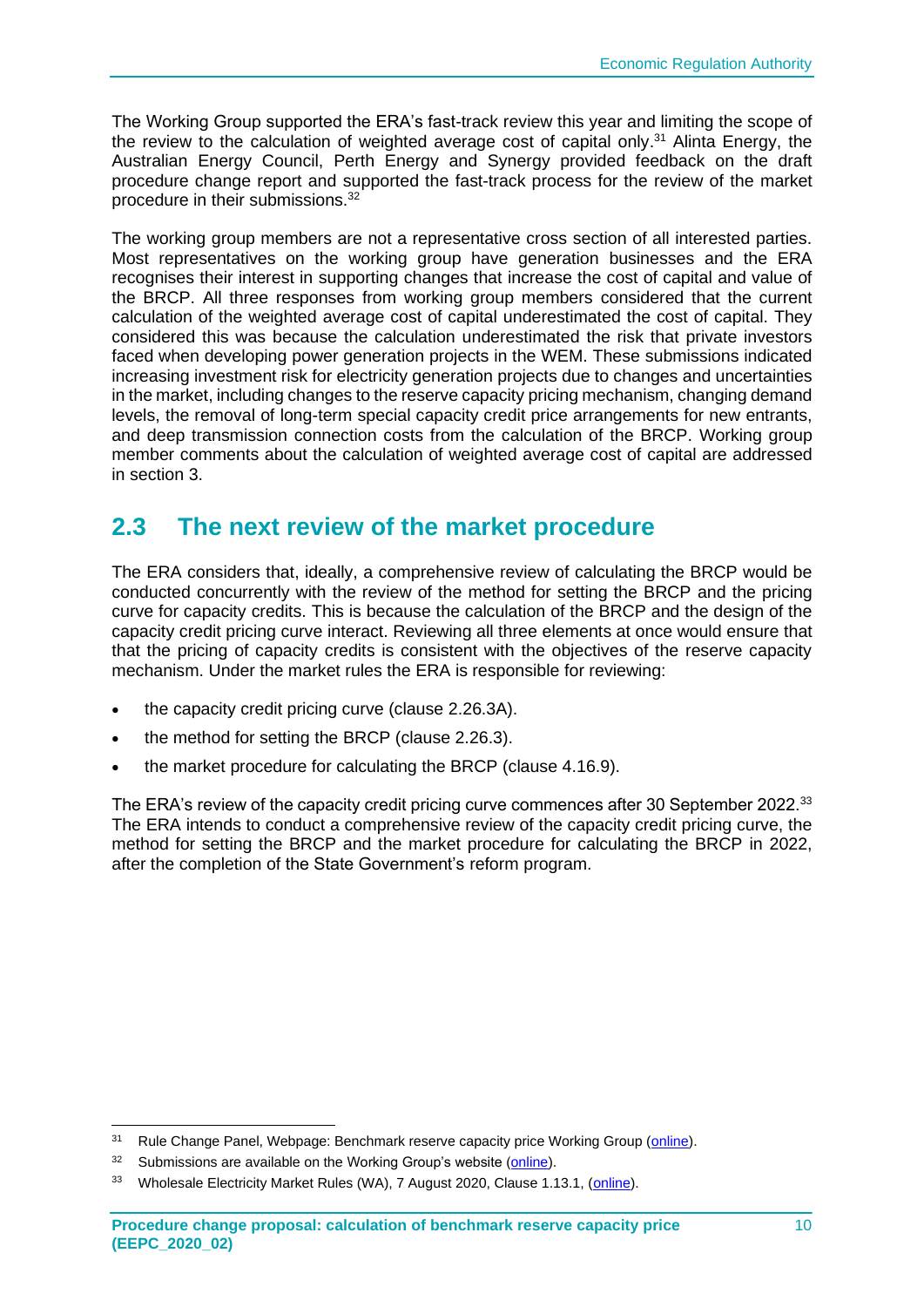# <span id="page-13-0"></span>**3. Cost of capital in the market procedure**

Section 2.9 of the market procedure calculates a weighted average cost of capital (WACC):

- To estimate initial financing costs, which are added in to the reference power station's capital expenditures. This accounts for project financing costs before the commissioning of the power station and the realisation of revenues from participation in the WEM.
- To convert the power station's capital costs into an annualised cost that can be recovered over the assumed life of the power station. In this annuity approach, the WACC represents a long-term required rate of return over the life of the asset.

Each year, the market procedure requires AEMO to estimate the WACC. AEMO's annual review involves two sets of components listed in sections 2.9.3 and 2.9.8 of the market procedure, these are:

- Annual components, which require review each year and comprise the risk free rate, expected inflation, debt risk premium and corporate tax rate.
- Structural components, which are fixed in the procedure and remain constant between the five-yearly reviews of the BRCP by the ERA. As part of the annual review, AEMO may review and determine values for structural components that differ from those specified in the procedure if it considers that a significant economic event has influenced those components. These structural components include the market risk premium, equity beta, debt issuance costs, franking credit value and gearing ratio.

# <span id="page-13-1"></span>**3.1 The ERA's approach to determining the WACC**

The ERA reviewed and updated its approach to the calculation of the WACC for electricity networks, gas pipelines and rail in 2018 and 2019. These reviews have informed the ERA's review of the WACC for the calculation of the BRCP.

On 20 September 2018, the ERA published its final decision on Western Power's access arrangement for 2017 to 2021. This final decision detailed the ERA's approach to determining rate of return for Western Power's access arrangement.<sup>34</sup>

On 18 December 2018, the ERA published its final gas rate of return guidelines.<sup>35</sup> These guidelines specify the ERA's approach to determining the rate of return for the gas pipelines it regulates. This approach is then used to set the rate of return to apply over a gas pipeline's access arrangement.

On 22 August 2019, the ERA published its final determination for the WACC to be used in the regulation of access to railways in Western Australia for the 2018 and 2019 periods.<sup>36</sup> Under the *Railways (Access) Code 2000*, the ERA is required to determine each year a WACC to be applied in the establishment of capital costs for regulated railways. Every five years the ERA is required to consider its approach to determining the rail WACC. The ERA's 2019 final determination reflects the outcomes from its latest review of the rail WACC.

<sup>34</sup> ERA, 2019, *Final Decision on Proposed Revisions to the access Arrangement for the Western Power Network 2017/18 – 2021/21*, September 2018.

<sup>35</sup> ERA, 2018, *Final Gas Rate of Return Guidelines Explanatory Statement*, December 2018.

<sup>36</sup> ERA, 2019, *Final Determination 2018 and 2019 Weighted Average Cost of Capital for the Freight and Urban Networks and Pilbara Railways*, August 2019.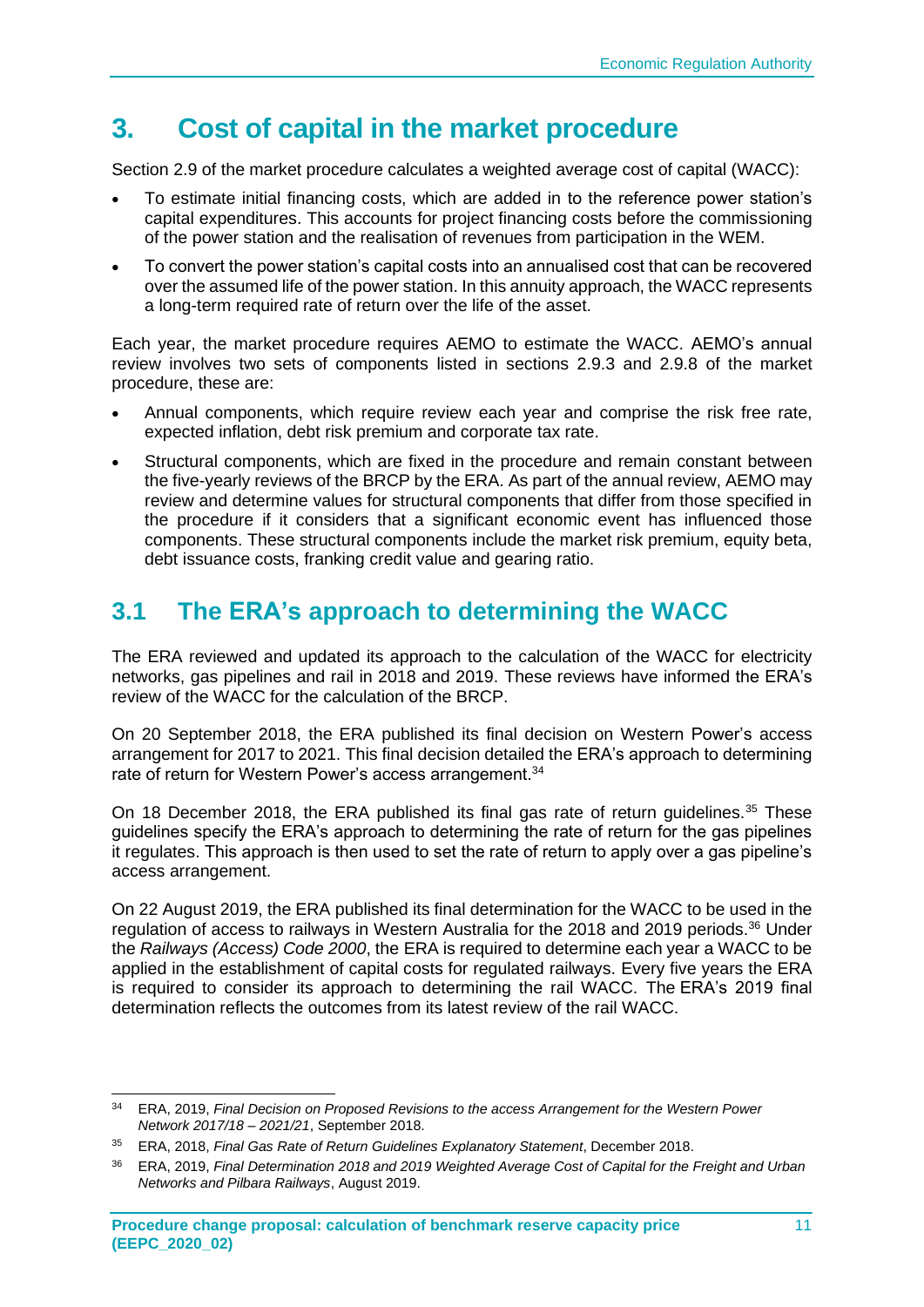The purpose of the WACC in the rail framework is similar to the purpose of the WACC used for the BRCP because the WACC:

- Represents a long-term required rate of return.
- Is used in an annuity calculation to calculate an annual compensation to the investor for capital costs over the life of the asset.
- Is updated annually to reflect efficient financing costs at a point in time.

## <span id="page-14-0"></span>**3.2 Calculation of the WACC in the market procedure**

Section 2.9 of the market procedure provides AEMO with direction on how the WACC is to be calculated. Specifically, sections 2.9.6 and 2.9.7 detail the high-level framework to be used:

- 2.9.6 The IMO shall compute the WACC on the following basis:
	- (a) The WACC shall use the Capital Asset Pricing Model (CAPM) as the basis for calculating the return to equity.
	- (b) The WACC shall be computed on a Pre-Tax basis.
	- (c) The WACC shall use the standard Officer WACC method as the basis of calculation.
- 2.9.7 The pre-tax real Officer WACC shall be calculated using the following formulae:

$$
WACC_{real} = \left(\frac{(1 + WACC_{nominal})}{(1 + i)}\right) - 1
$$
 and  

$$
WACC_{nominal} = \frac{1}{(1 - t(1 - \gamma))} R_e \frac{E}{V} + R_d \frac{D}{V}
$$

where,

| $WACC_{real}$       | is real WACC                                                                  |
|---------------------|-------------------------------------------------------------------------------|
| $WACC_{nominal}$    | is nominal WACC                                                               |
| i                   | is forecast inflation                                                         |
| t                   | is corporate tax rate                                                         |
| $\gamma$            | is the value of franking credits                                              |
| $R_e$               | is nominal return on equity                                                   |
| $R_d$               | is nominal return on debt                                                     |
| $\overline{E}$<br>V | is market value of equity as a proportion of the market value of total assets |
| $\overline{D}$<br>V | is market value of debt as a proportion of the market value of total assets   |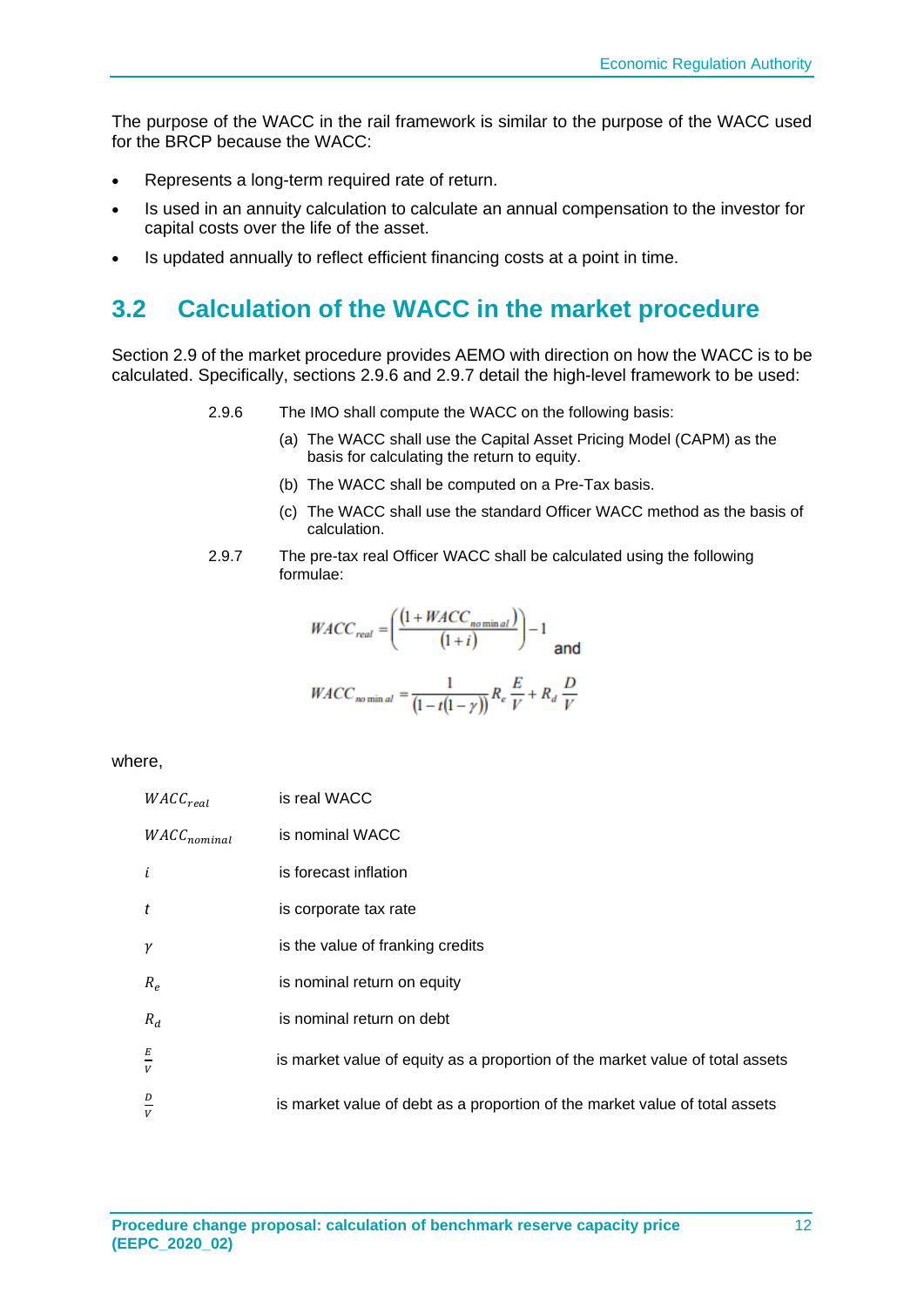## <span id="page-15-0"></span>*3.2.1 The ERA's approach*

The ERA's overall rate of return approach across energy and rail sectors is largely consistent with that detailed in the market procedure for the calculation of the BRCP.

The ERA's gas rate of return instrument requires that the ERA adopts a "nominal vanilla" WACC to develop the rate of return for the benchmark efficient entity. A vanilla WACC does not include any adjustment for tax effects, such as the effect of imputation credits on the rate of return. The effect of tax on returns must be accounted for separately, as an explicit deduction from the relevant cash flow. A vanilla WACC is therefore a post-tax framework.

The requirements for the WACC for BRCP are similar to those for the ERA's rail WACC:

- The *Railways (Access) Code 2000* requires the estimation of annual capital costs through an annuity that provides for the return on and of the cost of building a new railway.
- For rail the ERA calculates a pre-tax WACC. The pre-tax approach is preferred as the estimation of future tax liabilities may not be consistent with the light-handed nature of the *Railways (Access) Code 2000* and the determination of the asset base on a gross replacement valuation basis. The development of tax accounts is also complex.

For the calculation of the BRCP the ERA continues to support a WACC calculated:

- on a pre-tax basis
- through the standard Officer WACC method.

### <span id="page-15-1"></span>*3.2.2 Nominal or real WACC*

### *3.2.2.1 Stakeholder comments*

In its 2020 BRCP report, AEMO noted that a negative real risk free rate, and subsequently a low WACC, did not reflect Australian market conditions at that point in time.<sup>37</sup> AEMO also noted that market participants queried the WACC method and provided this information to the ERA for consideration in the five-yearly review of the market procedure.  $38, 39$ 

Alinta Energy acknowledged that the overstated inflation rate used in the most recent determination contributed to the understated WACC. Alinta supported the ERA's further analysis of options to rectify this issue, including using a nominal WACC or reforming the method to forecast inflation.<sup>40</sup> The Australian Energy Council also noted that a review of the inflation component would be especially useful.<sup>41</sup>

<sup>37</sup> AEMO, *Final Report: 2020 Benchmark Reserve Capacity Price for the 2022-23 Capacity Year*, December 2019, pp. 12, 14.

<sup>38</sup> AEMO, *Final Report: 2020 Benchmark Reserve Capacity Price for the 2022-23 Capacity Year*, December 2019, p. 14.

<sup>39</sup> Alinta Energy, *Submission to AEMO Draft Report: 2020 Benchmark Reserve Capacity Price for the 2022-23 Capacity Year,* October 2019.

<sup>40</sup> Alinta Energy, *Review of market procedure: benchmark reserve capacity price,* September 2020 [\(online\)](https://www.erawa.com.au/cproot/21425/2/Alinta-Energy-submission---ERA-BRCP-Market-Procedure-Review_Redacted.pdf).

<sup>41</sup> Australian Energy Council, *Review of market procedure: benchmark reserve capacity price,* September 2020 [\(online\)](https://www.erawa.com.au/cproot/21423/2/AEC-feedback-on-the-BRCP.pdf).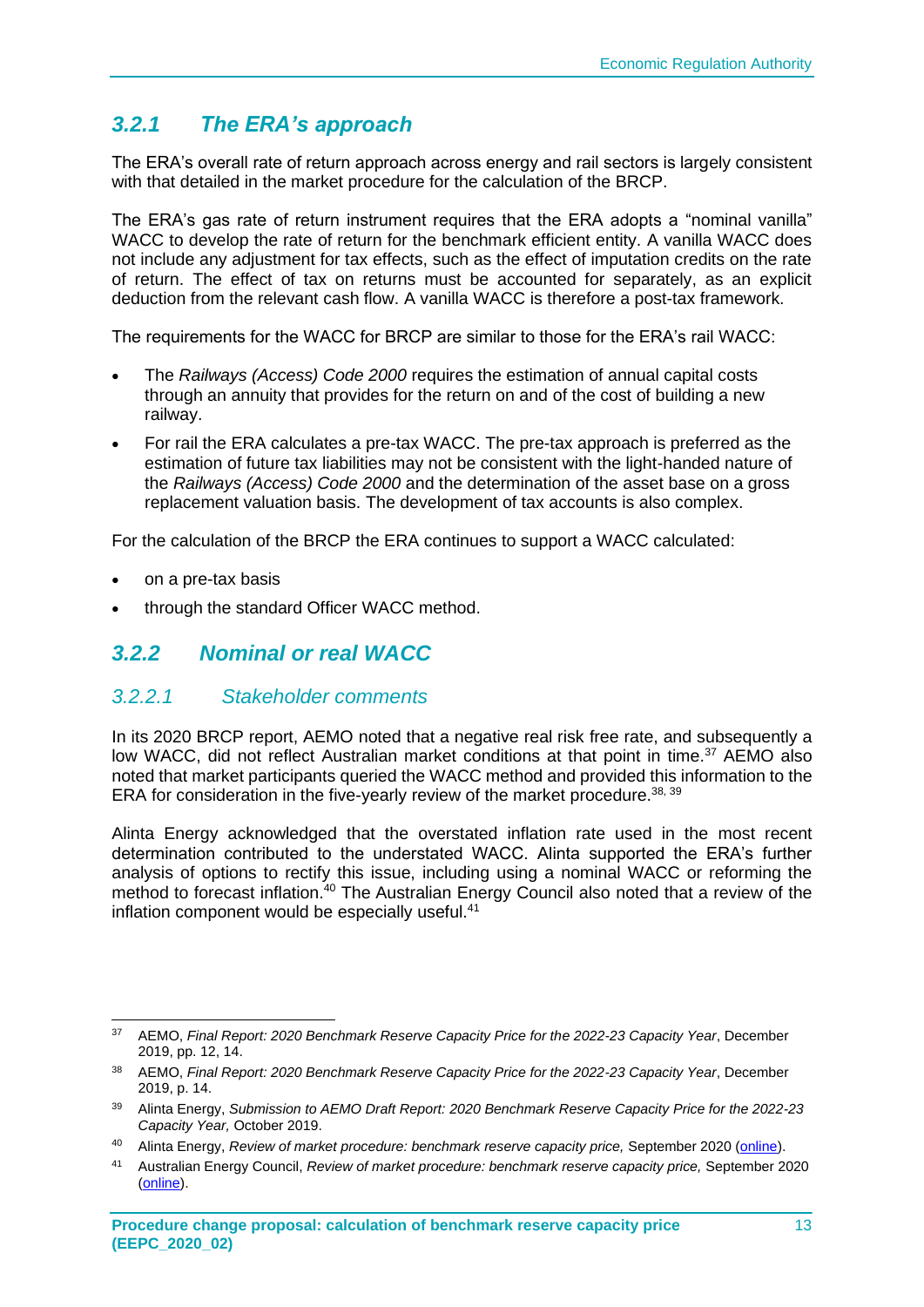## *3.2.2.2 The ERA's approach*

At present, the market procedure details how to calculate a nominal and real WACC. The market procedure does not, however, detail whether a nominal or real WACC should be applied in the annuity process to calculate the annualised capital cost. AEMO has applied a real WACC.

It is important for the WACC to set an efficient benchmark for the financing of a new generator at a point in time. Efficient financing costs include compensation for the time value of money. A prudent and efficient new generator investor would issue nominal debt and would be contractually required to make nominal interest payments (this includes a component for expected inflation). Similarly, an efficient equity investor would seek to be compensated for expected inflation.

Investors can be compensated for inflation:

- through a nominal WACC, which includes a component for inflation;
	- or
- through a real WACC plus an additional adjustment mechanism.

Electricity and gas networks target the delivery of a real WACC through specific adjustment mechanisms that:

- 1. Initially uses a nominal WACC in revenue modelling.
- 2. Undertakes annual adjustments to:
	- a. Remove expected inflation from the post-tax revenue model.
	- b. Escalate historic capital expenditure by actual inflation.

The BRCP procedure provides the best annual estimate of generator capital costs at a point in time and has no adjustment mechanism to compensate investors for inflation.

- There is no recognition of historic capital expenditure and historic capital investment is not carried through time.
- There is no adjustment for past inflation expectations nor adjustment for actual inflation.

Therefore, the BRCP's use of a real WACC makes no allowance for inflation and does not match the efficient financing costs that a benchmark new generator would incur when financing a new plant.

The ERA supports the use of a nominal WACC to:

- Provide investors with compensation for expected inflation.
- Meet the Net Present Value = 0 principle.<sup>42</sup>
- Provide efficient price signals to market.

The adoption of a nominal WACC also addresses stakeholders' and AEMO's concern that current negative real risk free rates and low real WACCs do not reflect Australian market

<sup>&</sup>lt;sup>42</sup> The Net Present Value = 0 principle is a regulatory principle that ensures the present value of future cash flows is equal to the initial investment. That is, investors receive cashflows sufficient to recover their initial investment, no more and no less.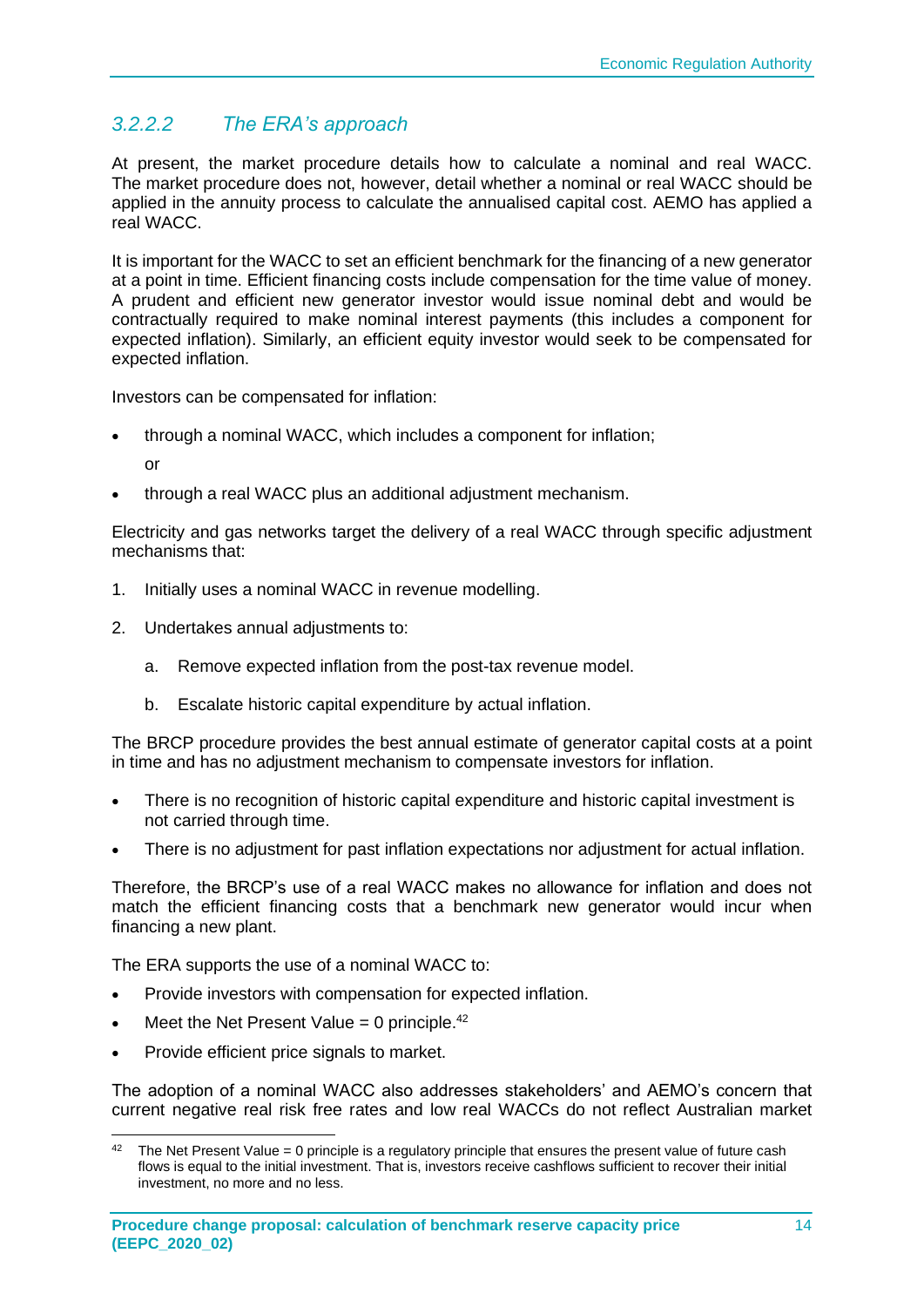conditions. The market procedure's inflation forecast delivers a relatively static inflation forecast of around 2.3 per cent.<sup>43</sup> This higher rate compares to inflation expectations of around 1 per cent being built into market bond yields and the Reserve Bank of Australia's expectation that inflation will average between 1 and 1.5 per cent over the next few vears.<sup>44</sup> The market procedure's inflation forecast is inconsistent with market expectations built into other WACC parameters.

Moving to a nominal WACC approach removes the need to forecast inflation, as market expectations are already built into a nominal WACC.

The use of a nominal WACC will also set the necessary foundations for any future consideration of the annualisation process as part of a broader review of BRCP.

- The use of a nominal WACC ensures that the annualised capital cost includes compensation for inflation.
- Any future reform to the annualisation will then be considered from this baseline level.
- For example, the annualisation process could provide an allowance for reductions in forecast new generator capital costs to recognise risk to capital recovery. This adjustment to the annualisation process could occur through bringing forward the recovery of capital. In this case, more capital would be recovered in the early years of the 15-year generator life. This would result in a higher first year annual capital cost, compared to a straight annuity with a nominal WACC (which has the same annual payment for each year of the 15-year term).

**Amendment 1: The annualisation process to use nominal WACC**

The ERA proposes to amend sections 2.9.7 and 2.10.1 to clarify that a nominal WACC should be used to calculate annualised capital costs.

# <span id="page-17-0"></span>**3.3 Return on equity**

The return on equity is the return that investors require from a firm to compensate them for the risk they take by offering their capital. There are no readily observable proxies for the expected return on equity. While estimates of the cost of debt can be obtained by observing debt instruments, financial markets do not provide a directly observable proxy for the cost of equity, for either individual firms or for the market.

To date, Australian regulators have used the Sharpe-Linter Capital Asset Pricing Model (CAPM) to quantify the return on equity:

$$
R_i = R_f + \beta_i (R_m - R_f)
$$

where,

<sup>&</sup>lt;sup>43</sup> The current market procedure's approach to forecasting inflation uses: 1) the Reserve Bank of Australia's annual estimates of inflation over the next two years; and 2) the mid-point of the Reserve Bank of Australia's 2 per cent to 3 per cent inflation target range (2.5 per cent) for the remaining eight years of the forecast period. The large weight placed on the mid-point of the inflation target leads to a relatively static forecast of inflation of around 2.3 per cent.

<sup>44</sup> RBA, *Statement by Philip Lowe, Governor: Monetary Policy Decision*, 4 August 2020 [\(online\)](https://www.rba.gov.au/media-releases/2020/mr-20-18.html?utm_campaign=monetary-policy-decision-2020-aug&utm_content=media-release&utm_medium=email&utm_source=rbanews)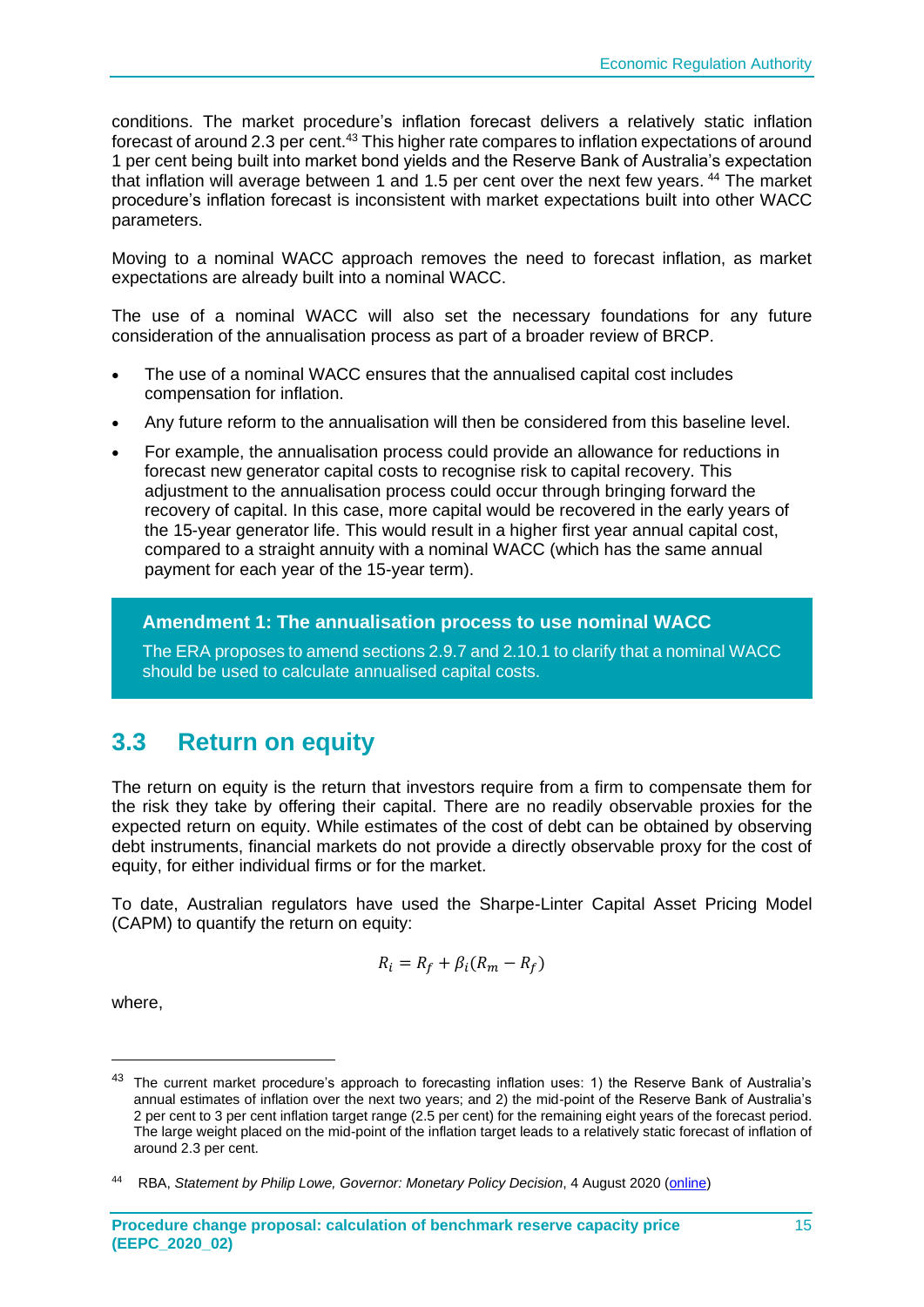- $R_i$ is the required rate of return on equity for the asset, firm or industry in question
- $R_f$  is the risk free rate
- $\beta_i$ is the equity beta that describes how the return for a particular asset will follow the market return, which is defined as,

$$
\beta_i = cov(R_i, R_m) / \sigma_{R_m}^2
$$

 $R_m - R_f$  is the market risk premium.

The market procedure 2.9.6(a) and 2.9.7(a) require AEMO to determine the nominal return on equity by using the CAPM.

### <span id="page-18-0"></span>*3.3.1 The ERA's approach*

The ERA uses the CAPM to determine a single point estimate for the return on equity. The CAPM estimates the required return on the equity share of an asset as a linear function of the risk free rate and a component reflecting the market risk premium that investors would require over the risk free rate.

For the BRCP, the ERA continues to support the use of the CAPM.

## <span id="page-18-1"></span>**3.4 Risk free rate**

The risk free rate is the return an investor would expect when investing in an asset with no risk. This is the rate of return an investor receives from holding an asset with a guaranteed payment stream. Since there is no likelihood of default, the return on risk free assets compensates investors for the time value of money.

The risk free rate of return can be estimated as either nominal or real. The nominal risk free rate includes compensation to investors for the reduction in purchasing power caused by inflation. The real risk free rate of return would prevail if the expected inflation rate was zero during an investment period.

The market procedure specifies how the nominal risk free rate should be determined.

- 2.9.7 (g) The nominal risk free rate, for a Capacity Year is the rate determined for that Capacity Year by the IMO on a moving average basis from the annualised yield on Commonwealth Government bonds with a maturity of 10 years:
	- using the indicative mid rates published by the Reserve Bank of Australia; and
	- averaged over a 20-trading day period;
- 2.9.7 (i) If there are no Commonwealth Government bonds with a maturity of 10 years on any day in the period referred to in step 2.9.7(g), the IMO must determine the nominal risk free rate by interpolating on a straight line basis from the two bonds closest to the 10 year term and which also straddle the 10 year expiry date.
- 2.9.7 (j) If the methods used in step 2.9.7(i) cannot be applied due to suitable bond terms being unavailable, the IMO may determine the nominal risk free rate by means of an appropriate approximation.

The market procedure does not treat the risk free rate for debt and equity differently. Section 2.9.8 states that the risk free rate is reviewed annually.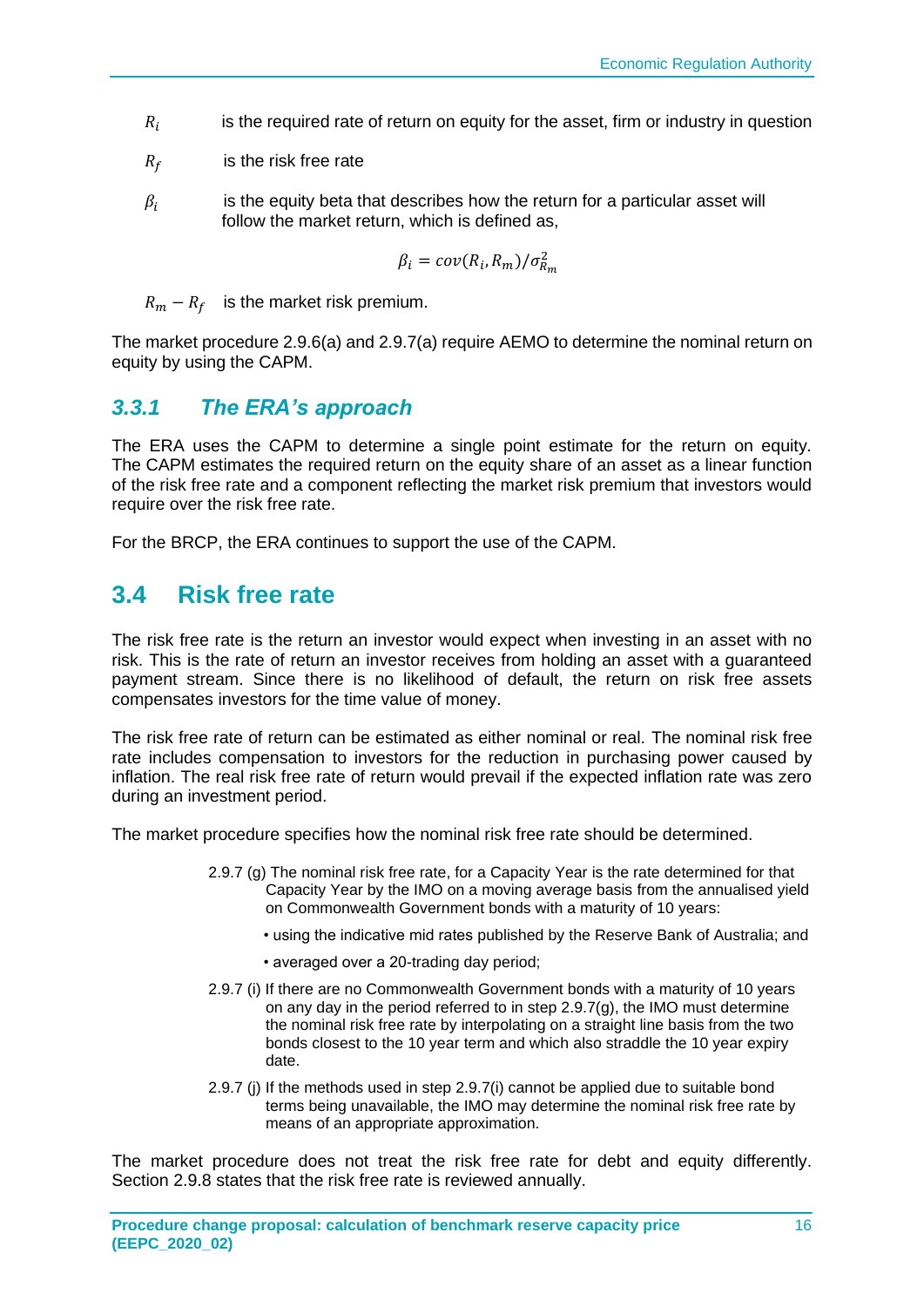## <span id="page-19-0"></span>*3.4.1 The ERA's approach*

The ERA uses observed yields from Commonwealth Government bonds as the best proxy for risk free assets in Australia to estimate the risk free rate of return.

To calculate the risk free rate, the ERA uses indicative mid-rates published by the Reserve Bank of Australia. Where there are no Commonwealth Government bonds with a maturity of exactly 10 years the ERA interpolates the risk free rate on a straight line basis.

The use of a 10-year term for the risk free rate is consistent with that intended for the WACC for the purposes of BRCP calculations, which is to reflect a long-term rate of return for the annuitisation of capital costs over the life of the reference plant.

The use of a 10-year term is consistent with the ERA's approach to the rail WACC. For a return on equity and debt, a term of 10 years is used to estimate returns. Although terms longer than 10 years are available for the risk free rate, a risk free rate with a 10-year term allows components of models to be estimated consistently and provides for inclusion of reasonable number of bonds in the calculation.

The ERA notes stakeholder concerns with negative real risk free rates. However, the BRCP process uses a nominal risk free rate, which includes a component for the market's expectations of inflation. A real return is calculated at a WACC level.

The ERA continues to support:

- The existing approach to determine the risk free rate.
- The risk free rate being updated annually.

### <span id="page-19-1"></span>**3.5 Market risk premium**

The market risk premium is the expected rate of return over and above the risk free rate that investors require to invest in a fully-diversified portfolio. *Ex ante*, investors always require a rate of return above the risk free rate to invest and so the expected market risk premium is always positive.

The market risk premium compensates an investor for the systematic risk of investing in a fully diversified portfolio. Systematic risk is risk that cannot be eliminated by investing in a diversified portfolio of assets, because such risk affects all assets in the market.<sup>45</sup> Therefore, the market risk premium represents an investor's required return, over and above the risk free rate of return, on a fully diversified portfolio of assets. This is a forward-looking concept.

Section 2.9.8 of the market procedure sets a market risk premium of 6.0 per cent. The procedure requires a review of the parameter every five years. For the 2020 BRCP calculation, AEMO adopted a market risk premium of 6.0 per cent.<sup>46</sup>

<sup>&</sup>lt;sup>45</sup> The foundation of the Sharpe-Lintner CAPM is the proposition that adding an asset to a portfolio reduces risk via the diversification effect but not beyond the risks that the assets in a portfolio share in common, that is, their systematic risk. At the limit, when one has invested in all available assets in the market portfolio, there is only systematic risk left. An important assumption of the CAPM is that assets are priced as though it is only their systematic risk that is relevant to investors.

<sup>46</sup> AEMO, *Final Report: 2020 Benchmark Reserve Capacity Price for the 2022-23 Capacity Year*, December 2019, p.23.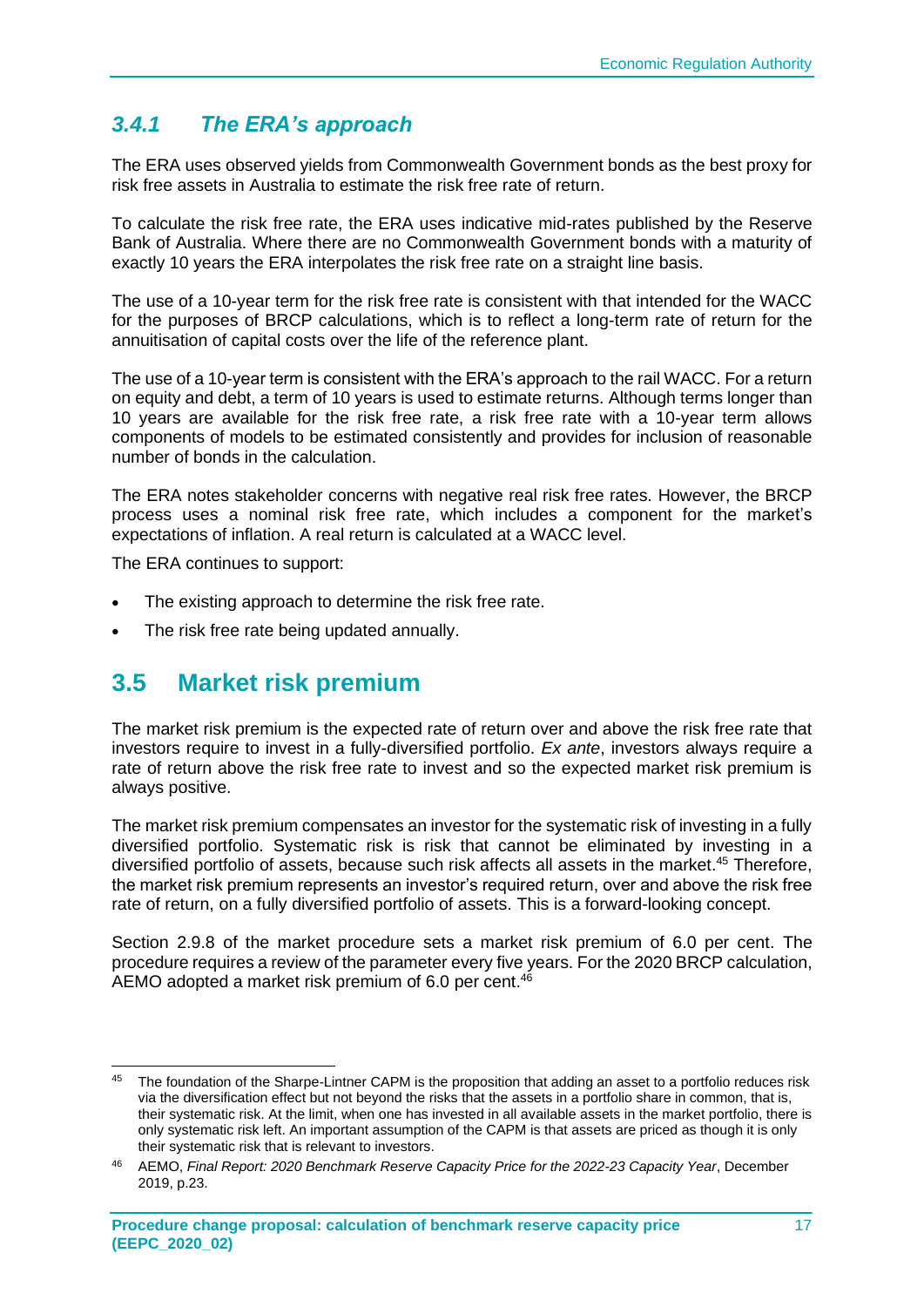### <span id="page-20-0"></span>*3.5.1 Stakeholder comments*

Synergy's submission to the BRCP market procedure change addressed the market risk premium. Synergy did not consider that a reduction of the market risk premium was reflective of the general market uncertainty observed in the South West Interconnected System (SWIS) and did not support a decrease.<sup>47</sup>

### <span id="page-20-1"></span>*3.5.2 The ERA's approach*

The market risk premium is a market parameter and is therefore unaffected by the industry or asset for which the return on equity is being calculated.

While estimates of the cost of debt can be obtained by observing debt instruments, the financial markets do not provide a directly observable proxy for the cost of equity for either individual firms or the market. The market risk premium cannot be directly observed because it depends on investor expectations at the time of investment. In order to set the return on equity, the market risk premium needs to be estimated for a future time period.

The ERA reviewed the market risk premium as part of its rail determination. For rail networks, the ERA's forward-looking market risk premium was estimated for a 10-year period, consistent with the long lives of rail networks and the regulatory framework. The same approach is appropriate for the BRCP given it requires a long-term WACC.

For its rail WACC final determination, the ERA adopted a market risk premium of 5.9 per cent.<sup>48</sup>

The ERA supports:

- updating the market risk premium to be 5.9 per cent
- fixing the market risk premium until the next BRCP review.

### **Amendment 2: Update of market risk premium**

The ERA proposes to update the market risk premium to 5.9 per cent in section 2.9.8.

# <span id="page-20-2"></span>**3.6 Equity beta**

Equity beta is the "slope" parameter  $b_i$  in the Sharpe-Lintner CAPM. The slope parameter  $b_i$ correlates the return on the specific asset, in excess of the risk free rate of return, to the return on the market portfolio.

The risk of an asset is typically thought of as the variance in asset returns. This variance is a measure of the total risk of an asset. Total risk consists of systematic and non-systematic risk. Systematic risk is that part of total risk in a firm's returns that stems from the economy and markets more broadly. Systematic risk cannot be eliminated through diversification. Non-systematic risk is the risk stemming from unique attributes of the firm, which may be

<sup>47</sup> Synergy, *ERA's review of the Market Procedure: Benchmark Reserve Capacity Price,* September 2020, p. 2, [\(online\)](https://www.erawa.com.au/cproot/21424/2/Synergy-feedback-on-the-BRCP.pdf).

<sup>48</sup> ERA, *Final Determination 2018 and 2019 Weighted Average Cost of Capital for the Freight and Urban Networks and Pilbara Railways*, August 2019, p. 53.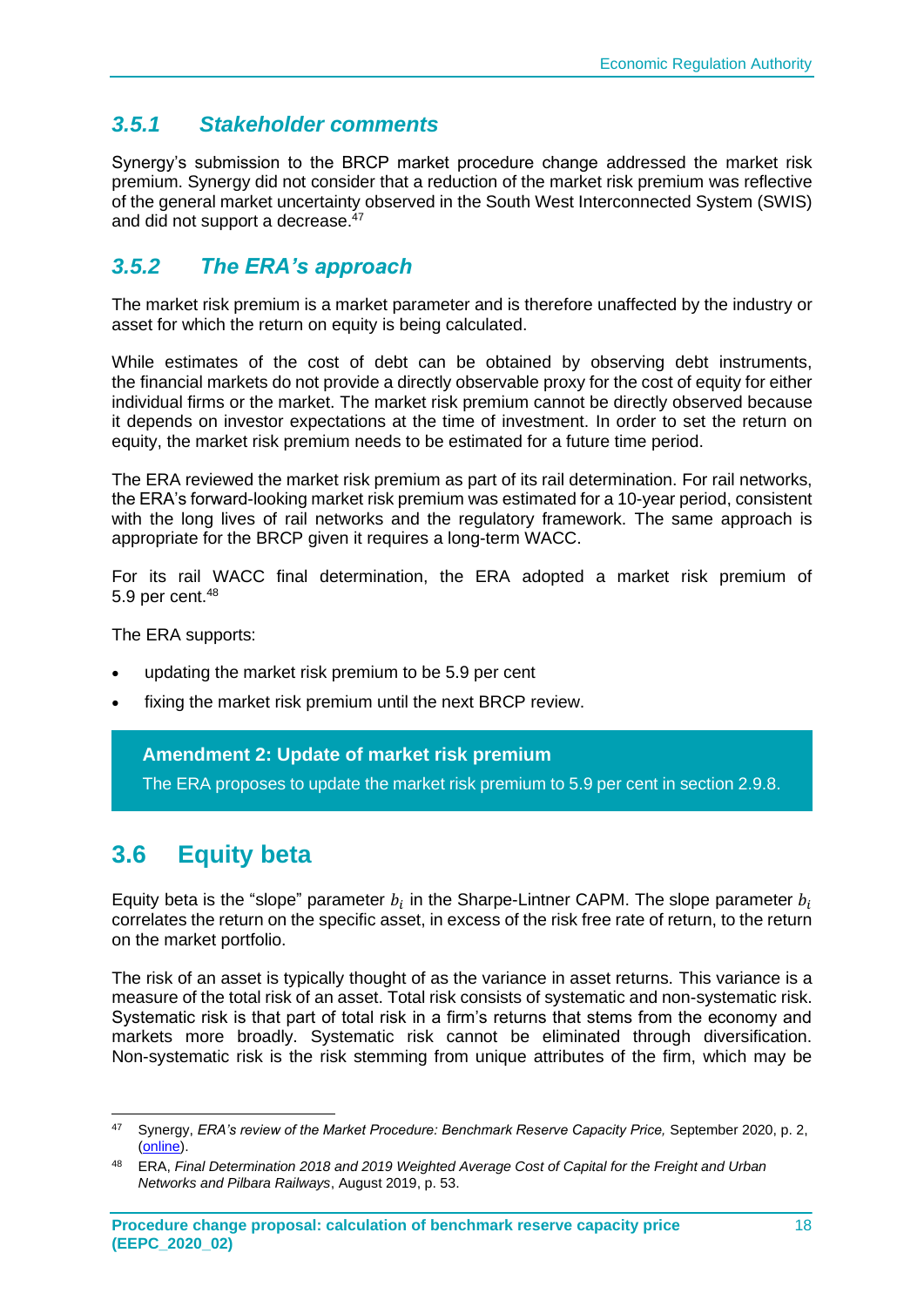eliminated by an investor through diversification. For this reason, only systematic risk is compensated in the return on equity.

The equity beta is a parameter that measures the systematic risk of a security or a portfolio in comparison to the market portfolio.

Section 2.9.8 of the market procedure specifies an equity beta of 0.83. For the 2020 BRCP calculation, AEMO adopted an equity beta of 0.83.<sup>49</sup>

### <span id="page-21-0"></span>*3.6.1 Stakeholder comments*

Alinta, the Australian Energy Council, Perth Energy and Synergy provided submissions to the BRCP market procedure change that discussed the high and increasing risks facing new generation projects in the SWIS. These parties submitted that the generation market in the SWIS was, and would continue to be, more volatile than it was when the WACC parameters were initially set, including the equity beta.<sup>50 51 52 53</sup>

Synergy noted that the equity beta value of 0.83 could possibly be left unchanged for 10 years if not updated under the current review. Synergy also commented that changes introduced through the Energy Transformation Strategy set for 1 October 2022, such as the introduction of constrained network access, warranted a more frequent review of the equity beta parameter. <sup>54</sup>

### <span id="page-21-1"></span>*3.6.2 The ERA's approach*

To determine an equity beta, the ERA first selects a benchmark sample of comparable listed companies and then uses empirical approaches to estimate equity beta.

In considering beta, the ERA has reviewed the beta approaches in other jurisdictions with capacity markets in North America. The ERA found that:

- The approach to estimate the cost of capital is to establish a WACC range from: 1) individual WACC's for each of the sample generation companies; and 2) publicly available comparator discount rates from mergers and sales. Based on that WACC range, regulatory judgement is then used to determine a final WACC.<sup>55 56</sup>
- This approach uses individual company equity betas to calculate the individual WACC's for each of the sample companies. The approach does not estimate a benchmark equity beta.

<sup>49</sup> AEMO, *Final Report: 2020 Benchmark Reserve Capacity Price for the 2022-23 Capacity Year*, December 2019, p.23.

<sup>50</sup> Alinta Energy, *Review of market procedure: benchmark reserve capacity price, September 2020* [\(online\)](https://www.erawa.com.au/cproot/21425/2/Alinta-Energy-submission---ERA-BRCP-Market-Procedure-Review_Redacted.pdf).

<sup>51</sup> Australian Energy Council, *Review of market procedure: benchmark reserve capacity price,* September 2020 [\(online\)](https://www.erawa.com.au/cproot/21423/2/AEC-feedback-on-the-BRCP.pdf).

<sup>52</sup> Perth Energy, *Benchmark Reserve Capacity Price,* August 2020 [\(online\)](https://www.erawa.com.au/cproot/21416/2/2020-Aug-26---Perth-Energy-Submission-on-BRCP_Redacted.pdf).

<sup>53</sup> Synergy, *ERA's review of the Market Procedure: Benchmark Reserve Capacity Price,* September 2020 [\(online\)](https://www.erawa.com.au/cproot/21424/2/Synergy-feedback-on-the-BRCP.pdf).

<sup>54</sup> Synergy, *ERA's review of the Market Procedure: Benchmark Reserve Capacity Price,* September 2020, p. 2, [\(online\)](https://www.erawa.com.au/cproot/21424/2/Synergy-feedback-on-the-BRCP.pdf).

<sup>55</sup> The Brattle Group, *PJM Cost of New Entry: Combustion Turbines and Combined-Cycle Plants with June 1, 2022 Online Date,* 19 April 2018, pp. 35-46 [\(online\)](https://www.pjm.com/~/media/committees-groups/committees/mic/20180425-special/20180425-pjm-2018-cost-of-new-entry-study.ashx).

<sup>56</sup> The Brattle Group, *AESO Cost of New Entry Analysis: Combustion Turbines and Combined-Cycle Plants with November 1, 2021 Online Date*, 4 September 2018, pp. 30-33 [\(online\)](https://www.aeso.ca/assets/Uploads/CONE-Study-2018-09-04.pdf).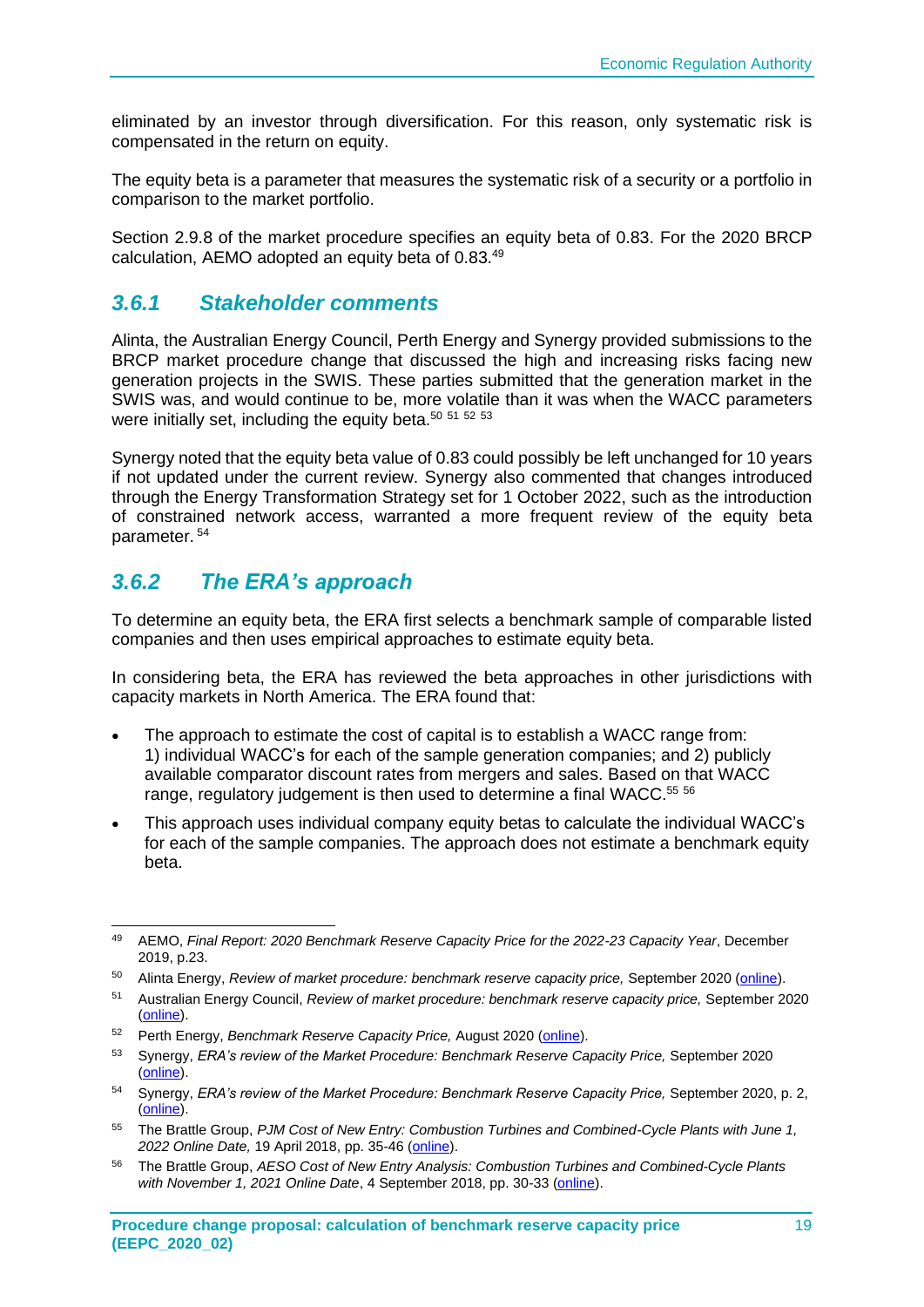- WACC was considered at a point in time and did not consider how a benchmark equity beta changed over time for any increased generator uncertainty. Pennsylvania New Jersey Maryland (PJM) Interconnection analysis did find that a reduction in recommended WACC over 2011 to 2018 was traced primarily to the fall in the long-term risk free rate.<sup>57</sup>
- The range of generator equity betas did vary depending on the sample companies chosen. PJM Interconnection analysis produced an equity beta range of 0.84 to 1.47 as of November 2017.<sup>58</sup> Alberta Electric System Operator analysis produced an equity beta range of 0.80 to 1.29 as of June 2018.<sup>59</sup> Independent System Operator New England analysis produced an equity beta range of 0.71 to 1.38 as of June 2020. <sup>60</sup> The ERA also analysed if there was an identifiable trend in these equity beta studies. However, detailed analysis of equity beta ranges and individual company equity betas did not produce a clear indication of trend.

The market procedure takes a different approach that involves determining a benchmark equity beta to inform the calculation of the benchmark WACC. This approach to beta is consistent with the general framework in Europe.<sup>61</sup> However, there is limited information on equity betas for individual European countries given a new framework is being considered.

In reviewing the equity beta, the ERA has considered data for the available benchmark sample of Australian listed generators. Australian generators are used as they relate directly to the Australian market. Betas from other countries need to be used cautiously because of differences in systematic risk between countries and difficulties in converting these estimates into Australian betas.<sup>62</sup>

There are two listed Australian generators available, AGL Energy and Infigen Energy. A third generator, Energy Developments Ltd, was available in the past. However, it has now been delisted. The ERA's beta analysis is presented in [Table 1.](#page-23-1)

<sup>57</sup> The Brattle Group, *PJM Cost of New Entry: Combustion Turbines and Combined-Cycle Plants with June 1, 2022 Online Date,* 19 April 2018, p. 37 [\(online\)](https://www.pjm.com/~/media/committees-groups/committees/mic/20180425-special/20180425-pjm-2018-cost-of-new-entry-study.ashx).

<sup>58</sup> The Brattle Group, *PJM Cost of New Entry: Combustion Turbines and Combined-Cycle Plants with June 1, 2022 Online Date,* 19 April 2018, p. 40 [\(online\)](https://www.pjm.com/~/media/committees-groups/committees/mic/20180425-special/20180425-pjm-2018-cost-of-new-entry-study.ashx).

<sup>59</sup> The Brattle Group, *AESO Cost of New Entry Analysis: Combustion Turbines and Combined-Cycle Plants with November 1, 2021 Online Date*, 4 September 2018, p. 36 [\(online\)](https://www.aeso.ca/assets/Uploads/CONE-Study-2018-09-04.pdf).

<sup>60</sup> Concentric Energy Advisors, *ISO-NE CONE and ORTP Analysis,* 12 August 2020, p. 7 [\(online\)](https://www.iso-ne.com/static-assets/documents/2020/08/a4_a_iii_cea_presentation_cone_and_ortp_analysis.pdf).

<sup>61</sup> European Network of Transmission System Operators for Electricity, *Proposal for a Methodology for calculating the Value of Lost Load, the Cost of New Entry for generation, or demand response, and the Reliability Standard in accordance with Article 23 of the Regulation (EU) 2019/943 of the European Parliament and of the Council of 5 June 2019 on the internal market for electricity (recast), 5 December 2019, p 15* [\(online\)](https://consultations.entsoe.eu/entso-e-general/proposal-for-voll-cone-and-reliability-standard-me/supporting_documents/191205_Methodology%20for%20VoLL%20CONE%20and%20reliability%20standard_public%20consultation.pdf)*.*

<sup>62</sup> Partington, G. and Satchell, S., *Report to the AER: Alternative Asset Pricing Models,* 30 June 2020, pp. 6-7.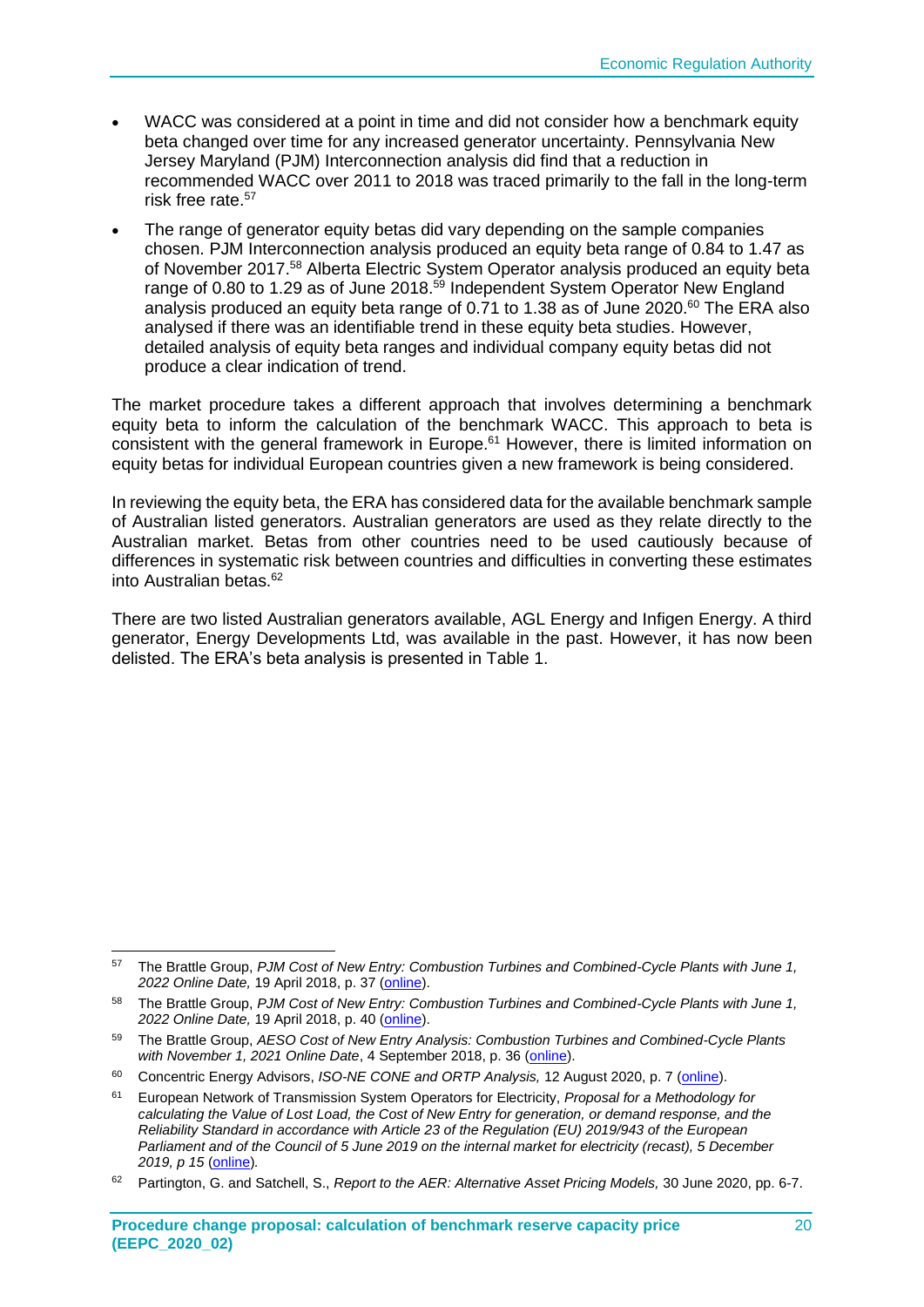|                   | <b>Asset beta</b><br>5 year | <b>Asset beta</b><br>10 year | <b>Equity beta</b><br>5 year | <b>Equity beta</b><br>10 year |
|-------------------|-----------------------------|------------------------------|------------------------------|-------------------------------|
| <b>AGL Energy</b> | 0.49                        | 0.49                         | 0.82                         | 0.82                          |
| Infigen Energy    | 0.47                        | 0.51                         | 0.78                         | 0.85                          |

#### <span id="page-23-1"></span>**Table 1: ERA beta analysis as at June 2020\***

*\*Source: Bloomberg and ERA analysis. Initial raw equity betas are provided by Bloomberg based on the ASX 200 and daily data.*

*Raw equity betas are de-levered by company gearing to estimate asset betas. Asset beta (also known as unlevered beta) is a measure that compares the risk of an unlevered company to the risk of the market. The unlevered beta is the beta of a company without any debt.*

*Asset betas are then re-levered by the benchmark 40 per cent gearing to calculate an equity beta based on the benchmark financial structure.*

The analysis has produced an equity beta range of 0.78 to 0.85, which indicates that a 0.83 is still reflective of market data.

The ERA notes stakeholder comments that discussed the high and increasing risks facing new generation projects in the SWIS. Alinta and the Australian Energy Council considered that generators are facing higher risk as a result of changes to the reserve capacity price, continuous reform to the reserve capacity demand curve, increasingly volatile demand levels, greater price fluctuations and removal of the 10-year special price arrangement for new entrants.<sup>63 64</sup> Perth Energy considered that the reserve capacity market was perceived by new investors as carrying substantial risk that cannot be hedged and that the process for developing the reserve capacity price has changed on several occasions.<sup>65</sup> Perth Energy considered that the WACC needs to incorporate an appropriate margin to recognise this risk if the reserve capacity mechanism is to encourage adequate investment in generation.<sup>66</sup>

The ERA has found no evidence of how generation risk has increased in other markets.

Until the current electricity reforms are fully implemented, it is hard to understand the future risk profile of a new generator in the SWIS and perform comparative risk analysis between a new SWIS generator and the generators in the benchmark sample to understand if and how equity beta may have to be adjusted. However, the ERA notes that past and current SWIS market reforms may have changed the risk perception of a new entrant generator. The ERA welcomes any evidence in response to this draft procedure change on how participants expect the reforms to change the systematic risk of a generator relative to the market as a whole.

The current equity beta of 0.83 for the BRCP compares to the ERA's equity beta of 0.7 for electricity and gas networks. The higher equity beta for the BRCP reflects the greater level of risk that generators are exposed to. The ERA support retaining an equity beta of 0.83.

# <span id="page-23-0"></span>**3.7 Return on debt**

The return on debt is the return that debtholders require from a firm to compensate them for the risk they take in providing debt financing to the company.

<sup>63</sup> Australian Energy Council, *Review of market procedure: benchmark reserve capacity price,* September 2020 [\(online\)](https://www.erawa.com.au/cproot/21423/2/AEC-feedback-on-the-BRCP.pdf).

<sup>64</sup> Alinta Energy, *Review of market procedure: benchmark reserve capacity price,* September 2020 [\(online\)](https://www.erawa.com.au/cproot/21425/2/Alinta-Energy-submission---ERA-BRCP-Market-Procedure-Review_Redacted.pdf).

<sup>65</sup> Perth Energy, *Benchmark Reserve Capacity Price,* August 2020 [\(online\)](https://www.erawa.com.au/cproot/21416/2/2020-Aug-26---Perth-Energy-Submission-on-BRCP_Redacted.pdf).

<sup>66</sup> Perth Energy, *Benchmark Reserve Capacity Price,* August 2020 [\(online\)](https://www.erawa.com.au/cproot/21416/2/2020-Aug-26---Perth-Energy-Submission-on-BRCP_Redacted.pdf).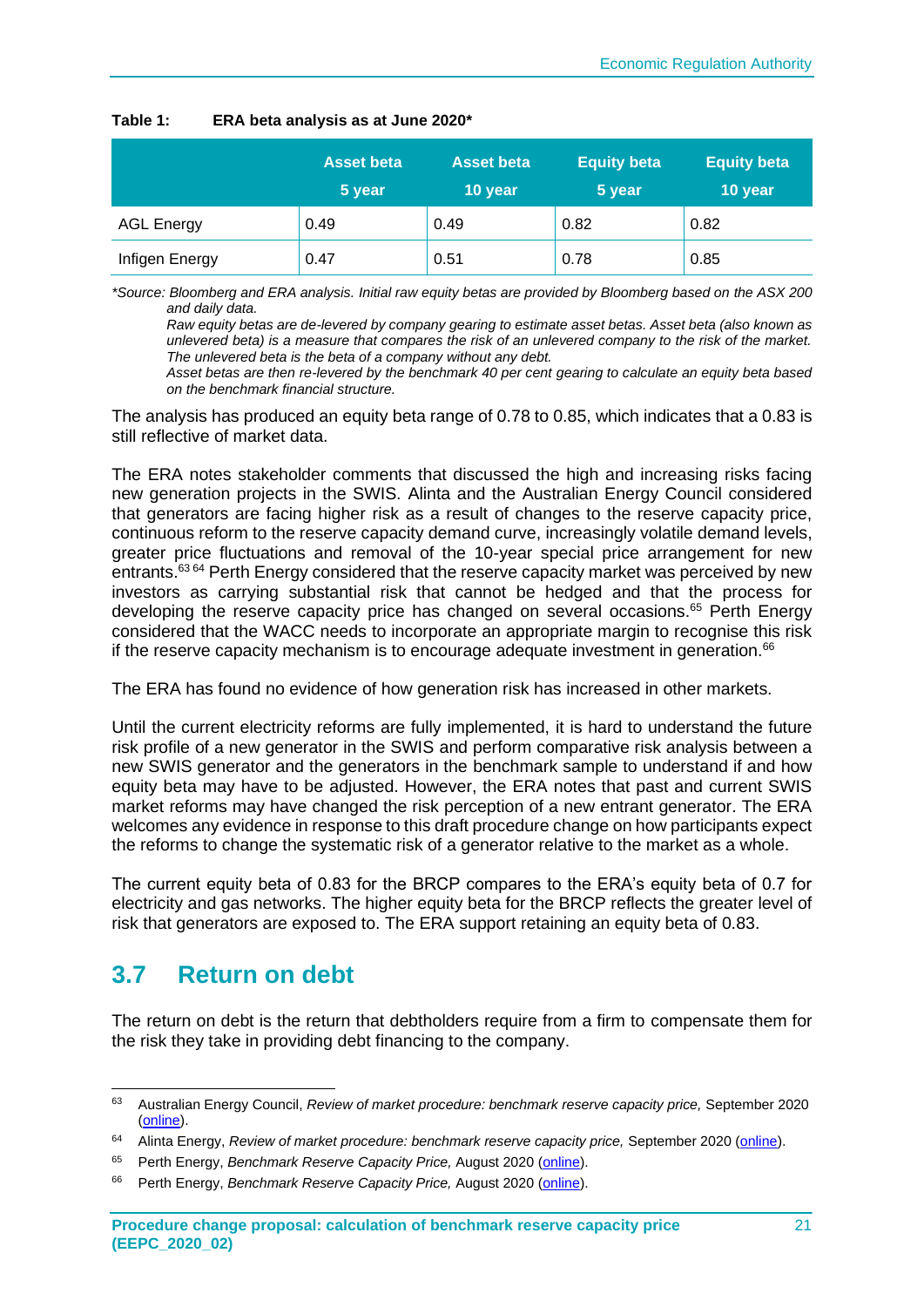The market procedure details how the return on debt is to be calculated. Section 2.9.7(b) specifies the nominal return on debt,  $R_d$ , for the relevant capacity year is:

$$
R_d = R_f + DM
$$

where  $R_f$  is the nominal risk free rate for the capacity year and DM is the debt margin, which is calculated as the sum of the debt risk premium,  $DRP$ , and debt issuance cost,  $d$ .

### <span id="page-24-0"></span>*3.7.1 The ERA's approach*

For energy and rail WACC determinations the ERA estimated the return on debt based on a risk premium over and above the risk free rate, combined with an additional margin for administrative costs: 67, 68

Return on debt = risk free rate + debt risk premium + administrative costs

For the BRCP, the ERA continues to support the current approach to the return on debt in the market procedure.

# <span id="page-24-1"></span>**3.8 Debt risk premium**

The debt risk premium is the return above the risk free rate that lenders require to compensate them for the risk of providing debt funding to a firm. The debt risk premium compensates holders of debt securities for the possibility of default by the issuer.

The debt risk premium is closely aligned with the risk of the business. When issuing debt in the form of bonds, a credit rating can be assigned that reflects the probability of default of the issuer, and therefore the risk present in the bond.

The market procedure details how the debt risk premium is to be calculated.

2.9.7(h) The debt risk premium,  $DRP$ , for a Capacity Year is a margin above the risk free rate reflecting the risk in provision of debt finance. This will be estimated by the IMO as the margin between the observed annualised yields of Australian corporate bonds which have a BBB (or equivalent) credit rating from Standard and Poors and the nominal risk free rate. The IMO must determine the methodology to estimate the DRP, which in the opinion of the IMO is consistent with current accepted Australian regulatory practice.

Section 2.9.8 of the market procedure provides for an annual update to the debt risk premium.

AEMO has used the ERA's bond yield approach to estimate the debt risk premium since the 2018 BRCP determination, as it considered the ERA's method to be representative of the current accepted Australian regulatory practice.<sup>69</sup>

<sup>67</sup> ERA, *Final Determination 2018 and 2019 Weighted Average Cost of Capital for the Freight and Urban Networks and Pilbara Railways*, August 2019, p. 20.

<sup>68</sup> ERA, *Final Gas Rate of Return Guidelines Explanatory Statement*, December 2018, p. 83.

<sup>69</sup> AEMO, *Final Report: 2020 Benchmark Reserve Capacity Price for the 2022-23 Capacity Year*, pp.13-14.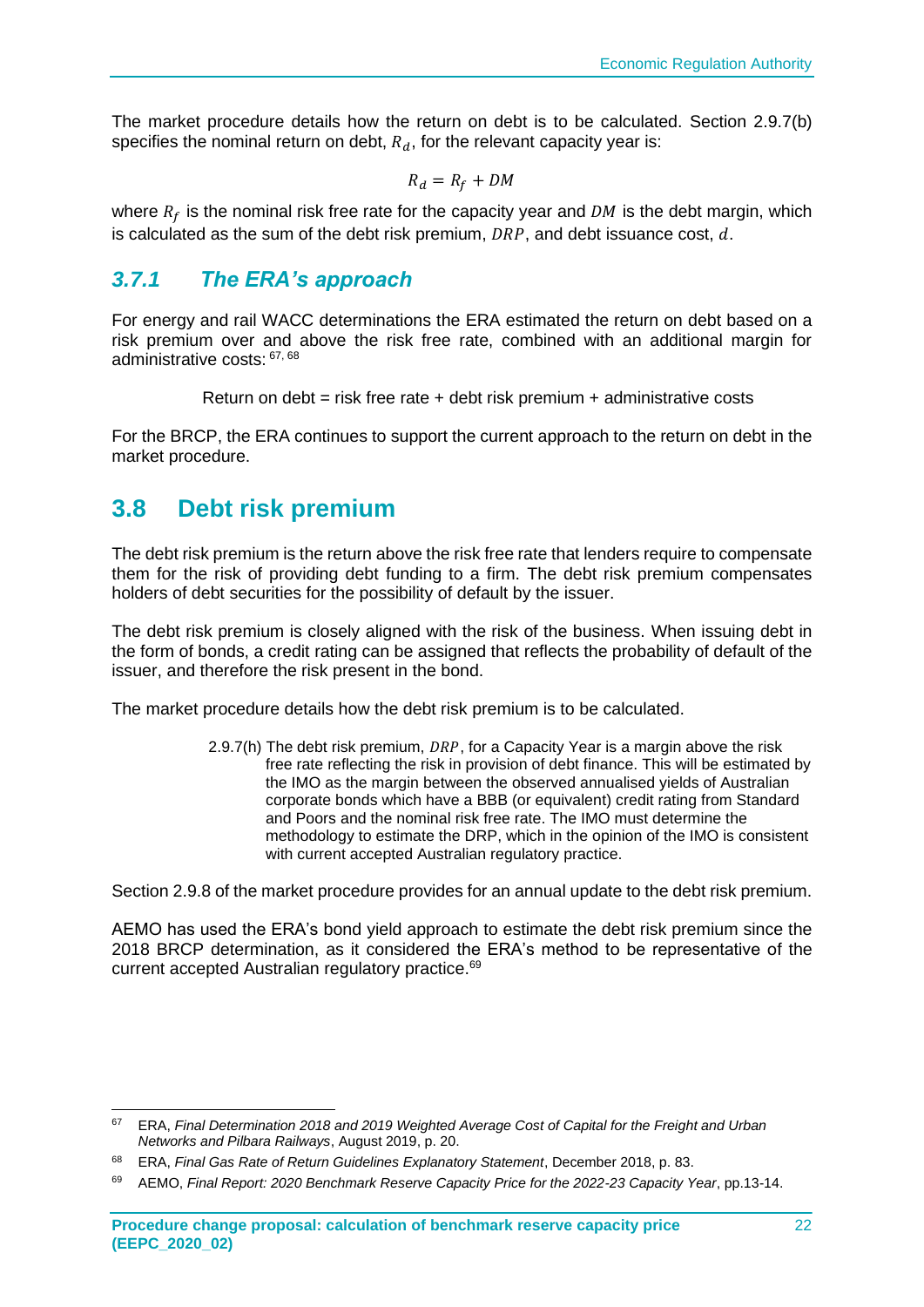## <span id="page-25-0"></span>*3.8.1 The ERA's approach*

For energy and rail the ERA uses the "revised bond yield approach" to determine the debt risk premium at a point in time by taking the following steps:  $70,71$ 

- Determining the benchmark sample identifying a sample of relevant corporate bonds that reflect the credit rating of the benchmark efficient entity.
- Converting the bond yields from the benchmark sample into Australian dollar equivalent yields.
- Calculating an average Australian dollar equivalent bond yield for each bond across the averaging period.
- Estimating yield curves on the bond data by applying various techniques including Gaussian Kernel, Nelson-Siegel and Nelson-Siegel-Svensson techniques.
- Estimating the 10-year cost of debt by averaging the three yield curves of 10-year cost of debt based on the techniques used in the previous step.
- Calculating the debt risk premium by subtracting the 10-year risk free rate (or base rate) from the 10-year cost of debt.

The ERA revises the return on debt each year to incorporate an annual update of the estimate of the debt risk premium. Each year, the ERA calculates the latest value of the debt risk premium over the specified averaging period.

As part of its 2018 review of the gas rate of return guidelines, the ERA refined and developed publicly available tools for its debt risk premium method. This refinement has meant that the debt risk premium process is more robust and easier to implement. The tools and process documents are available on the ERA's website.<sup>72</sup> These set out the operating procedure for updating the debt risk premium estimates.

For energy, the ERA uses the annual estimate of the debt risk premium to calculate a 10-year trailing average for the debt risk premium. As the ERA estimates a new year's debt risk premium, the oldest estimate in the 10-year series is removed. This approach recognises that an efficient financing strategy for existing assets is to refinance 10 per cent of the debt portfolio every year.

For rail, however, the ERA uses the estimate of the on-the-day debt risk premium to reflect the debt premium at a forward-looking point in time. This approach seeks to determine a long-term rate of return for new assets.

Like rail, the BRCP requires the establishment of a long-term WACC, which is updated annually, for application to new assets. Therefore, it is reasonable to use the debt risk premium at a point in time, rather than a 10-year trailing average.

The ERA uses a 10-year bond term. Ten years is the longest feasible term that could be reliability estimated from the observed data. In Australia there is a limited market for corporate bonds for more than 10 years, which makes estimating a long-term yield curve difficult.

To calculate the debt risk premium for the BRCP the ERA supports:

<sup>70</sup> ERA, *Final Gas Rate of Return Guidelines Explanatory Statement*, December 2018, Chapter 10.

<sup>71</sup> ERA, *Final Determination 2018 and 2019 Weighted Average Cost of Capital for the Freight and Urban Networks and Pilbara Railways*, August 2019, Chapter 7.3.

<sup>&</sup>lt;sup>72</sup> ERA, Gas Rate of Return Guidelines [\(online\)](https://www.erawa.com.au/gas/gas-access/guidelines/gas-rate-of-return-guidelines) (accessed March 2020).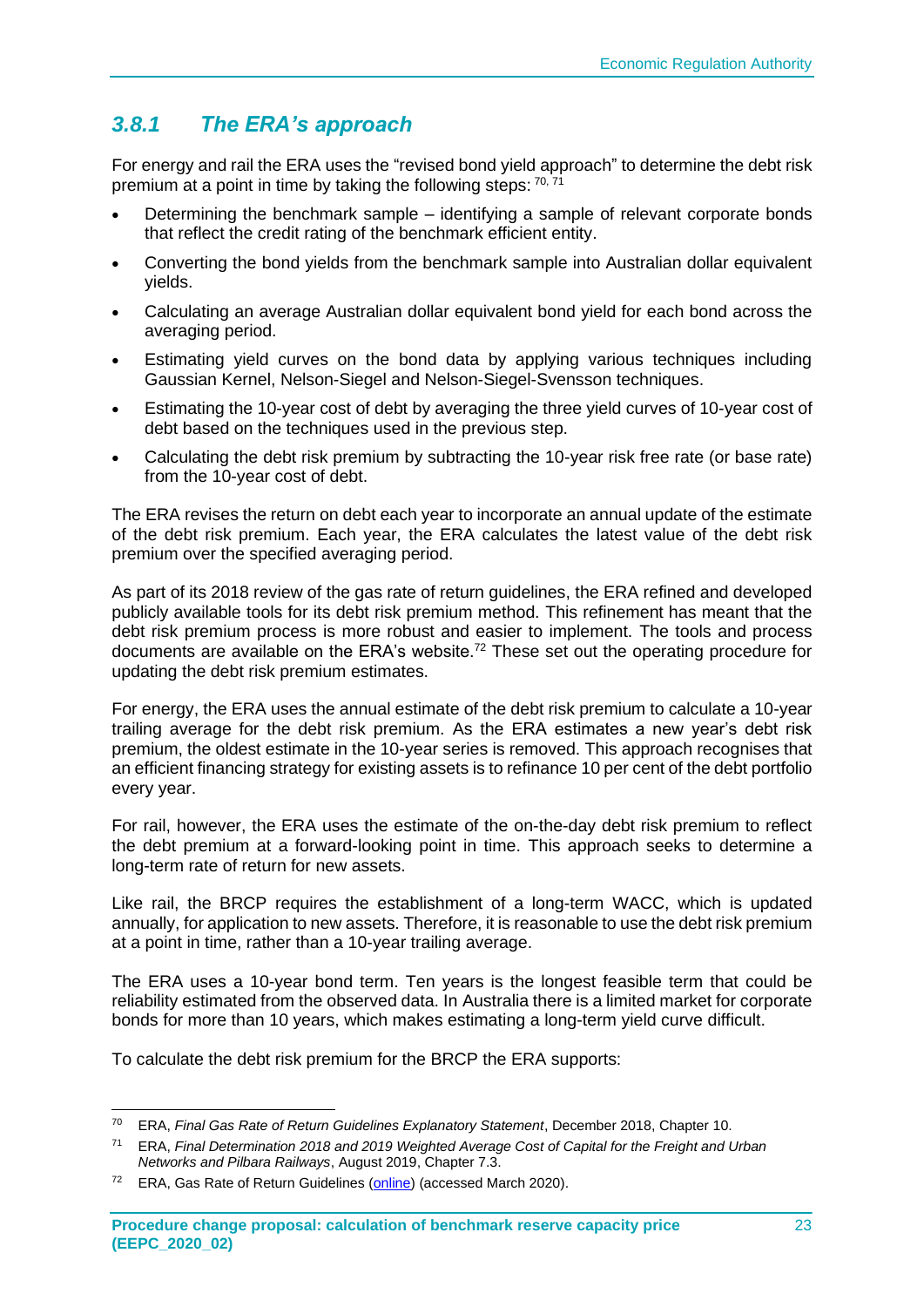- The use of the ERA revised bond yield approach. Tools, including Excel spreadsheets, are available on the ERA's website.<sup>73</sup>
- The use of a corporate bond that has a 10-year term, which is consistent with the longterm nature of a generator and the intent to establish a long-term WACC.
- The continued use of a benchmark sample of BBB corporate bonds.
- The use of a 10-year Government bond as the risk free rate for calculating the debt risk premium.
- The use of an on-the-day debt risk premium.
- The debt risk premium being updated annually to reflect market conditions.

# <span id="page-26-0"></span>**3.9 Debt-raising costs**

Debt-raising costs are the administrative costs and other charges incurred by businesses when obtaining finance. Debt-raising costs should only include direct costs, which will be compensated in proportion to the average annual debt issuance.

Section 2.9.8 of the market procedure set debt issuance costs at 0.125 per cent of the amount of debt. This parameter is to be reviewed every five years.

For the 2020 BRCP calculation, AEMO used an allowance of 0.125 per cent for debt issuance costs.<sup>74</sup>

### <span id="page-26-1"></span>*3.9.1 The ERA's approach*

The ERA has accepted that it is reasonable to recover the direct costs of debt-raising as recommended by the Allen Consulting Group in its 2004 report to the Australian Competition and Consumer Commission. Australian regulators have generally accepted the recommendations in this report.<sup>75</sup>

For its gas rate of return guidelines and the rail WACC final determination, the ERA adopted an allowance of 0.100 per cent for debt-raising costs. The ERA reviewed the historic use of 0.125 per cent and found that this number included a double counting error. The ERA subsequently revised debt-raising costs down to 0.100 per cent.<sup>76</sup>

Consistent with the ERA's rail final determination and past practice for BRCP, the ERA does not consider that an allowance for financial hedging costs is warranted for estimating a WACC for BRCP.

- As asset lives are long, firms have more certainty about the future and can enter into long-term funding arrangements, which reduces the need for an efficient entity to hedge refinancing.
- Unlike some other regulated industries, the BRCP is not subject to periodic regulatory revenue resets of the WACC (for example, five-year revenue determinations for gas pipelines). Therefore, for the BRCP, there is no need to hedge for revenue resets.

<sup>73</sup> Ibid.

<sup>74</sup> AEMO, *Final Report: 2020 Benchmark Reserve Capacity Price for the 2022-23 Capacity Year*, December 2019, p. 21.

<sup>75</sup> ERA, *Final Gas Rate of Return Guidelines Explanatory Statement*, December 2018, p. 237.

<sup>76</sup> ERA, *Final Determination 2018 and 2019 Weighted Average Cost of Capital for the Freight and Urban Networks and Pilbara Railways*, August 2019, pp. 32-34.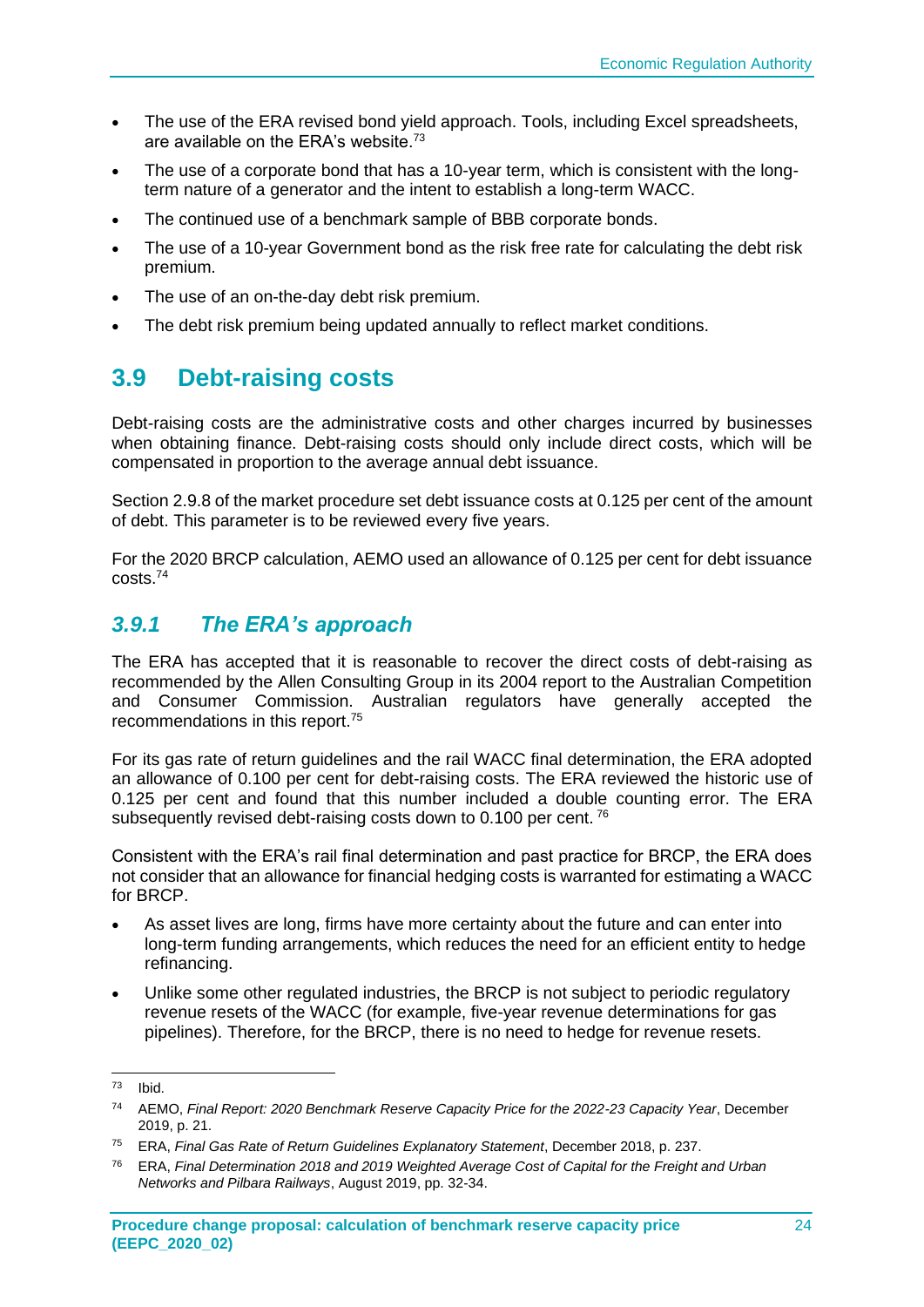The ERA supports:

- Setting debt-raising costs to 0.100 per cent.
- Fixing the debt issuance cost allowance until the next BRCP review.

**Amendment 3: Updated debt issuance cost**

The ERA proposes to update debt issuance costs to 0.100 per cent in section 2.9.8.

# <span id="page-27-0"></span>**3.10 Gearing ratio**

The gearing ratio is the proportion of a business's assets assumed to be financed by debt. Gearing is defined as the ratio of the value of debt to total capital (that is, including debt and equity) and used to weight the costs of debt and equity when the requiated WACC is determined. A regulatory gearing estimate contributes to a rate of return that reflects efficient financial costs. The higher level of risk an industry has the lower its general levels of gearing will be.

Section 2.9.8 of the market procedure details gearing (debt to total assets ratio) of 40 per cent, which is to be reviewed every five years.

For the 2020 BRCP calculation, AEMO adopted a gearing ratio of 40 per cent.<sup>77</sup>

### <span id="page-27-1"></span>*3.10.1 The ERA's approach*

The BRCP uses a gearing ratio of 40 per cent as an efficient benchmark.

The ERA considers that the benchmark provides incentives to service providers to adopt efficient gearing structures and prevents exposing consumers to the variability of individual service providers' gearing levels.

In reviewing gearing the ERA has considered data from the available benchmark sample of Australian listed generators.

There are two listed Australian generators available, AGL Energy and Infigen Energy. A third generator, Energy Developments Ltd, was available in the past and some of its past financial data is still available. The ERA's gearing analysis is presented in [Table 2.](#page-27-2)

#### <span id="page-27-2"></span>**Table 2: ERA gearing analysis as at June 2020\***

|                          | <b>Gearing</b><br>5 year average | <b>Gearing</b><br>10 year average |
|--------------------------|----------------------------------|-----------------------------------|
| <b>AGL Energy</b>        | 0.23                             | 0.27                              |
| Infigen Energy           | 0.52                             | 0.68                              |
| Energy Developments Ltd# | n/a                              | 0.36                              |
| Average                  | 0.37                             | 0.44                              |

<sup>77</sup> AEMO, *Final Report: 2020 Benchmark Reserve Capacity Price for the 2022-23 Capacity Year*, December 2019, p. 21.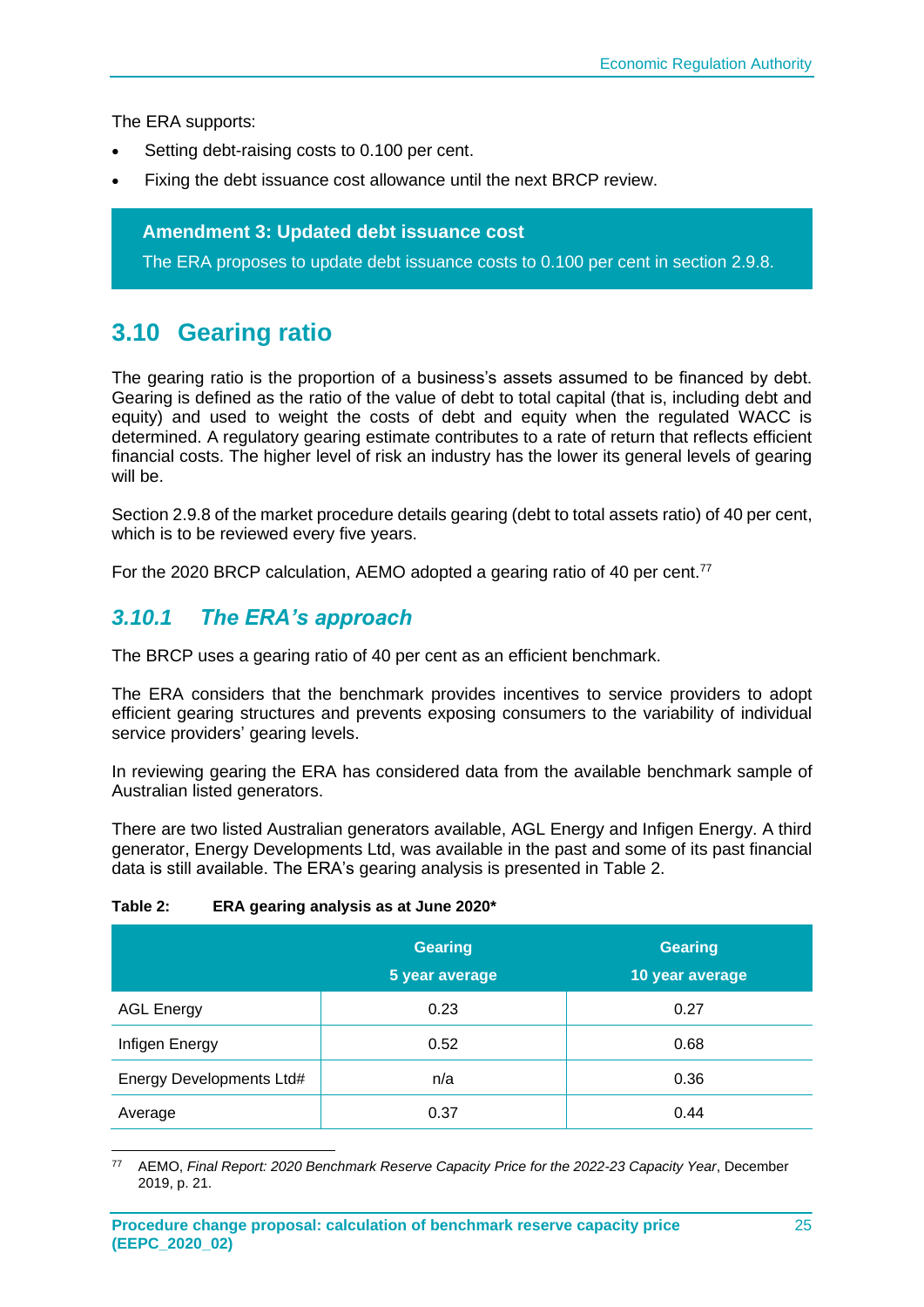- *\* Source: Annual reports and ERA analysis. Gearing is calculated as debt to total capital (that is, including debt and market value of equity).*
- *# Data is available for Energy Developments Ltd for 2013 to 2015.*

The analysis has produced a gearing range between 0.23 to 0.68, which confirms that gearing of 40 per cent is still reflective of current data. The comparison of the 10 year average and 5 year average appears to indicate that gearing has been reducing slightly over time.

The BRCP uses a gearing ratio of 40 per cent to reflect the financing structure of an efficient generator. This compares to a higher gearing ratio of 55 per cent in the gas rate of return guidelines for regulated gas pipelines. The lower gearing for a generator reflects that these businesses are exposed to more risk than a regulated gas pipeline.

For the BRCP, the ERA continues to support the gearing ratio of 40 per cent in the market procedure.

# <span id="page-28-0"></span>**3.11 Inflation rate**

Inflation is the rate of change in the general level of prices of goods and services. A nominal rate of return incorporates the real rate of return, compounded with a rate that reflects expectations of inflation.

For the purposes of the calculation of the WACC, the market procedure details how the expected inflation should be determined.

> 2.9.7 (k) i [inflation] is the forecast average of inflation for the 10 year period from the date of determination of the WACC. In establishing a forecast of inflation, the IMO must have regard to the forecasts of the Reserve Bank of Australia and, beyond the period of any such forecasts, the mid-point of the Reserve Bank's target range of inflation.

Section 2.9.8 of the market procedure also details that the expected inflation is reviewed annually.

### <span id="page-28-1"></span>*3.11.1 Stakeholder comments*

In its 2020 BRCP report, AEMO noted that a negative real risk free rate, and subsequently a low WACC, did not reflect Australian market conditions at that point in time.<sup>78</sup> AEMO also noted that market participants queried the WACC method and provided this information to the ERA for consideration in the five-yearly review of the market procedure.<sup>79, 80</sup>

<sup>78</sup> AEMO, *Final Report: 2020 Benchmark Reserve Capacity Price for the 2022-23 Capacity Year*, December 2019, pp. 12, 14.

<sup>79</sup> AEMO, *Final Report: 2020 Benchmark Reserve Capacity Price for the 2022-23 Capacity Year*, December 2019, p. 14.

<sup>80</sup> Alinta Energy, *Submission to AEMO Draft Report: 2020 Benchmark Reserve Capacity Price for the 2022-23 Capacity Year,* October 2019.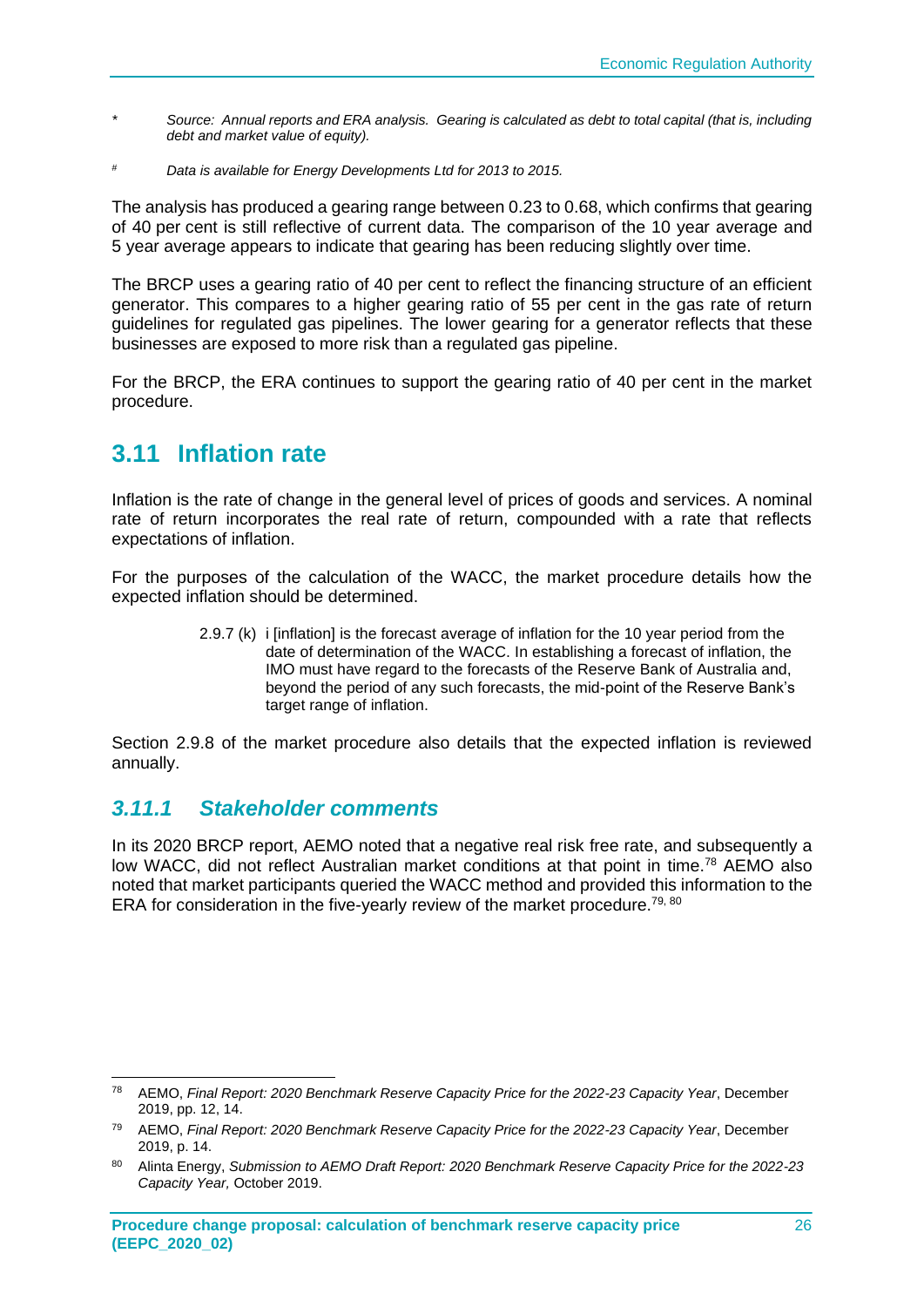Alinta stated that the overestimated inflation rate used in the most recent determination contributed to the underestimated WACC. Alinta supported the ERA's further analysis of options to rectify this issue, including using a nominal WACC or reforming the method to forecast inflation.<sup>81</sup> The Australian Energy Council also noted a review of the inflation component would be especially useful.<sup>82</sup>

### <span id="page-29-0"></span>*3.11.2 The ERA's approach*

The current market procedure's approach to forecasting inflation uses:

- The Reserve Banks of Australia's annual estimates of inflation over the next two years.
- The mid-point of the Reserve Bank of Australia's 2 per cent to 3 per cent inflation target range (2.5 per cent) for the remaining eight years of the forecast period.

The large weight placed on the mid-point of the inflation target leads to a relatively static forecast of inflation of around 2.3 per cent. Using the market procedure, for the 2020 BRCP AEMO forecast inflation as 2.36 per cent.<sup>83</sup>

The resulting high inflation forecast is not reflective of the current low inflation environment being experienced in Australia.

- The Reserve Bank of Australia expects that inflation will average between 1 and 1.5 per cent over the next few years.<sup>84</sup>
- 10-year bond yields have built in expected inflation around 1.2 per cent.<sup>85</sup>

The inflation forecast from the market procedure is then used to discount the nominal WACC to calculate a real WACC. As the nominal WACC includes lower market expectations of inflation, the current market procedure leads to very low real WACCs that have been identified by stakeholders.

As detailed earlier, the ERA supports the use of a nominal WACC. The adoption of a nominal WACC will address stakeholders' and AEMO's concern that current negative real risk free rates and low real WACCs do not reflect Australian market conditions. Moving to a nominal WACC approach removes the need to forecast inflation, as the market's expectations are already built into a nominal WACC.

The ERA assessed inflation forecast methods, including the approach currently detailed in the market procedure, in its consideration of the 2018 gas rate of return guidelines and its rail determinations.<sup>86, 87</sup>

Where the ERA is required to forecast inflation for the purposes of the WACC, the ERA considers it appropriate to use the Treasury bond implied inflation approach. The Treasury

<sup>81</sup> Alinta Energy, *Review of market procedure: benchmark reserve capacity price*, September 2020 [\(online\)](https://www.erawa.com.au/cproot/21425/2/Alinta-Energy-submission---ERA-BRCP-Market-Procedure-Review_Redacted.pdf).

<sup>82</sup> Australian Energy Council, *Review of market procedure: benchmark reserve capacity price*, September 2020 [\(online\)](https://www.erawa.com.au/cproot/21423/2/AEC-feedback-on-the-BRCP.pdf).

<sup>83</sup> AEMO, *Final Report: 2020 Benchmark Reserve Capacity Price for the 2022-23 Capacity Year*, December 2019, p. 21.

<sup>84</sup> RBA, *Statement by Philip Lowe, Governor: Monetary Policy Decision*, 4 August 2020 (*online*).

<sup>85</sup> Based on ERA analysis of 10-year government bonds using the Treasury bond implied inflation approach, discussed below. The ERA used the same October 2019 averaging period used for 2020 BRCP calculations.

<sup>86</sup> ERA, *Final Gas Rate of Return Guidelines Explanatory Statement*, December 2018, Chapter 15.

<sup>87</sup> ERA, *Final Determination 2018 and 2019 Weighted Average Cost of Capital for the Freight and Urban Networks and Pilbara Railways*, August 2019, Chapter 10.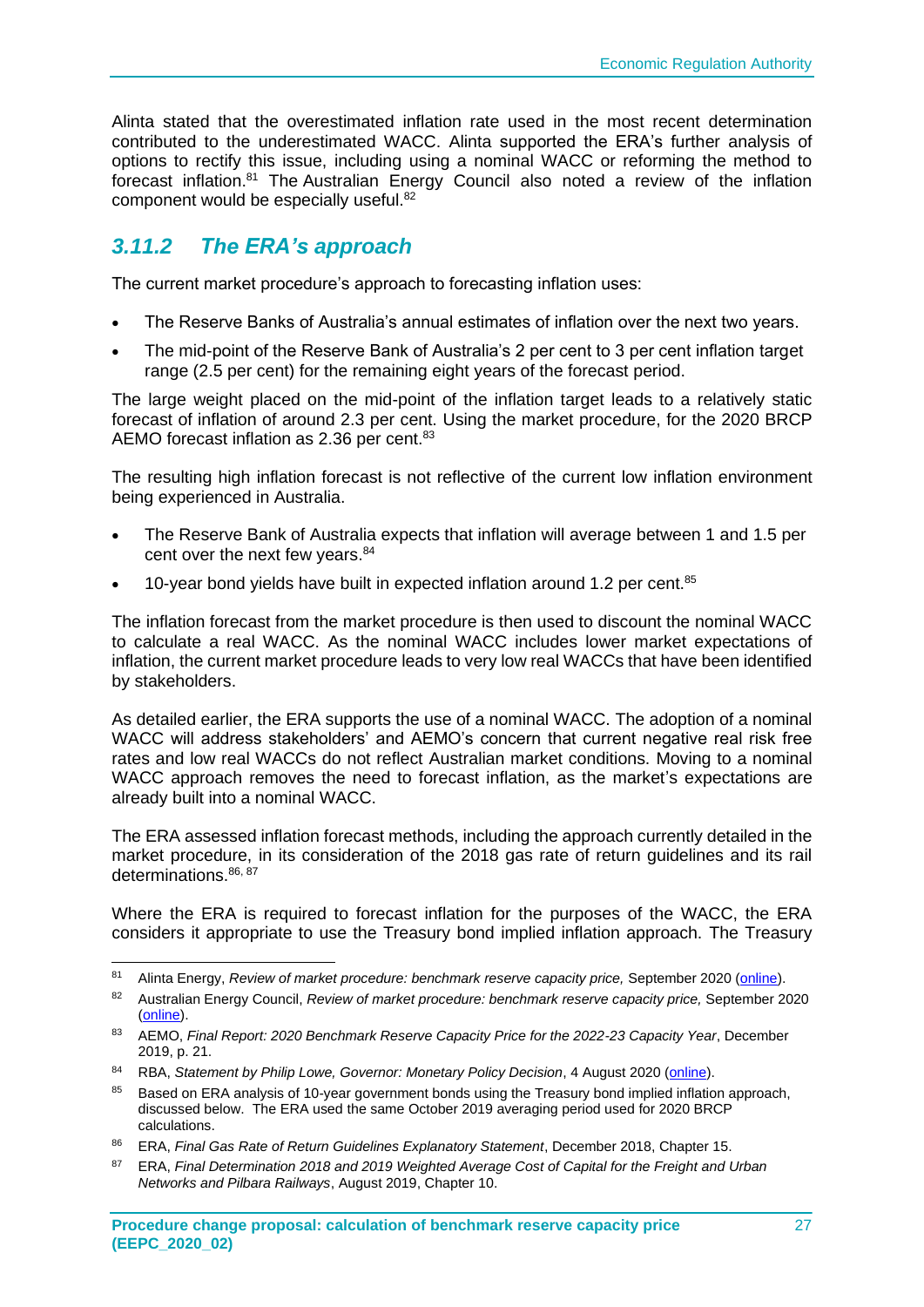bond implied inflation approach is based on the premise that the yield on Commonwealth Government Securities and the yield on Indexed Treasury bonds differ by an inflation component.

The ERA uses the Fisher equation and the observed yields of the following bonds to calculate forecast inflation:

- Commonwealth Government Securities, which reflect a market-based estimate of the nominal risk free rate.
- Indexed Treasury bonds, which reflect a market-based estimate of a real risk free rate.

The Fisher equation can be expressed in the equation below:

$$
\pi = \frac{(1 + R_f)}{(1 + R_{Rf})} - 1
$$

where:

| π        | is the expected inflation rate                                                       |
|----------|--------------------------------------------------------------------------------------|
| $R_f$    | is the 10-year nominal risk free rate of return estimated on Treasury bonds          |
| $R_{Rf}$ | is the 10-year real risk free rate of return estimated on Treasury indexed<br>bonds. |

The use of a 10-year term for both bonds is consistent with establishing a long-term WACC.

The ERA supports the Treasury bond implied inflation approach as:

- It uses both nominal and real risk free rates directly observed in the market, which includes information on the market's view of the expected inflation rate. The rationale for using market-based approaches is that market prices reflect the aggregation of diverse market participant expectations.
- It is a dynamic market measure that is updated daily.
- It is not driven by static policy targets.
- It is consistent with market forecasts built into other WACC parameters.

In its 2020 BRCP report AEMO, using the market procedure, calculated an expected inflation forecast of 2.36 per cent.<sup>88</sup> Using an average period consistent with the 2020 BRCP report and the Treasury bond implied inflation approach, the ERA calculates an expected inflation of 1.23 per cent.

At present AEMO applies the real WACC in its annuity calculation, which then is used to calculate the BRCP. The use of a real WACC means that the estimate of the inflation forecast plays an important role in determining the BRCP.

- An overestimated inflation forecast will reduce the real WACC and therefore reduce the BRCP.
- An underestimated inflation forecast will increase the real WACC and therefore increase the BRCP.

<sup>88</sup> AEMO, *Final Report: 2020 Benchmark Reserve Capacity Price for the 2022-23 Capacity Year*, December 2019, p. 21.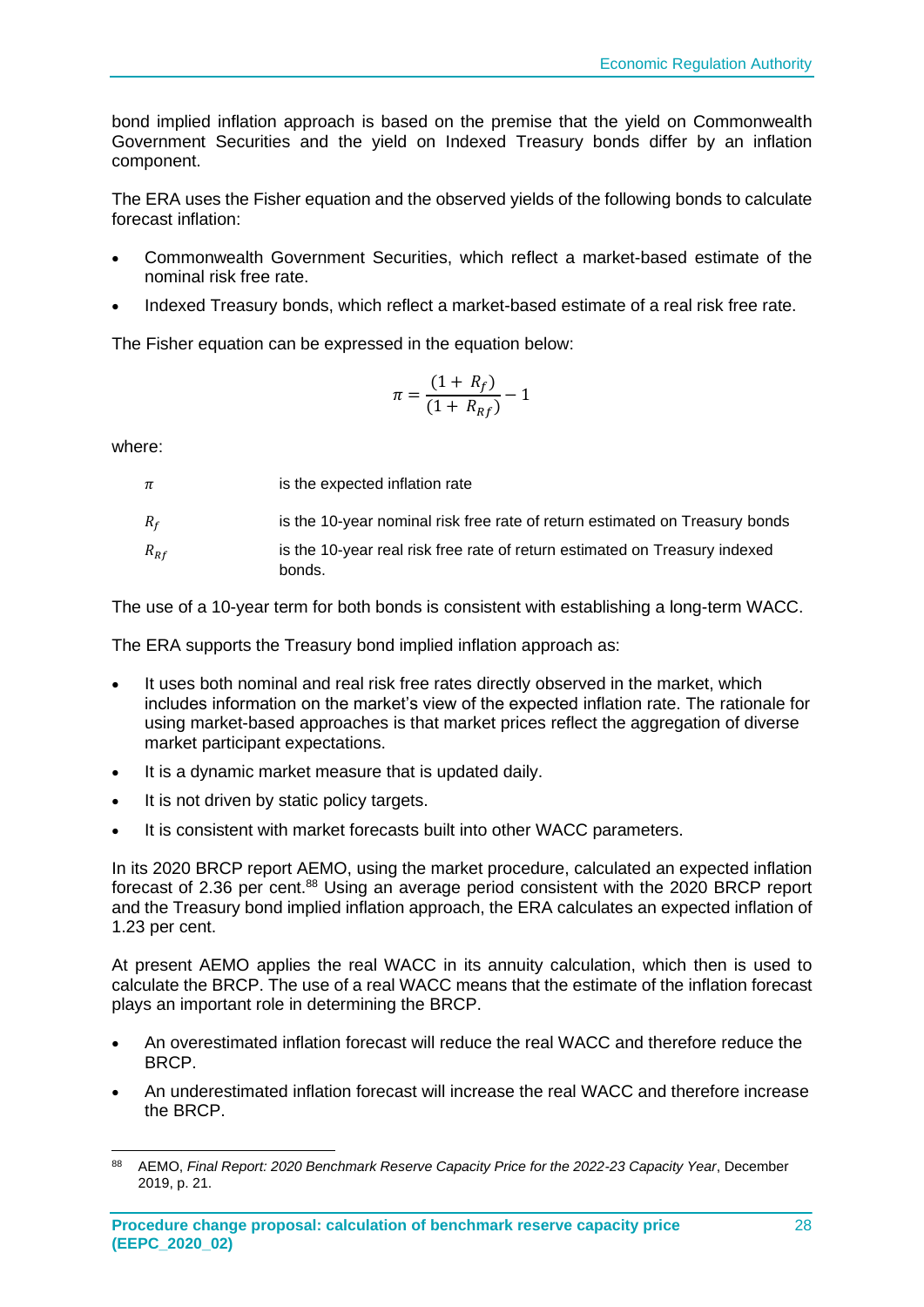The move to a nominal WACC will remove the need to forecast inflation and therefore remove the effect of over or under estimation of inflation on the BRCP.

**Amendment 4: Removal of inflation forecast for WACC purposes**

With the proposed move to a nominal WACC, the ERA proposes to remove the need to forecast inflation for the purposes of the WACC by removing 2.9.7(k).

# <span id="page-31-0"></span>**3.12 Value of imputation credits (gamma)**

The imputation tax system prevents corporate profits from being taxed twice. Under the Australian imputation tax system, franking credits are distributed to investors at the time that dividends are paid and provide an offset to those investors' taxation liabilities.

The gamma parameter accounts for the reduction in the effective corporate taxation that arises from the distribution of franking credits to investors. Generally, investors who are able to use franking credits will accept a lower required rate of return, before personal tax, on an investment that has franking credits, compared with an investment that has similar risk and no franking credits.

Gamma is commonly estimated through the Monkhouse formula as the product of the distribution rate and the utilisation rate, as follows:<sup>89</sup>

#### gamma = distribution rate x utilisation rate

The distribution rate represents the proportion of imputation credits created that is expected to be distributed to investors. The distribution of franking credits differs amongst companies, primarily as a result of differences in shares of profit that are liable for taxation and the proportion of profits paid as dividends. As a consequence of this variability, the value of gamma required for use in the energy WACC is difficult to identify.

The utilisation rate is the weighted average of the utilisation rates of individual investors, with investors able to fully use the credits having a rate of 1 and those unable to use them having a rate of zero.

The market procedure 2.9.8 details a gamma of 0.25 and for it to be reviewed every five years.

For the 2020 BRCP calculation, AEMO adopts a gamma of 0.25.<sup>90</sup>

### <span id="page-31-1"></span>*3.12.1 Stakeholder comments*

Synergy provided a submission that discussed gamma. Synergy did not consider the use of top 50 Australian Securities Exchange-listed companies reflective of the characteristics of the energy industry and suggested that the existing gamma of 0.25 be retained.<sup>91</sup>

<sup>89</sup> Officer, B., *The cost of capital of a company under an imputation tax syste*m, Accounting and Finance, May 1994.

<sup>90</sup> AEMO, *Final Report: 2020 Benchmark Reserve Capacity Price for the 2022-23 Capacity Year*, December 2019, p. 21.

<sup>91</sup> Synergy, *ERA's review of the Market Procedure: Benchmark Reserve Capacity Price, September 2020, p. 2,* [\(online\)](https://www.erawa.com.au/cproot/21424/2/Synergy-feedback-on-the-BRCP.pdf).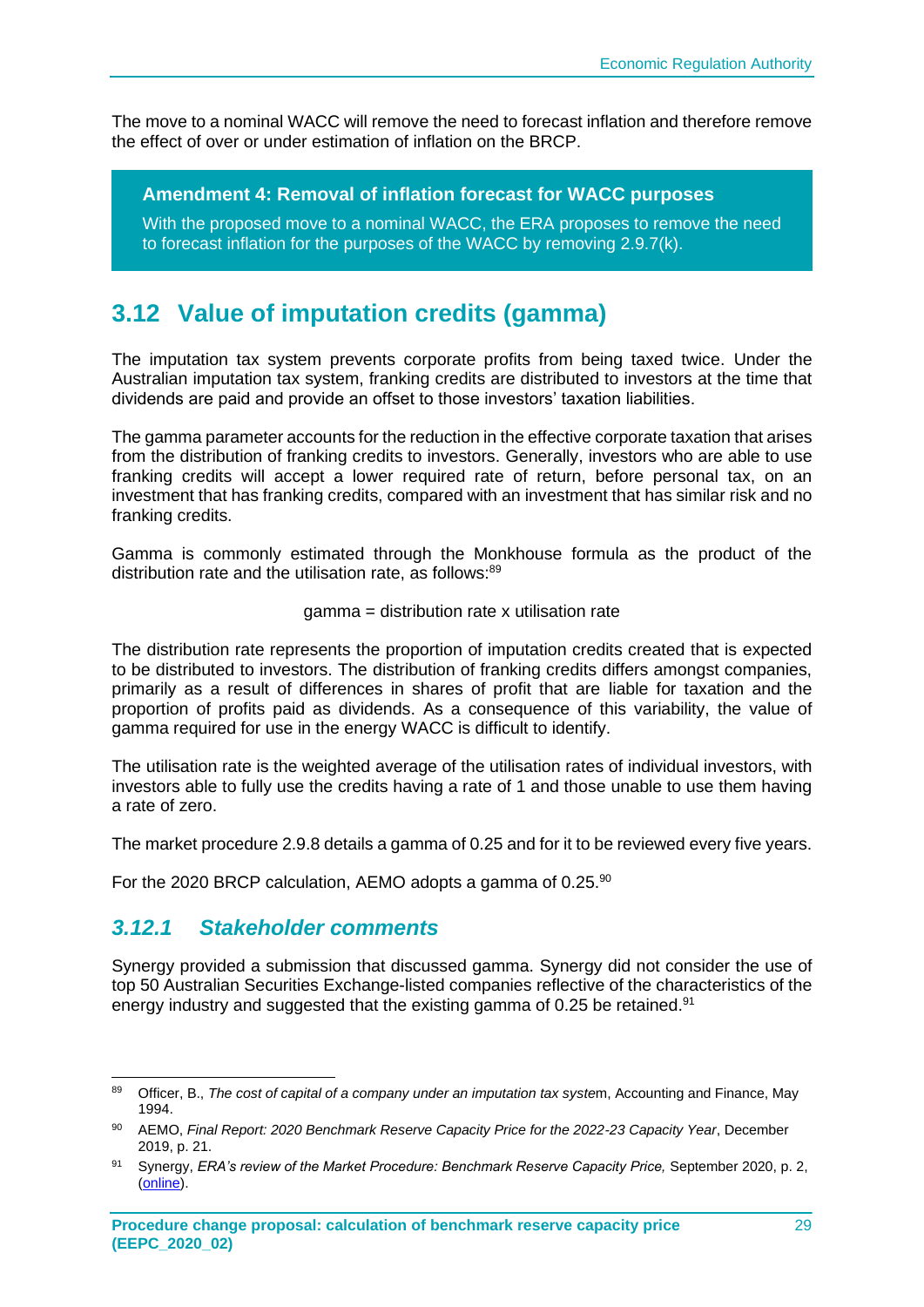# <span id="page-32-0"></span>*3.12.2 The ERA's approach*

In its energy and rail WACC reviews the ERA considered that it was necessary to update the past gamma approach used as:92,93

- Contemporary Tribunal and Federal Court judicial reviews supported the use of the utilisation approach.
- Australian Tax Office data should not be applied to all aspects of the imputation system. This was confirmed by the opinions expressed by the ATO.
- New reports and analysis presented new methods and numbers to inform improved calculations of gamma.

### *3.12.2.1 Gamma reviews*

The estimate of gamma has been the subject of some contention in past Australian regulatory decisions, with regulated businesses consistently proposing a gamma value of 0.25, and the ERA and AER setting a value of 0.40.

There has also been contention about the definition of the value of franking credits.

The Australian Competition Tribunal conducted several limited merits reviews on the estimate of gamma under the National Electricity Rules and National Gas Rules, with the following outcomes:

- In February 2016, the Tribunal found in favour of the New South Wales networks Ausgrid, Endeavour Energy and Essential Energy that gamma should be 0.25. In March 2016, the AER applied to the Federal Court for judicial review of the Tribunal decisions to set aside the New South Wales and Australian Capital Territory electricity and gas distribution network revenue determinations. In May 2017, the full Federal Court upheld the AER's appeal in respect of the Tribunal's construction of the rules regarding gamma.<sup>94</sup>
- In June 2016, the Tribunal found in favour of ATCO that gamma should be 0.25. At that time there was no final determination of the full Federal Court appeal of the AER decision.
- In October 2016, the Tribunal found in favour of the AER against SA Power Networks, that gamma should be 0.4. SA Power Networks appealed the Tribunal decision to the Federal Court. In January 2018, the full Federal Court affirmed the AER's decision on gamma for a value of 0.4.<sup>95</sup>
- DBNGP appealed the ERA's gamma decision for its access arrangement decision. In July 2018, the Tribunal dismissed the application for merits review.

Contemporary Tribunal and Federal Court judicial reviews all upheld the reasoning in the regulators' decisions and found no error with the value of 0.4 and how it was derived.

<sup>92</sup> ERA, *Final Gas Rate of Return Guidelines Explanatory Statement*, December 2018, Chapter 16.

<sup>93</sup> ERA, *Final Determination 2018 and 2019 Weighted Average Cost of Capital for the Freight and Urban Networks and Pilbara Railways*, August 2019, Chapter 9.

<sup>94</sup> Federal Court of Australia, Australian Energy Regulator v Australian Competition Tribunal (No 2) [2017] FCAFC 79, May 2017.

<sup>95</sup> Federal Court of Australia, SA Power Networks v Australian Competition Tribunal (No 2) [2018] FCAFC 3, Jan 2018.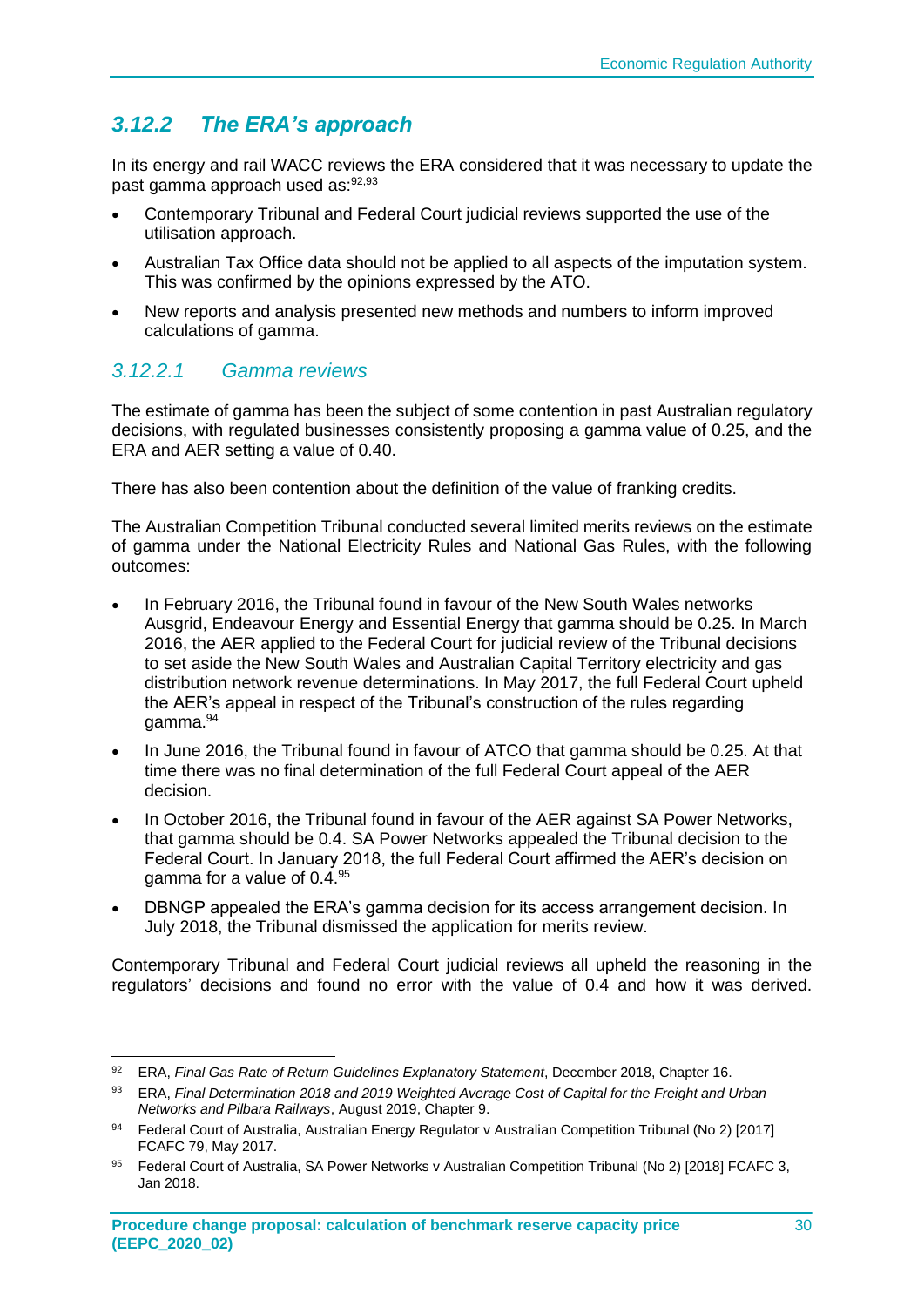This included clarification of the definition of value and gamma and the reasonableness of the use of the utilisation approach.

The ERA considered that these regulatory decisions and legal reviews were relevant to its considerations on the method of how to estimate gamma for energy and rail. These reviews confirmed the ERA's utilisation approach as appropriate.

### *3.12.2.2 Taxation statistics*

The consideration of taxation statistics has been part of past regulatory determinations of gamma.

As part of the AER's 2018 review of its rate of return guidelines, it sought clarification from the ATO on the use of tax statistics to estimate gamma.

The ATO provided information that taxation statistics data should not be applied to all aspects of the imputation system.<sup>96</sup>

Given the credibility of the ATO data and the opinion expressed by the ATO, the ERA considered that ATO data should not be used to determine gamma.

### *3.12.2.3 New gamma reports*

To assist with the consideration of gamma, Dr Lally provided advice to the AER and ERA over the course of 2018.<sup>97 98 99</sup>

Dr Lally's reports:

- Confirmed ATO data should not be used to estimate gamma.
- Confirmed that the distribution rate should be estimated from financial statement data. This distribution rate should be estimated with a large set of firms and firms should be selected on the basis of market cap.
- Undertook distribution rate analysis from the largest 50 ASX companies. The estimate of 89 per cent provided a lower bound for the distribution rate. The best estimate for the distribution rate for an Australian firm with minimal foreign operations was 0.95 rounded to the nearest 0.05.
- Stated that the utilisation rate should be defined as the weighted average over the utilisation rates of all investors in the Australian market. If account was taken of foreign investors, the best estimates came from the ABS data on the proportion of Australian equities owned by local investors. The best estimate for the utilisation rate was 0.65 rounded to the nearest 0.05.

<sup>96</sup> ATO, 'Re: Franking account balance – tax of time series data from Taxation Statistics', [note] 9 May 2018, [\(online\)](https://www.aer.gov.au/system/files/ATO%20Note%20to%20AER%20regarding%20imputation%20-%209%20May%202018.pdf).

See also: AER, 5 July 2018, 'AER minute of 21 June 2018 ATO meeting with ATO staff and comments on ENA summary', [\(online\)](https://www.aer.gov.au/system/files/AER%20-%20Minute%20of%2021%20June%202018%20meeting%20with%20ATO%20and%20comments%20on%20ENA%20summary%20-%205%20July%202018_1.DOCX).

See also: ATO, 'Re: Franking account balance – tax of time series data from Taxation Statistics', [note] 14 September 2018, [\(online\)](https://www.aer.gov.au/system/files/ATO%20Note%20-%20Clarification%20of%20points%20in%20previous%20ATO%20note%20dated%209%20May%202018%20titled%20%E2%80%98ATO%20note%20to%20the%20AER%20regarding%20imputation%27%20-%2014%20September%202018.pdf).

<sup>97</sup> Lally, M., *Review of gamma submission and the ERAWA's views on gamma, 25 July 2018.* 

<sup>98</sup> Lally, M., *Estimating the Distribution Rate for Imputation Credits for the Top 50 ASX Companies*, October 2018.

<sup>99</sup> Lally, M., *The Estimation of Gamma: Review of Recent Evidence*, December 2018.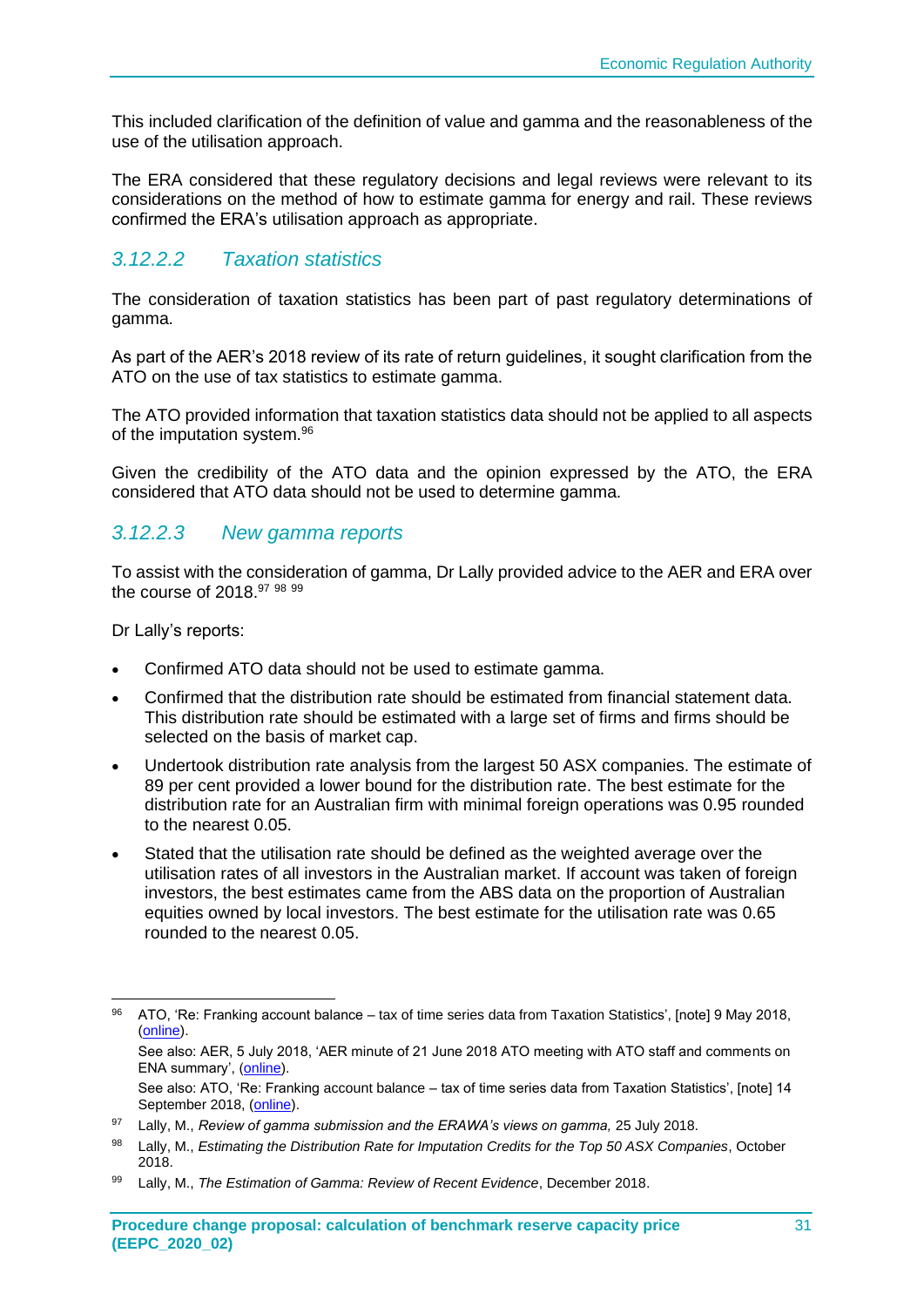## *3.12.2.4 Recommended gamma*

The ERA estimates gamma as the product of the distribution rate and the utilisation rate to provide a gamma of  $0.5$ .  $100,101$ 

- The distribution rate represents the proportion of imputation credits generated by a benchmark efficient entity that is expected to be distributed to investors. The ERA considers that the distribution rate is a firm-specific rather than a market-wide parameter. The ERA uses a distribution rate of 0.9 informed by the distribution rate from financial reports of the 50 largest Australian Securities Exchange-listed firms. The ERA considers that this is the best proxy for the distribution rate for energy businesses.
- The utilisation rate is the weighted average over the utilisation rates of individual investors, with investors able to fully use the credit having a rate of 1 and those unable to use them having a rate of zero. The ERA uses a utilisation rate of 0.6 based on the equity ownership approach to determine the percentage of domestic investors in the Australian equity market.

The ERA supports:

- Updating gamma to 0.5.
- Fixing the value of gamma until the next BRCP review.

### **Amendment 5: Updated franking credit value**

The ERA proposes to update the franking credit value to 0.50 per cent in section 2.9.8.

<sup>100</sup> ERA, *Final Gas Rate of Return Guidelines Explanatory Statement*, December 2018, Chapter 16.

<sup>101</sup> ERA, *Final Determination 2018 and 2019 Weighted Average Cost of Capital for the Freight and Urban Networks and Pilbara Railways*, August 2019, Chapter 9.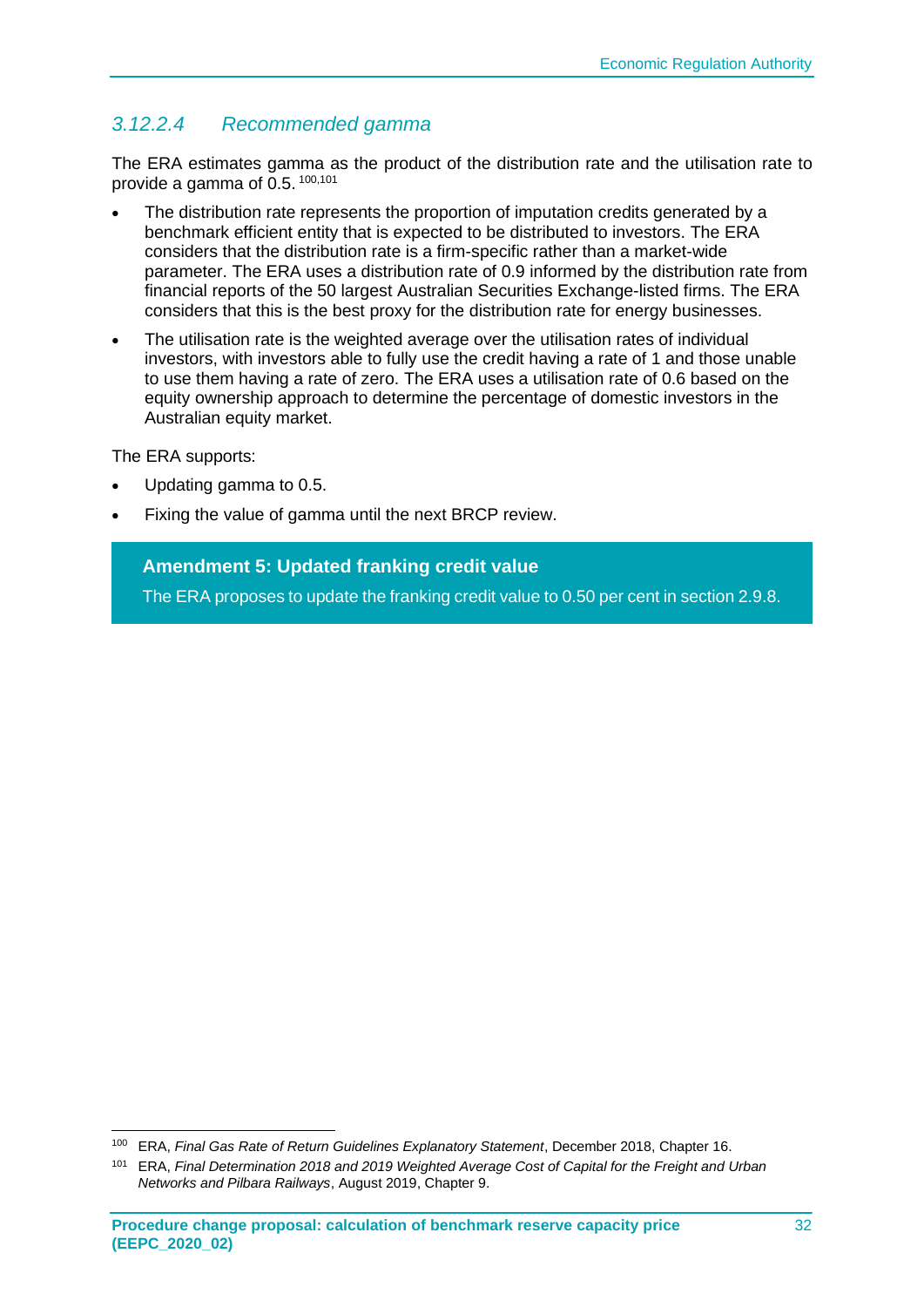# <span id="page-35-0"></span>**4. Illustrative rate of return for the BRCP**

This section illustrates the effect that the ERA's proposed changes to the BRCP WACC will have relative to AEMO's recent 2020 calculation for the 2022-23 capacity year.

<span id="page-35-1"></span>**Table 3: Illustrative rate of return for BRCP**

|                                       | Final Report for 2020 <sup>102</sup> | <b>Proposed market procedure</b><br>change |
|---------------------------------------|--------------------------------------|--------------------------------------------|
| Nominal risk free rate (%)            | 0.98                                 | 0.98                                       |
| Expected inflation (%)                | 2.36                                 | n/a                                        |
| Market risk premium (%)               | 6.0                                  | 5.9                                        |
| Equity beta                           | 0.83                                 | 0.83                                       |
| Debt risk premium (%)                 | 2.23                                 | 2.23                                       |
| Debt issuance costs (%)               | 0.125                                | 0.100                                      |
| Corporate tax rate (%)                | 30                                   | 30                                         |
| Franking credit value                 | 0.25                                 | 0.50                                       |
| Debt to total assets ratio (%)        | 40                                   | 40                                         |
|                                       |                                      |                                            |
| Pre-tax nominal WACC (% per<br>annum) | 5.95                                 | 5.47                                       |
| Pre-tax real WACC (% per<br>annum)    | 3.51                                 | n/a                                        |

[Table 3](#page-35-1) details the WACC calculation for the same period based on the current and proposed WACC process.

- The current procedure applies a 3.51 per cent rate of return to the annuity calculation.
- The proposed method would apply a 5.47 per cent rate of return to the annuity calculation.

Alinta and the Australian Energy Council in their submissions to the BRCP market procedure change raised concern that the most recent BRCP WACC of 3.51 per cent significantly understates the risks faced by generation investors in the SWIS. They noted that the rate provided returns lower than rates provided to regulatory networks.<sup>103,104</sup> Perth Energy also agreed that the most recently developed WACC did not appear to be appropriate.<sup>105</sup> Synergy

<sup>102</sup> AEMO, *Final Report: 2020 Benchmark Reserve Capacity Price for the 2022-23 Capacity Year*, December 2019, pp. 14, 21.

<sup>103</sup> Alinta Energy, *Review of market procedure: benchmark reserve capacity price, September 2020* [\(online\)](https://www.erawa.com.au/cproot/21425/2/Alinta-Energy-submission---ERA-BRCP-Market-Procedure-Review_Redacted.pdf).

<sup>104</sup> Australian Energy Council, *Review of market procedure: benchmark reserve capacity price,* September 2020 [\(online\)](https://www.erawa.com.au/cproot/21423/2/AEC-feedback-on-the-BRCP.pdf).

<sup>105</sup> Perth Energy, *Benchmark Reserve Capacity Price,* August 2020 [\(online\)](https://www.erawa.com.au/cproot/21416/2/2020-Aug-26---Perth-Energy-Submission-on-BRCP_Redacted.pdf).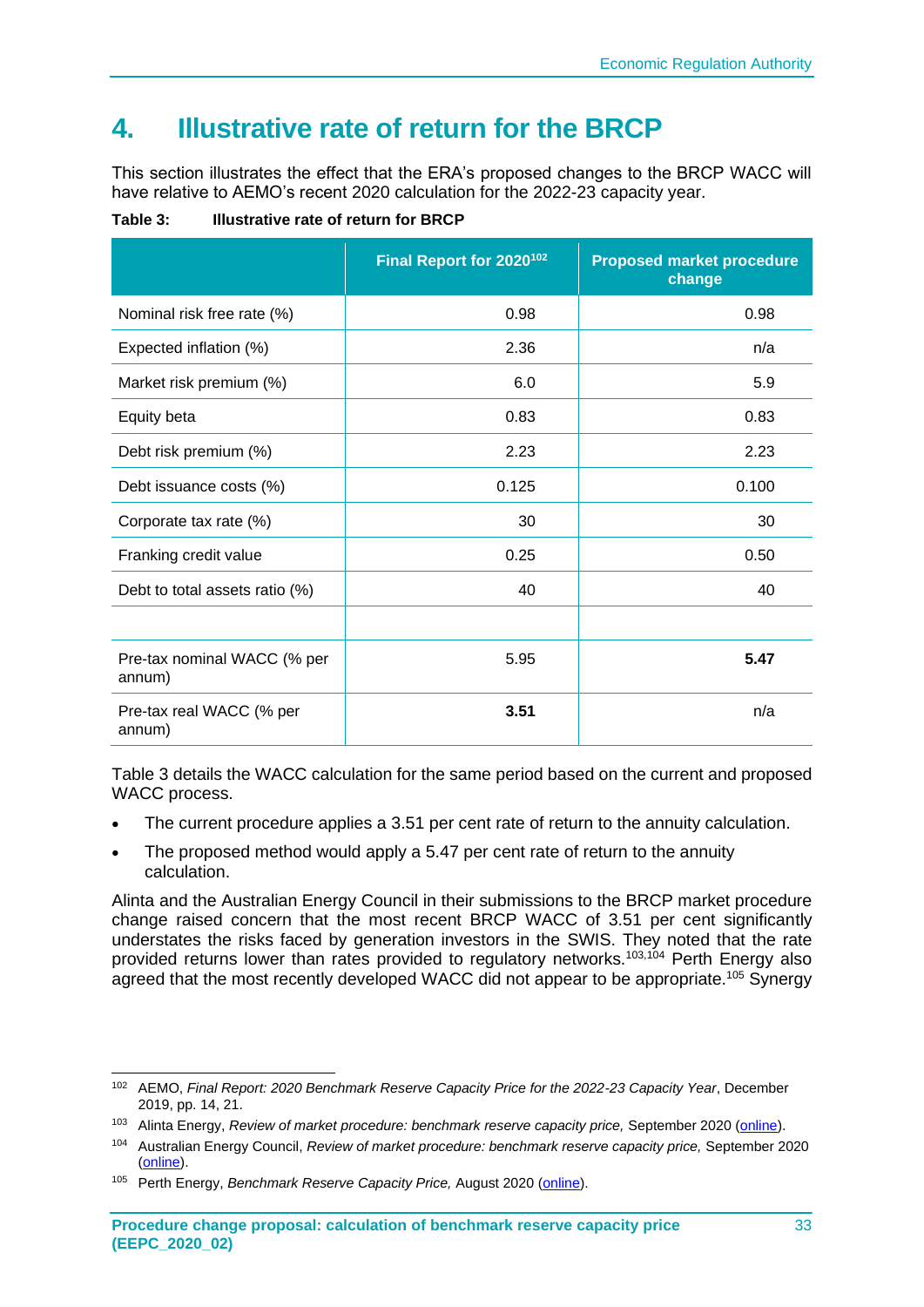stated that the current WACC did not sufficiently compensate investors to trigger new investment.<sup>106</sup>

The ERA considers that the proposed market procedure and a rate of 5.47 per cent is a better estimate of the cost of capital for a generation investment.

The BRCP market procedure will continue to review market parameters of the WACC annually. As a result, the annual update of the WACC will account for changing market conditions and provide the best estimate of efficient financing costs at the point of the BRCP calculation.

<sup>106</sup> Synergy, *ERA's review of the Market Procedure: Benchmark Reserve Capacity Price, September 2020, p. 2,* [\(online\)](https://www.erawa.com.au/cproot/21424/2/Synergy-feedback-on-the-BRCP.pdf).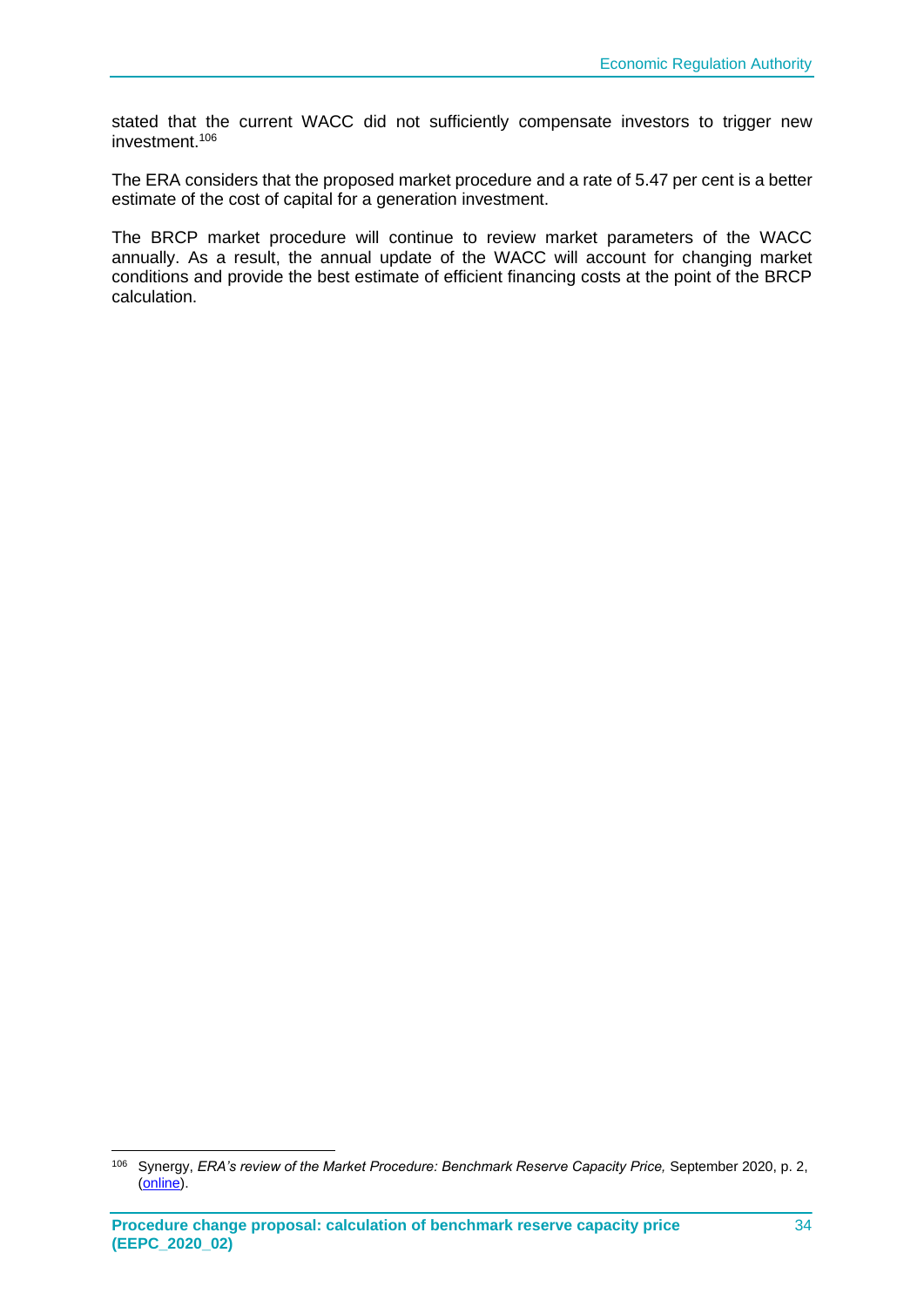# **Appendix 1 Marked up copy of the market procedure indicating the proposed changes**

Red strikethrough text represents deleted text and blue underline text represents inserted text.

### **Market Procedure: benchmark reserve capacity price (version 7)**

#### **PROCEDURE OVERVIEW**

#### **1.1 Relationship with the Market Rules**

- 1.1.1 This Market Procedure for Determination of the Maximum Reserve Capacity Price should be read in conjunction with clause 4.16 of the Wholesale Electricity Market (WEM) Rules (Market Rules) and is made in accordance with clause 4.16.3 of the Market Rules.
- 1.1.2 References to particular Market Rules within this Procedure in bold and square brackets **[Clause XX]** are current as of 1 November 2012. These references are included for convenience only and are not part of this Procedure.

#### **1.2 Purpose of this Procedure**

1.2.1 This Procedure describes the methodology that the IMO must use and the steps that the IMO must undertake in determining the Maximum Reserve Capacity Price in each Reserve Capacity Cycle.

#### **1.3 Application of this Procedure**

1.3.1 In this Procedure where obligations are conferred on a Rule Participant that Rule Participant must comply with the relevant obligations in accordance with clauses 2.9.6, 2.9.7 and 2.9.8, as applicable.

#### **1.4 Associated Market Procedures**

- 1.4.1 The following IMO Market Procedures are associated with this Procedure:
	- (a) Balancing Facility Requirements.
- 1.4.2 The following System Management Power System Operation Procedures are associated with this Procedure:
	- (a) Communications and Control Systems.

#### **1.5 Conventions used**

1.5.1 In this Procedure the conventions specified in clauses 1.3 - 1.5 of the Market Rules apply.

### **1.6 Terminologies and Definitions**

A word or phrase defined in the Market Rules, the Electricity Industry Act or the Regulations has the same meaning when used in this Procedure. In addition the following defined terms have the meaning given below.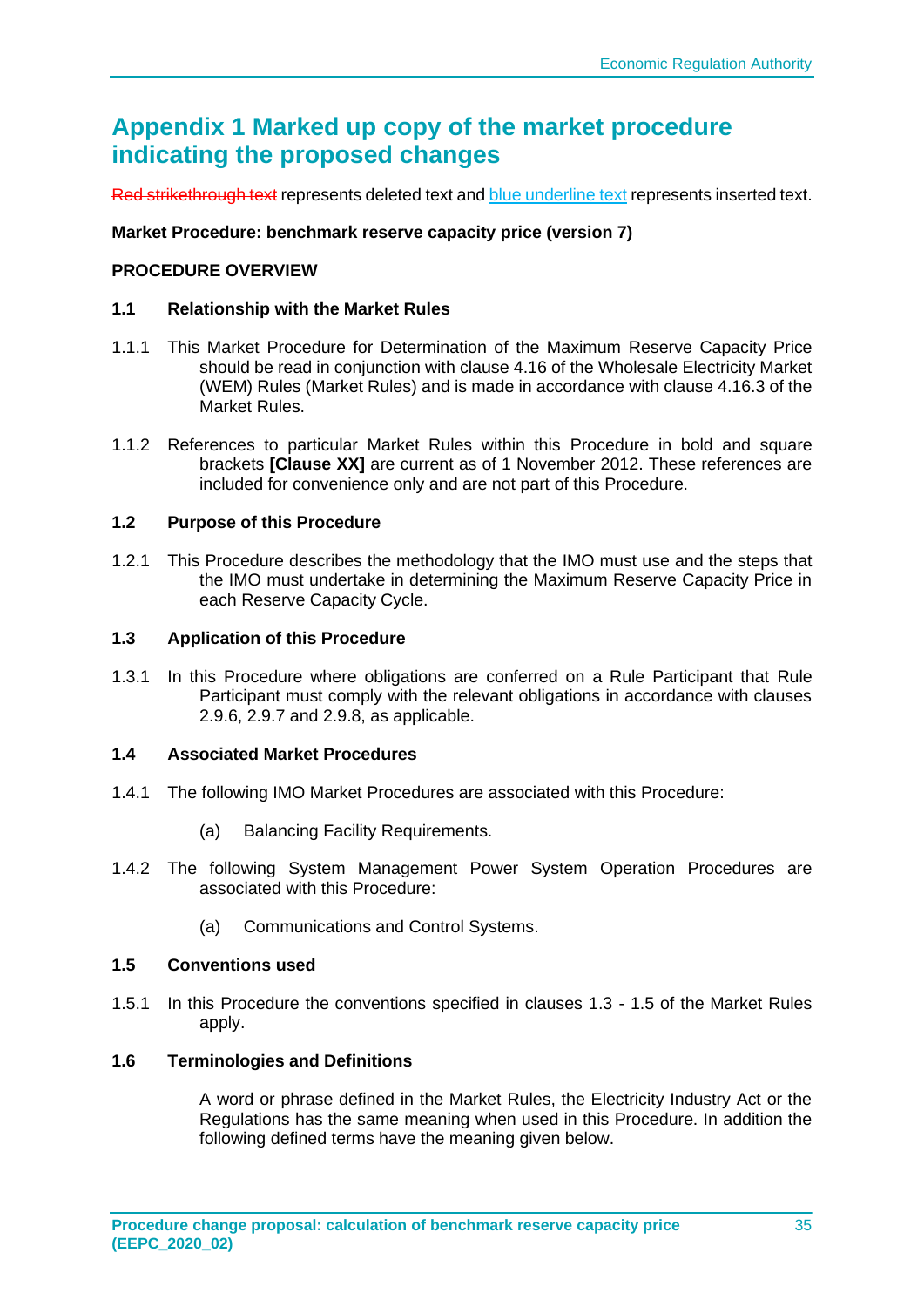| Term                                 | <b>Definition</b>                                                                                                                                                                                                                    |
|--------------------------------------|--------------------------------------------------------------------------------------------------------------------------------------------------------------------------------------------------------------------------------------|
| <b>Access Offer</b>                  | Has the same meaning as in the Electricity Networks Access<br>Code 2004                                                                                                                                                              |
| <b>Contribution Policy</b>           | Has the same meaning as in the Electricity Networks Access<br>Code 2004.                                                                                                                                                             |
| <b>Declared Sent Out</b><br>Capacity | Has the same meaning as in the Electricity Networks Access<br>Code 2004                                                                                                                                                              |
| <b>Power Station</b>                 | Means the theoretical power station upon which the Maximum<br>Reserve Capacity Price is based, described in step 2.1 of this<br>Procedure.                                                                                           |
| <b>Total Transmission Costs</b>      | Means the costs to directly connect a generator to the<br>transmission network and to augment the shared transmission<br>network to accommodate the capacity of that generator, which<br>are estimated in step 2.4 of this Procedure |

#### **2 DETERMINATION AND ANNUAL REVIEW OF THE MAXIMUM RESERVE CAPACITY PRICE**

### **2.1 Definition of Power Station**

- 2.1.1 The Power Station upon which the Maximum Reserve Capacity Price is based must:
	- (a) be representative of an industry standard liquid-fuelled Open Cycle Gas Turbine (OCGT) power station;
	- (b) have a nominal nameplate capacity of 160 MW prior to the addition of any inlet cooling system;
	- (c) operate on distillate as its fuel source; (d) have a capacity factor of 2%;
	- (e) include low Nitrous Oxide (NOx) burners or associated technologies as would be required to demonstrate good practice in power station development;
	- (f) include an inlet air cooling system and water receival and storage facilities to allow 14 hours of continuous operation, where in the opinion of the IMO this would be cost effective; and
	- (g) include the minimum level of equipment or systems required to satisfy the Balancing Facility Requirements.

#### **2.2 Scope of the Factors to Maximum Reserve Capacity Price**

- 2.2.1 The Maximum Reserve Capacity Price must include all reasonable costs expected to be incurred in the development of the Power Station, which must include estimation and determination of:
	- (a) Power Station balance of plant costs, which are those other ancillary and infrastructure costs that would normally be experienced when developing a project of this nature;
	- (b) land costs;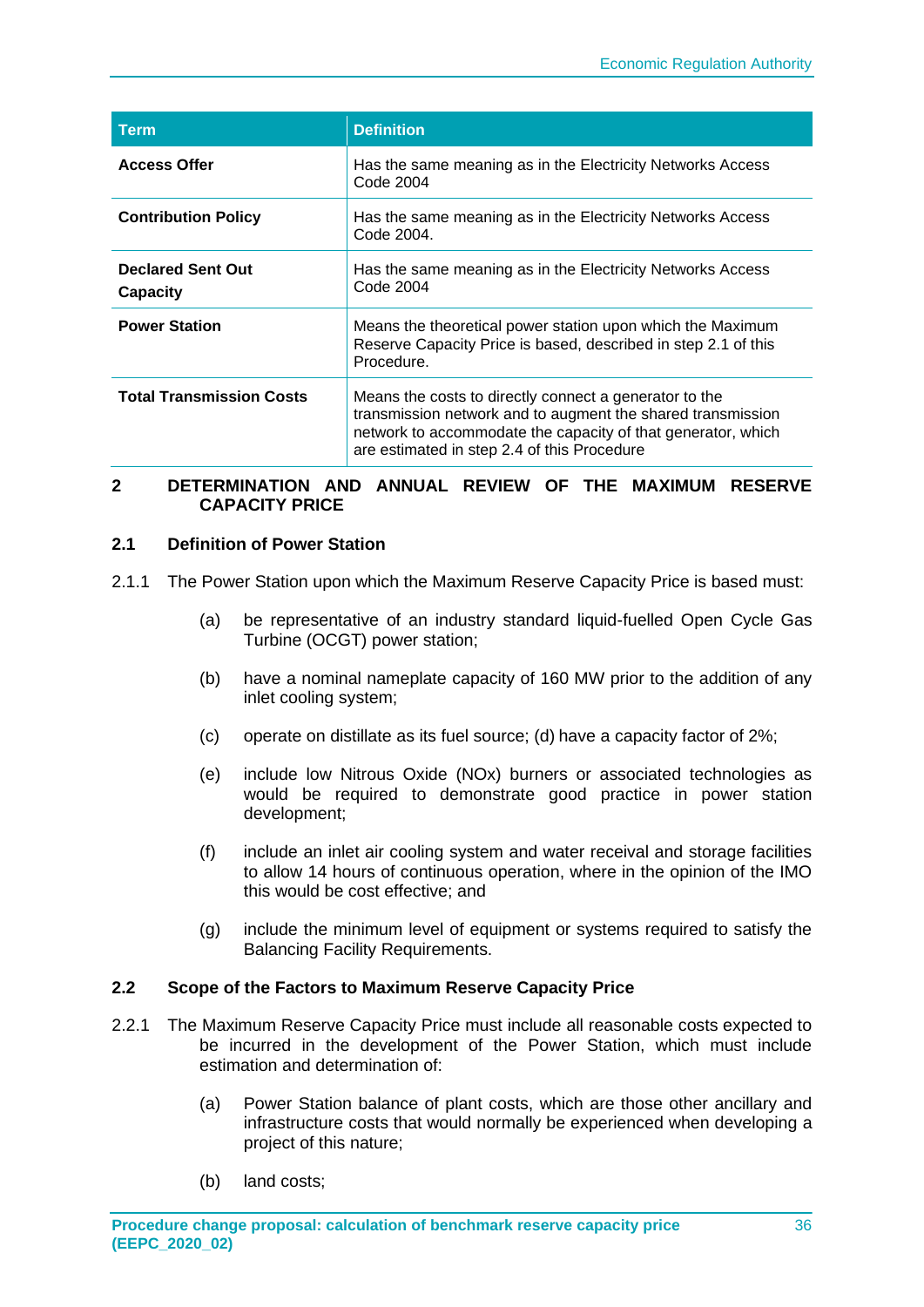- (c) costs associated with the development of liquid fuel storage and handling facilities;
- (d) costs associated with the connection of the Power Station to the bulk transmission system;
- (e) allowances for legal costs, insurance costs, financing costs and environmental approval costs;
- (f) reasonable allowance for a contingency margin; and
- (g) estimates of fixed operating and maintenance costs for the Power Station, fuel handling facilities and the transmission connection components.

#### **2.3 Development of Costs for the Power Station**

- 2.3.1 The IMO must engage a consultant to provide:
	- (a) an estimate of the costs associated with engineering, procurement and construction of the Power Station as at April in Year 3 of the Reserve Capacity Cycle;
	- (b) a summary of any escalation factors used in the determination; and
	- (c) likely output at 41°C which will take into account available turbine and inlet cooling technology, likely humidity conditions and any other relevant factors, which represents the expected Capacity Credit allocation for the Power Station.
- 2.3.2 The Power Station costs must be determined with specific reference to the use of actual project-related data and must take into account the specific conditions under which the Power Station will be developed. This may include direct reference to:
	- (a) Existing power stations, or power station projects under development, in Australia and more particularly Western Australia.
	- (b) Worldwide demand for gas turbine engines for power stations.
	- (c) The engineering, design and construction, environment and cost factors in Western Australia.
	- (d) The level of economic activity at the state, national and international level.
- 2.3.3 Development of the Power Station costs must include components for the gas turbine engines, and all Balance of Plant costs that would normally be applicable to such a Power Station. This must include, but will not be limited to the following items:
	- (a) Civil Works.
	- (b) Mechanical Works.
	- (c) Electrical Works.
	- (d) Buildings and Structures.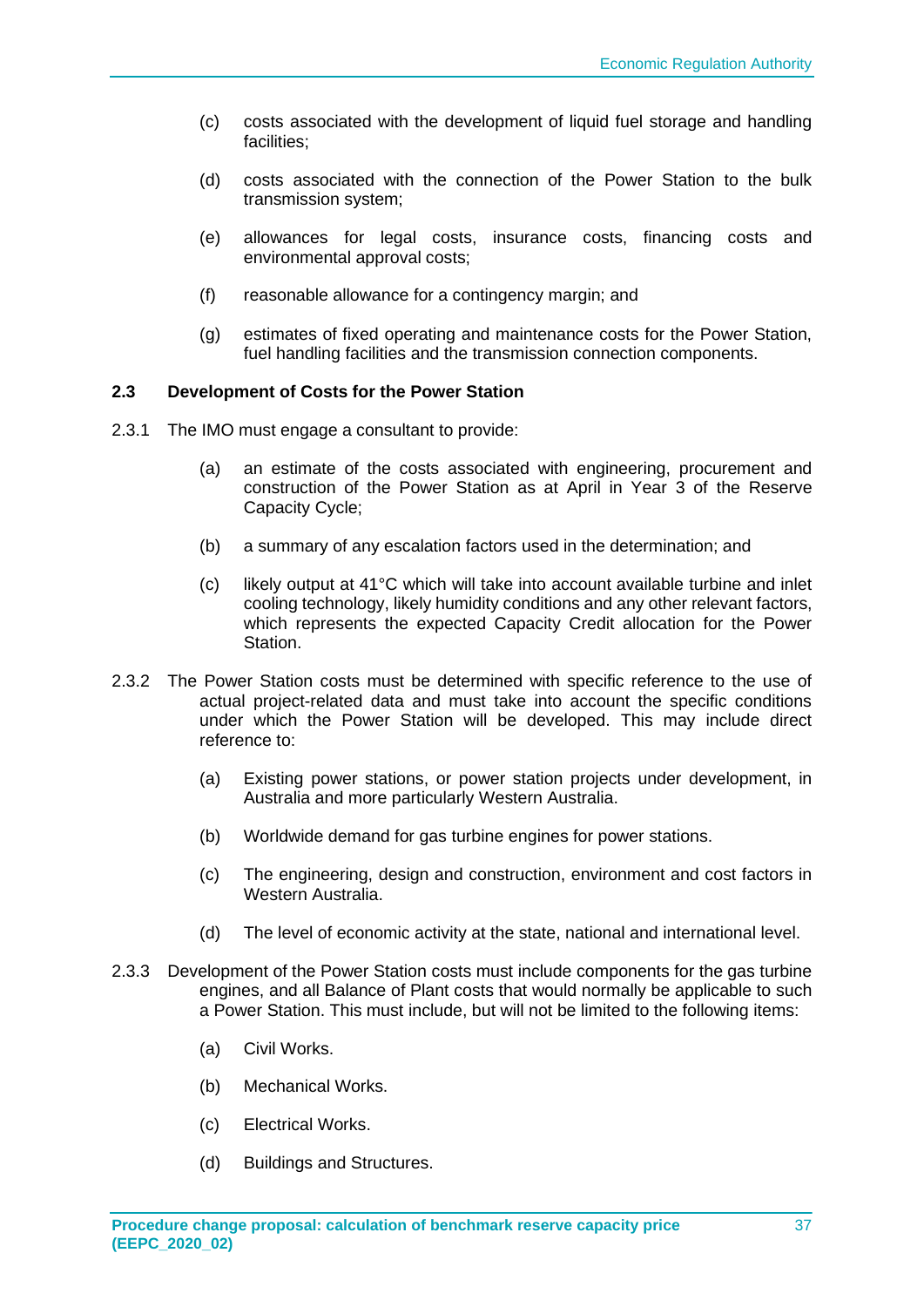- (e) Engineering and Plant Setup.
- (f) Miscellaneous and other costs.
- (g) Communications and Control equipment.
- (h) Commissioning Costs.

#### **2.4 Transmission Connection Works**

- 2.4.1 Western Power must provide an estimate of the Total Transmission Costs in accordance with the methodology herein to connect the generator and deliver the output to loads consistent with the relevant planning criteria in the Technical Rules. The estimated Total Transmission Costs must be derived from capital contributions (either paid historically or expected to be paid to Western Power under Access Offers and Western Power's Contribution Policy as approved by the Economic Regulatory Authority) only for generators that are capable of being gas or liquid fuelled. The calculation must exclude any Facility where, in the opinion of Western Power:
	- the significant driver for the location of the Facility is the access to source energy (fuel or renewable) or the need to embed the generation with a load (electrical or heat). For clarity, this includes but is not limited to coal, renewable and embedded (including waste heat capture) generators;
	- the Facility is connected on a shared distribution feeder; or the capital contribution does not relate to a significant increase in the Declared Sent Out Capacity associated with the Facility.

Western Power may seek clarification from the IMO with regard to the inclusion or exclusion of specific projects in line with the above criteria.

For the purpose of the calculation, the un-escalated dollar value of the capital contribution for a Facility must be attributed to the Capacity Year for which the Facility is first assigned, or expected to be assigned, Capacity Credits and must be assumed to be in the dollars as at 1 October of that Capacity Year.

The estimate of Total Transmission Costs must use the following process:

- (a) Historic and forecast capital contribution data must be collated for all works required to connect relevant generators to the transmission network including:
	- i. all transmission connection works required to connect from the high voltage (HV) bus bar (or in the absence of a HV bus bar, the HV circuit breaker or terminals of generator step-up transformers) to the shared transmission network (including all miscellaneous costs such as procuring land easements etc.); and
	- ii. all transmission works to reinforce the shared transmission network where required in accordance with the Access Code and the Technical Rules.

Capital contributions paid or forecast to be paid to Western Power may not have been calculated to cover the cost of all connection assets required to connect from the HV bus bar (or in the absence of a HV bus bar, the HV circuit breaker or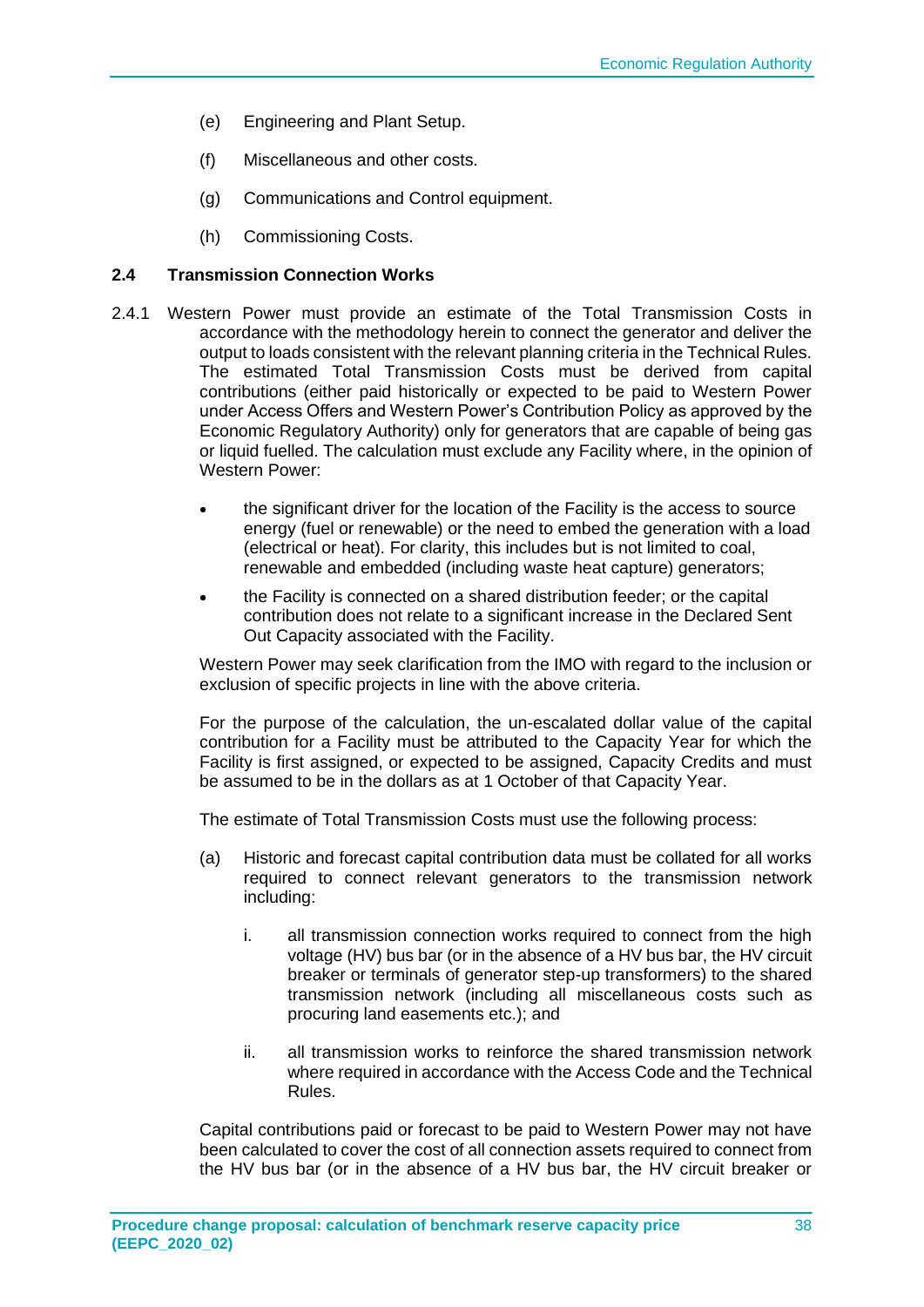terminals of generator step-up transformers) to the shared transmission network. In this case, Western Power must identify the connection assets that have not been covered in the capital contribution and must add to the capital contribution its estimate of the cost to construct the assets based on:

- i. the actual length and route of transmission or distribution lines;
- ii. the actual line voltage;
- iii. sufficient capacity to allow for transmission of the Certified Reserve Capacity (actual or anticipated) of the Facility;
- iv. the terrain described in step 2.4.2(e); and
- v. an estimate of the easement costs described in step 2.4.2(h)
- (b) For years for which no historic capital contribution data or Access Offers for relevant generators are available, a connection cost must be calculated on the basis defined in step 2.4.2. For this purpose it is assumed that the costs of the works described in step 2.4.2 are fully borne by the connecting generator and the cost to reinforce the shared transmission network is assumed to be zero.
- (c) The sum of connection costs for each Capacity Year must be divided by the sum of the generators' Certified Reserve Capacity to provide an "average per unit capacity" connection cost for each year. The quantity of Certified Reserve Capacity for a Facility will be the level most recently assigned to that Facility that is attributable to that capital contribution. Western Power may consult with the IMO to confirm the appropriate quantity of Certified Reserve Capacity for each Facility.

The average per unit capacity cost must be determined for the "Latest Offer Year", being the year which is the later of:

- i. the latest Capacity Year for which a capital contribution has been determined or an Access Offer has been made; and
- ii. the Capacity Year commencing in Year 1 of the relevant Reserve Capacity Cycle.

The average per unit capacity cost must also be determined for each of the 4 Capacity Years immediately preceding the Latest Offer Year.

- (d) The five average per unit capacity costs determined in (c) must be escalated to 1 April of Year 3 of the relevant Reserve Capacity Cycle. The basis of escalation must be the average change over 5 years in the estimates calculated consistent with step 2.4.2. Where 5 years of data calculated on a common basis is not available the escalation rate must be averaged over the period for which equivalent data is available.
- (e) The escalated per unit capacity costs from (d) must be multiplied by the corresponding weighting factors in the table below: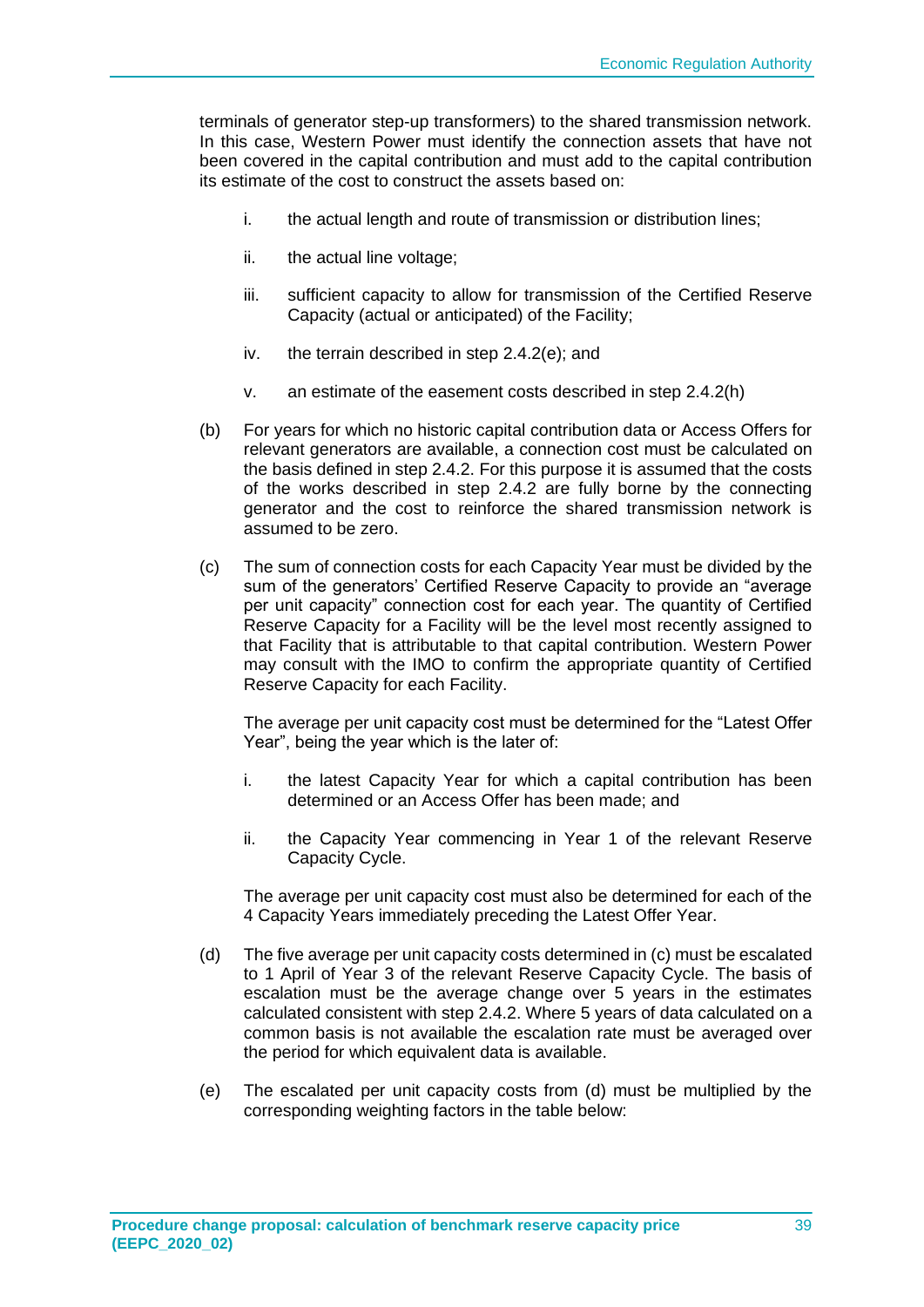| Year                   | Weighting |
|------------------------|-----------|
| Latest Offer Year      | 7         |
| Latest Offer Year - 1  | 5         |
| Latest Offer Year - 2  | 3         |
| Latest Offer Year - 3  | 1         |
| Latest Offer Year $-4$ | 1         |

The sum of the 5 years of weighted, escalated, average per unit capacity costs for the 5 years under consideration must be divided by 17 to provide a weighted escalated average per unit connection cost.

- (f) The weighted escalated average per unit cost must be scaled up by 15% as an allowance for forecasting error margin to provide the forecast connection cost.
- (g) Western Power must appoint a suitable auditor to review the application of the process in step 2.4.1 on an independent and confidential basis. Western Power must provide the advice of the auditor to the IMO together with its estimate of Total Connection Costs, and the IMO must publish the auditor's advice on the Market Web-site.
- 2.4.2 For the purposes outlined in step 2.4.1, Western Power must also estimate the cost of transmission connection works required to connect from the HV bus bar to the shared transmission network using the following process:
	- (a) The capital cost (procurement, installation and commissioning, excluding land cost) of a generic, industry standard 330kV substation that facilitates the connection of the Power Station must be estimated.
	- (b) The estimate must include all the components and costs associated with a standard substation.
	- (c) The estimated cost must be based on a generic three breaker mesh substation configured in a breaker and a half arrangement.
	- (d) It must be assumed that the substation is located adjacent to an existing transmission line and include an allowance for 2km of 330kV overhead single circuit line to the power station that will have one road crossing.
	- (e) It must be assumed that the transmission connection to the Power Station will be located on 50% flat - 50% undulating land, 50% rural - 50% urban location and that there will be no unforeseen environmental or civil costs associated with the development.
	- (f) It must be assumed that the connection of the substation into the existing transmission line is turn-in, turn-out and is based on the most economical (i.e. least cost) solution. It must be assumed that the existing transmission line will not require modification to allow the connection with the exception of one new tower located at the substation to allow a point of connection.
	- (g) Costs associated with any staging works must not be considered.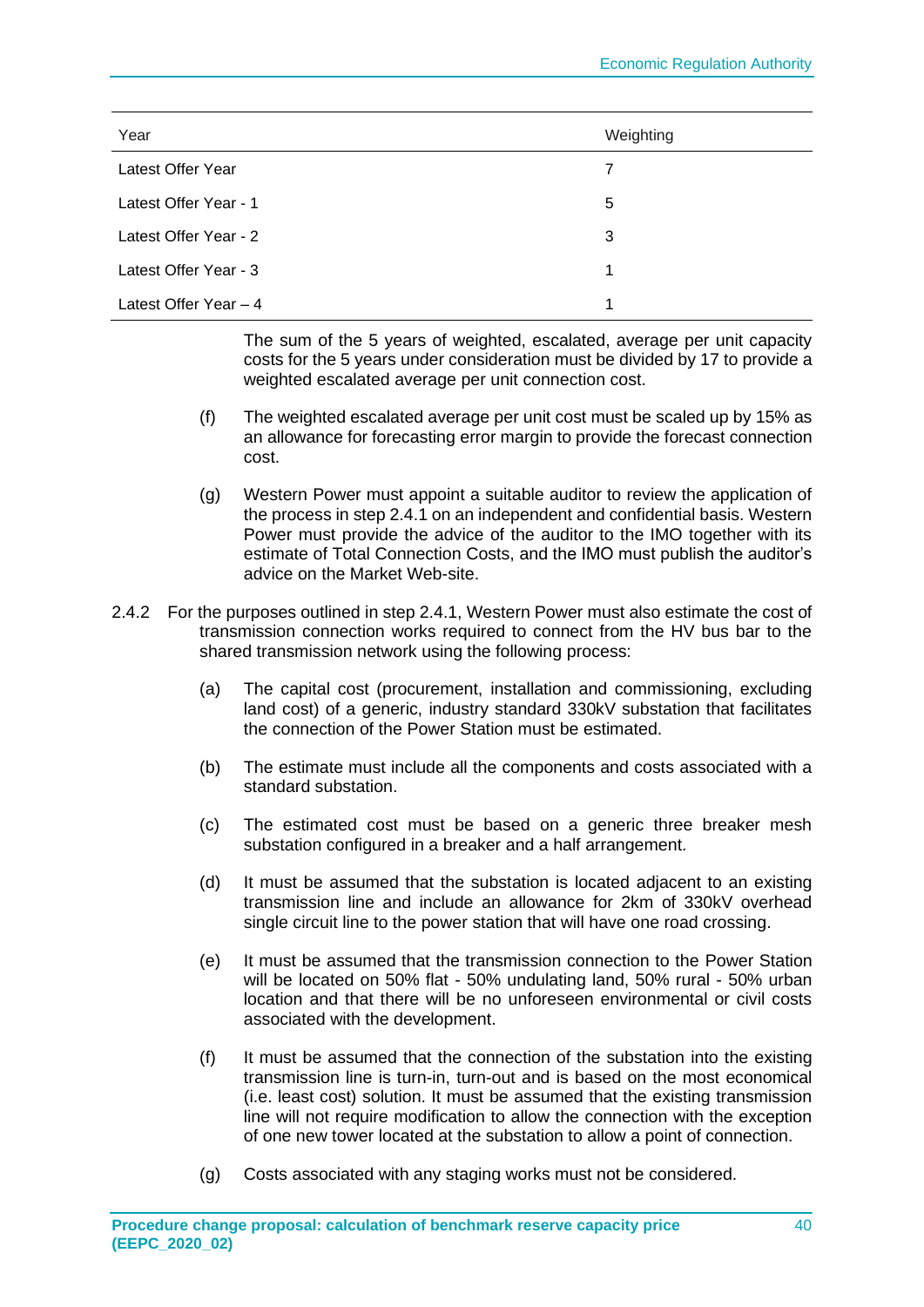(h) Shallow connection easement costs will be included and must be estimated and provided by the IMO.

### **2.5 Fixed Operating and Maintenance Costs**

- 2.5.1 The IMO must determine Fixed Operating and Maintenance (O&M) costs for the Power Station and the associated transmission connection works. The IMO may engage a consultant to assist the IMO in this process.
- 2.5.2 The Fixed O&M costs may be separated into those costs associated with the Power Station, those costs associated with the transmission connection infrastructure and any other major components that are considered likely to be of sufficient magnitude so as to require separate determination.
- 2.5.3 Fixed O&M costs must also include:
	- (a) fixed network access and/or ongoing charges, which are to be provided by Western Power; and
	- (b) an estimate of annual insurance costs as at 1 October in Year 3 of the relevant Reserve Capacity Cycle in respect of power station asset replacement, business interruption and public and products liability insurance as required under network access arrangements with Western Power.
- 2.5.4 To assist in the computation of annualised Fixed O&M costs, the costs associated with each major component will be presented for each 5 year period up to 60 years.
- 2.5.5 The Fixed O&M costs must be converted into an annualised Fixed O&M cost as required under the determination methodology in section 1.14.
- 2.5.6 Fixed O&M costs must be determined as at 1 October in Year 3 of the Reserve Capacity Cycle. Where Fixed O&M costs have been determined at a different date, those costs must be escalated using the following escalation factors which must be applied to relevant components within the Fixed O&M cost:
	- (a) a Generation O&M Cost escalation factor for Generation O&M costs;
	- (b) a Labour cost escalation factor for transmission and switchyard O&M costs; and
	- (c) CPI for fixed network access and/or ongoing charges determined with regard to the forecasts of the Reserve Bank of Australia and, beyond the period of any such forecasts, the mid-point of the Reserve Bank's target range of inflation.

#### **2.6 Fixed Fuel Cost**

- 2.6.1 The IMO must engage a consultant to determine an estimate of the costs for the Liquid Fuel storage and handling facilities including:
	- (a) A fuel tank of 1,000 t (nominal) capacity including foundations and spillage bund.
	- (b) Facilities to receive fuel from road tankers; and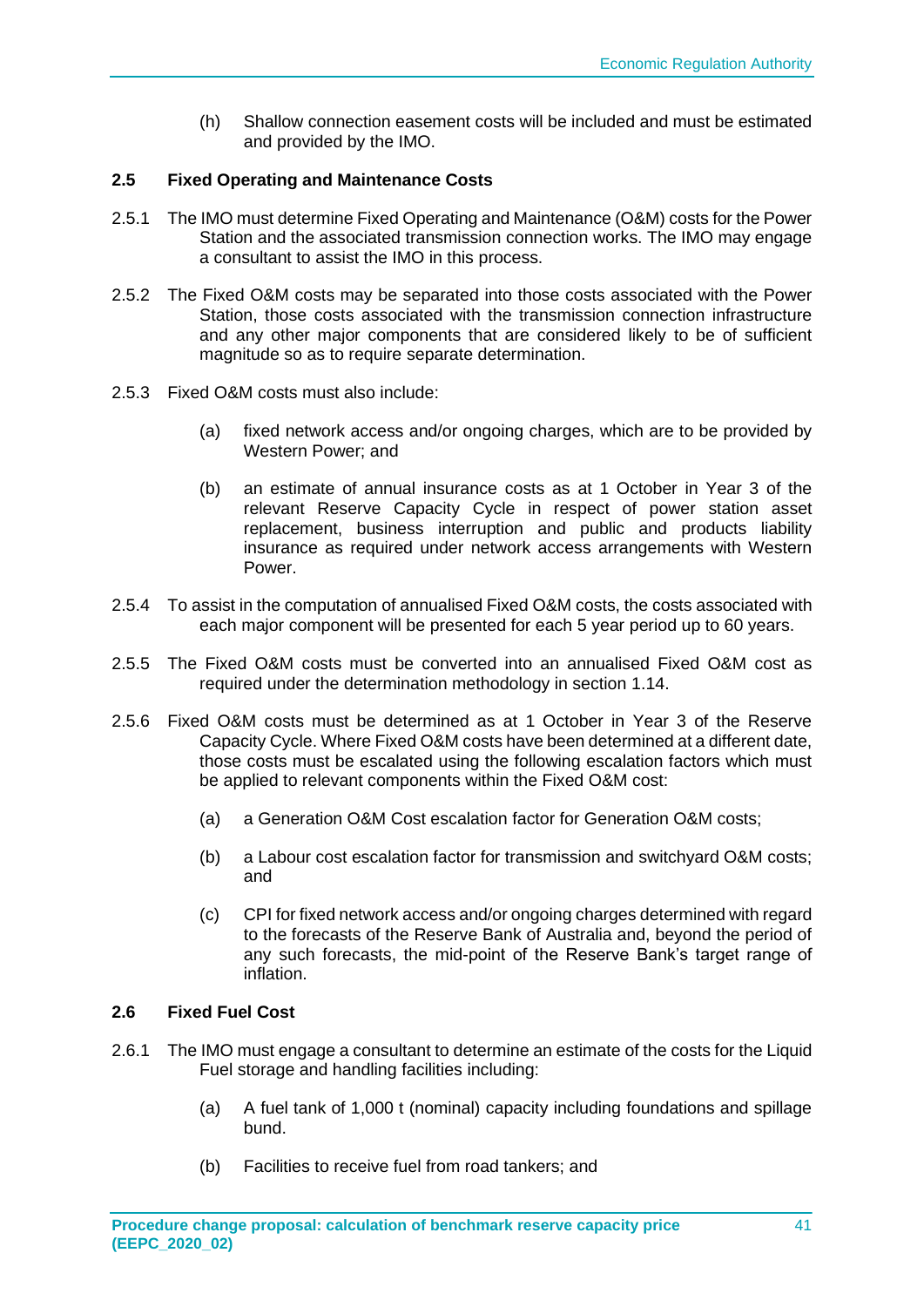- (c) All associated pipework, pumping and control equipment.
- 2.6.2 The estimate should be based on the following assumptions:
	- (a) Land is available for use and all appropriate permits and approvals for both the power station and the use of liquid fuel have been received; and
	- (b) Any costing components that may be time-varying in nature must be disclosed by the IMO. Such components might be the cost of the liquid fuel, which will vary over time and as a function of exchange rates etc.
- 2.6.3 The costing must only reflect fixed costs associated with the Fixed Fuel Cost (FFC) component and must include an allowance to initially supply fuel sufficient to allow for the Power Station to operate for 14 hours at maximum capacity.
- 2.6.4 Fixed Fuel Costs (FFC) must be determined as at April in Year 3 of the Reserve Capacity Cycle. Where Fixed Fuel Costs have been determined at a different date, those costs must be escalated using the annual CPI cost escalation factor determined in step 2.5.6(c).

#### **2.7 Land Costs**

- 2.7.1 The IMO must retain Landgate under a consultancy agreement each year to provide valuations on parcels of industrial land. The regions for which the analysis is to be conducted will include:
	- (a) Collie Region
	- (b) Kemerton Industrial Park Region
	- (c) Pinjar Region
	- (d) Kwinana Region
	- (e) North Country Region; and
	- (f) Kalgoorlie Region

These areas represent the regions within the South West interconnected system (SWIS) where generation projects are most likely to be proposed and should provide a broad cross-section of options. The IMO may include additional locations if it considers appropriate.

- 2.7.2 The IMO must contract with Landgate to conduct the valuations on the same land parcel size, so as to provide a consistent method of valuing the cost of purchase of the land. The IMO will provide an indication as to the size of land required, which should be limited to the following options:
	- (a) One 3ha parcel of land in an industrial area of a standard size with consideration given to any requirements for a buffer zone in that specific location. Where the minimum land size available in any specific location is greater than 3ha, for the purpose of calculating the land cost for that specific location, the minimum available land size at that location shall be used.
	- (b) The summation of multiple smaller parcels of land as appropriate to meet the requirements above.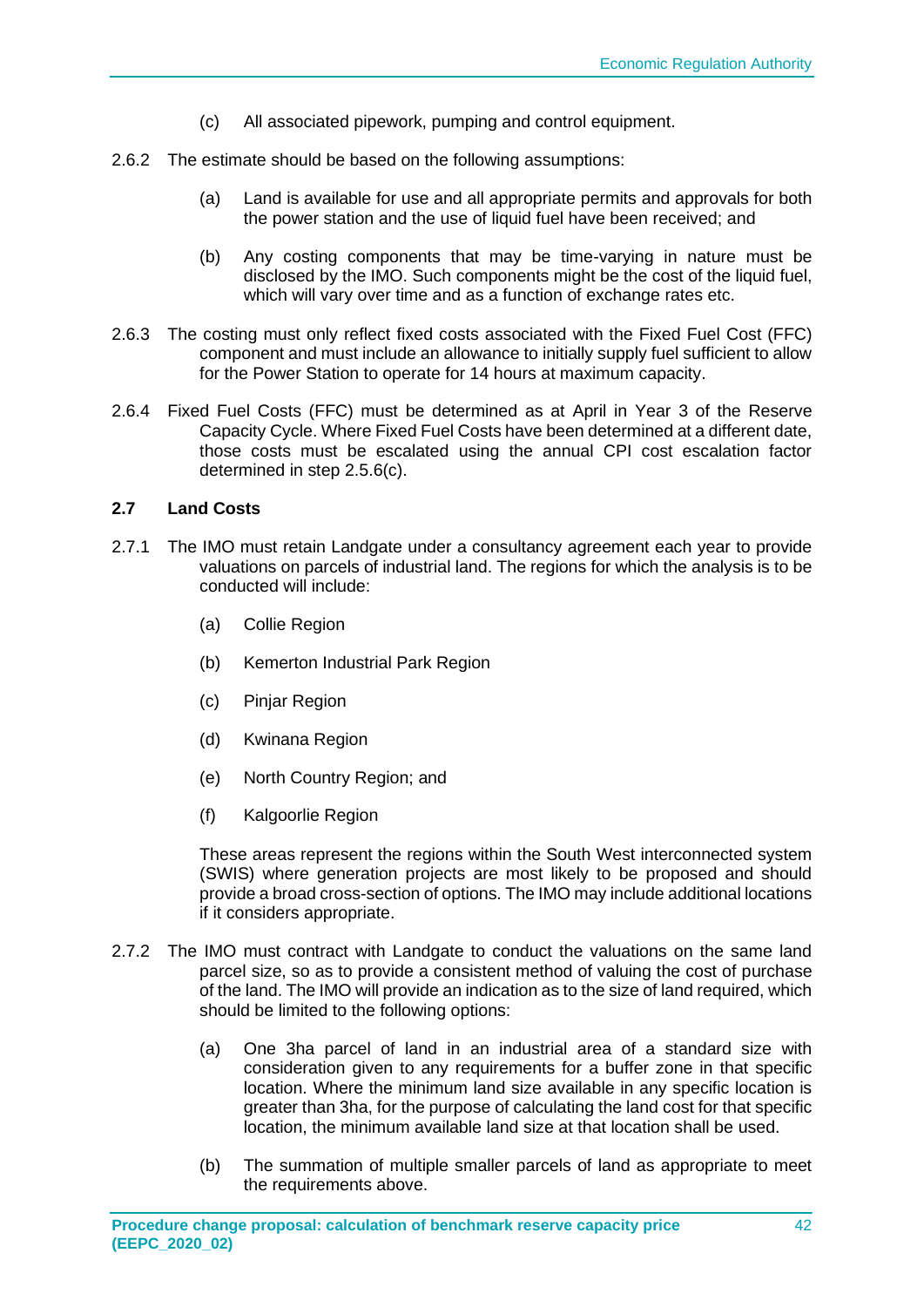- 2.7.3 Where the IMO is unable to contract with Landgate to provide the valuations described in steps 2.7.1 and 2.7.2, the IMO may seek valuations from an alternative provider of similar services.
- 2.7.4 The IMO must determine the average cost of the land parcels described in steps 2.7.1 and 2.7.2.
- 2.7.5 The average Land Cost, LC, must be determined as at April in Year 3 of the Reserve Capacity Cycle. Where the average Land Cost has been determined at a different date this cost must be escalated using the CPI escalation factor determined in step  $2.5.6(c)$ .

#### **2.8 Legal, Financing, Insurance, Approvals, Other Costs and Contingencies (margin M)**

- 2.8.1 The IMO must engage a consultant to determine the value of margin M, which shall constitute the following costs associated with the development of the Power Station project:
	- (a) legal costs associated with the design and construction of the power station.
	- (b) financing costs associated with equity raising.
	- (c) insurance costs associated with the project development phase;
	- (d) approval costs including environmental consultancies and approvals, and local, state and federal licensing, planning and approval costs;
	- (e) other costs reasonably incurred in the design and management of the power station construction; and
	- (f) contingency costs.

#### **2.9 Weighted Average Cost of Capital (WACC)**

- 2.9.1 The IMO must determine the cost of capital to be applied to various costing components of the Maximum Reserve Capacity Price. This cost of capital must be an appropriate WACC for the generic Power Station project considered, where that project is assumed to receive Capacity Credits through the Reserve Capacity Auction and be eligible to receive a Long-Term Special Price Arrangement through the Reserve Capacity Mechanism.
- 2.9.2 The WACC will be applied directly:
	- (a) in the annualisation process used to convert the Power Station project capital cost into an annualised capital cost; and
	- (b) to account for the cost of capital in the time period between when the Reserve Capacity Auction is held (i.e. when capital is raised), and when the payment stream is expected to be realised. To maintain computational simplicity it is assumed that the total investment cost of the generic power station will be incurred in even incremental amounts over the 12 month period immediately preceding the first Reserve Capacity Year. As a result the effective compensation period for the total investment cost for the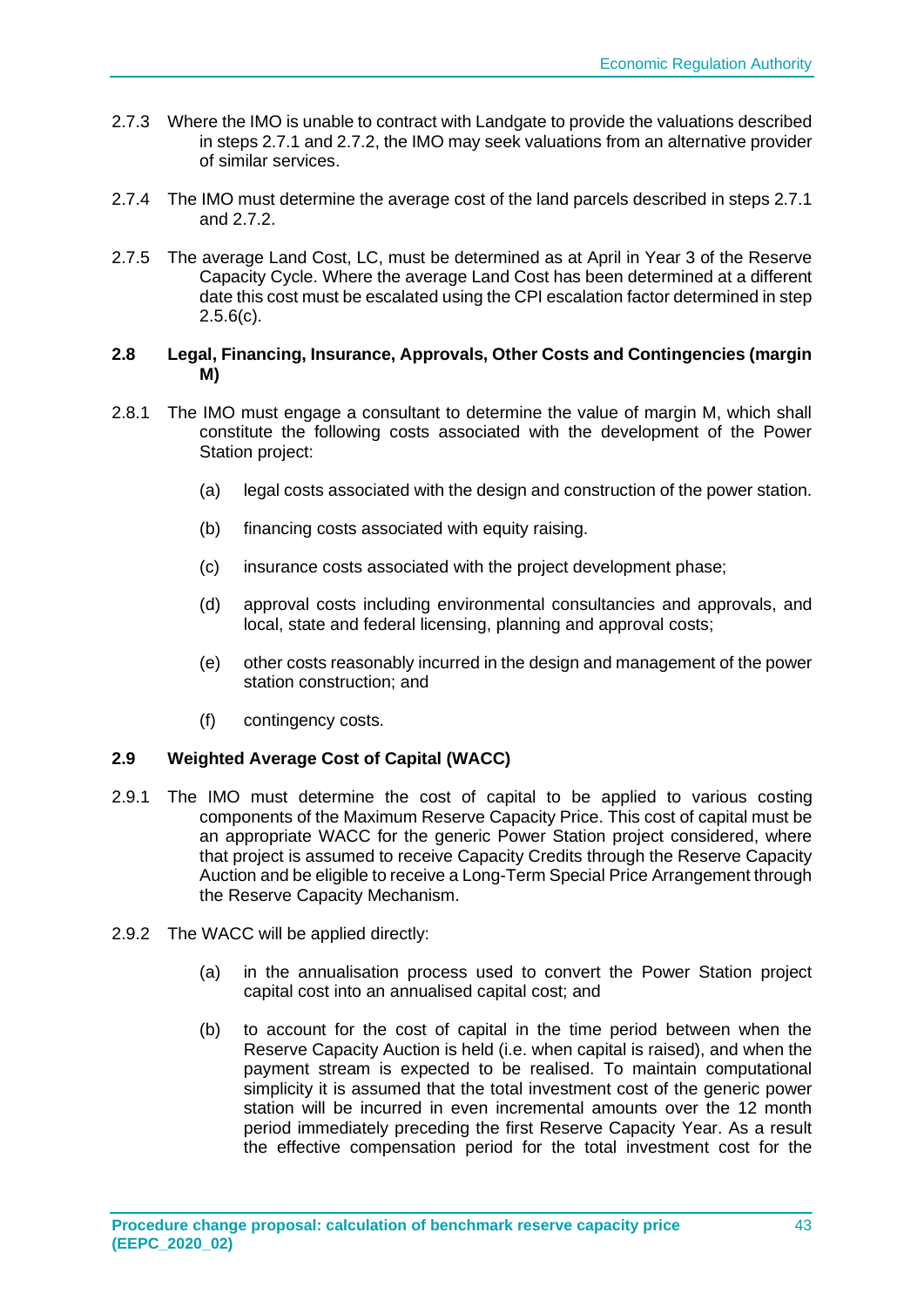generic power station will be six months as detailed in the CAPCOST formula in step 2.10.1.

- 2.9.3 The methodology adopted by the IMO to determine the WACC will involve a number of components that require review. These components are classed as those which require review annually (called Annual components) and those structural components of the WACC which require review less frequently (called 5 Yearly components) as detailed in step 2.9.8.
- 2.9.4 In determining the WACC, the IMO:
	- (a) must annually review and determine values for the Annual components; and
	- (b) may review and determine values for the 5 Yearly components that differ from those in step 2.9.8 if, in the IMO's opinion, a significant economic event has occurred since undertaking the last 5 yearly review of the Maximum Reserve Capacity Price in accordance with clause 4.16.9 of the Market Rules.
- 2.9.5 The IMO may engage a consultant to assist the IMO in reviewing the CAPM components of the WACC listed under step 2.9.8.
- 2.9.6 The IMO shall compute the WACC on the following basis:
	- (a) The WACC shall use the Capital Asset Pricing Model (CAPM) as the basis for calculating the return to equity.
	- (b) The WACC shall be computed on a Pre-Tax basis.
	- (c) The WACC shall use the standard Officer WACC method as the basis of calculation.
- 2.9.7 The pre-tax real Officer WACC shall be calculated using the following formulae:

$$
\frac{WACC_{real} = \left(\frac{(1 + WACC_{normal})}{(1 + i)}\right) - 1}{WACC_{normal}} = \frac{1}{(1 - t(1 - \gamma))} R_e \frac{E}{V} + R_d \frac{D}{V}
$$

Where:

(a) *Re* is the nominal return on equity (determined using the Capital Asset Pricing Model) and is calculated as:

$$
R_e = R_f + \beta_e \times MRP
$$

Where:

*Rf* is the nominal risk free rate for the Capacity Year;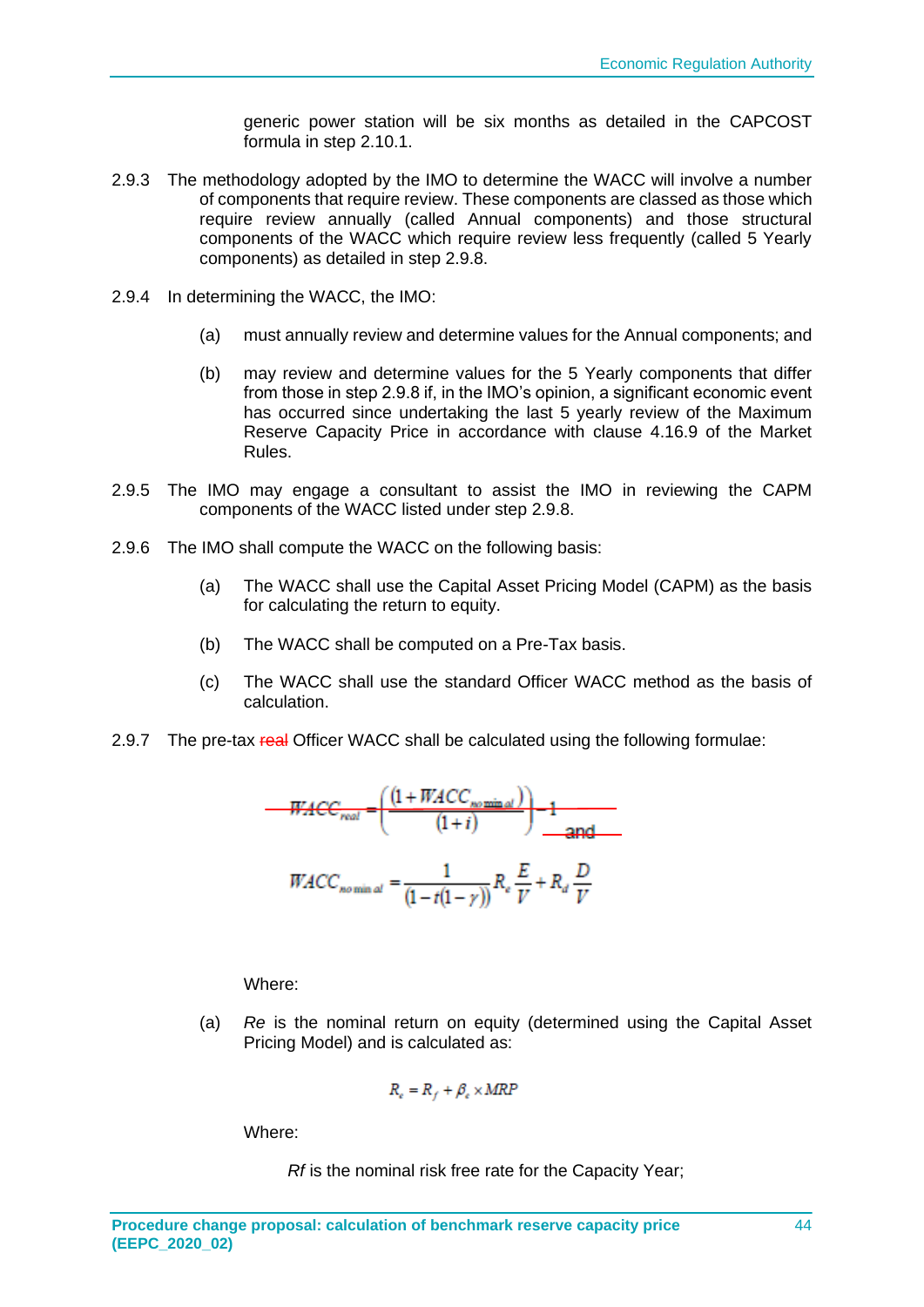*βe* is the equity beta; and

MRP is the market risk premium.

(b) Rd is the nominal return on debt and is calculated as:

$$
R_d = R_f + DM
$$

Where:

Rf is the nominal risk free rate for the Capacity Year;

DM is the debt margin, which is calculated as the sum of the debt risk premium (DRP) and debt issuance cost (d).

- (c) t is the benchmark rate of corporate income taxation, established at either an estimated effective rate or a value of the statutory taxation rate;
- (d) γ is the value of franking credits;
- (e) E/V is the market value of equity as a proportion of the market value of total assets;
- (f) D/V is the market value of debt as a proportion of the market value of total assets;
- (g) The nominal risk free rate, for a Capacity Year is the rate determined for that Capacity Year by the IMO on a moving average basis from the annualised yield on Commonwealth Government bonds with a maturity of 10 years:
	- using the indicative mid rates published by the Reserve Bank of Australia; and
	- averaged over a 20-trading day period;
- (h) The debt risk premium, DRP, for a Capacity Year is a margin above the risk free rate reflecting the risk in provision of debt finance. This will be estimated by the IMO as the margin between the observed annualised yields of Australian corporate bonds which have a BBB (or equivalent) credit rating from Standard and Poors and the nominal risk free rate. The IMO must determine the methodology to estimate the DRP, which in the opinion of the IMO is consistent with current accepted Australian regulatory practice.<sup>107</sup>
- (i) If there are no Commonwealth Government bonds with a maturity of 10 years on any day in the period referred to in step  $2.9.7(q)$ , the IMO must determine the nominal risk free rate by interpolating on a straight line basis from the two bonds closest to the 10 year term and which also straddle the 10 year expiry date.

<sup>107</sup> Given observed issues with Bloomberg data, the ERA has adopted an alternative 'Bond-Yield Approach' to establishing the DRP and has applied this since its Final Decision on revisions proposed by WA Gas Networks (WAGN) to the access arrangement for the Mid West and South West gas distribution systems in 2011. This methodology was broadly upheld on appeal to the Australian Competition Tribunal in June 2012.The IMO intends to amend this Market Procedure in the near future to implement the 'Bond-Yield Approach'.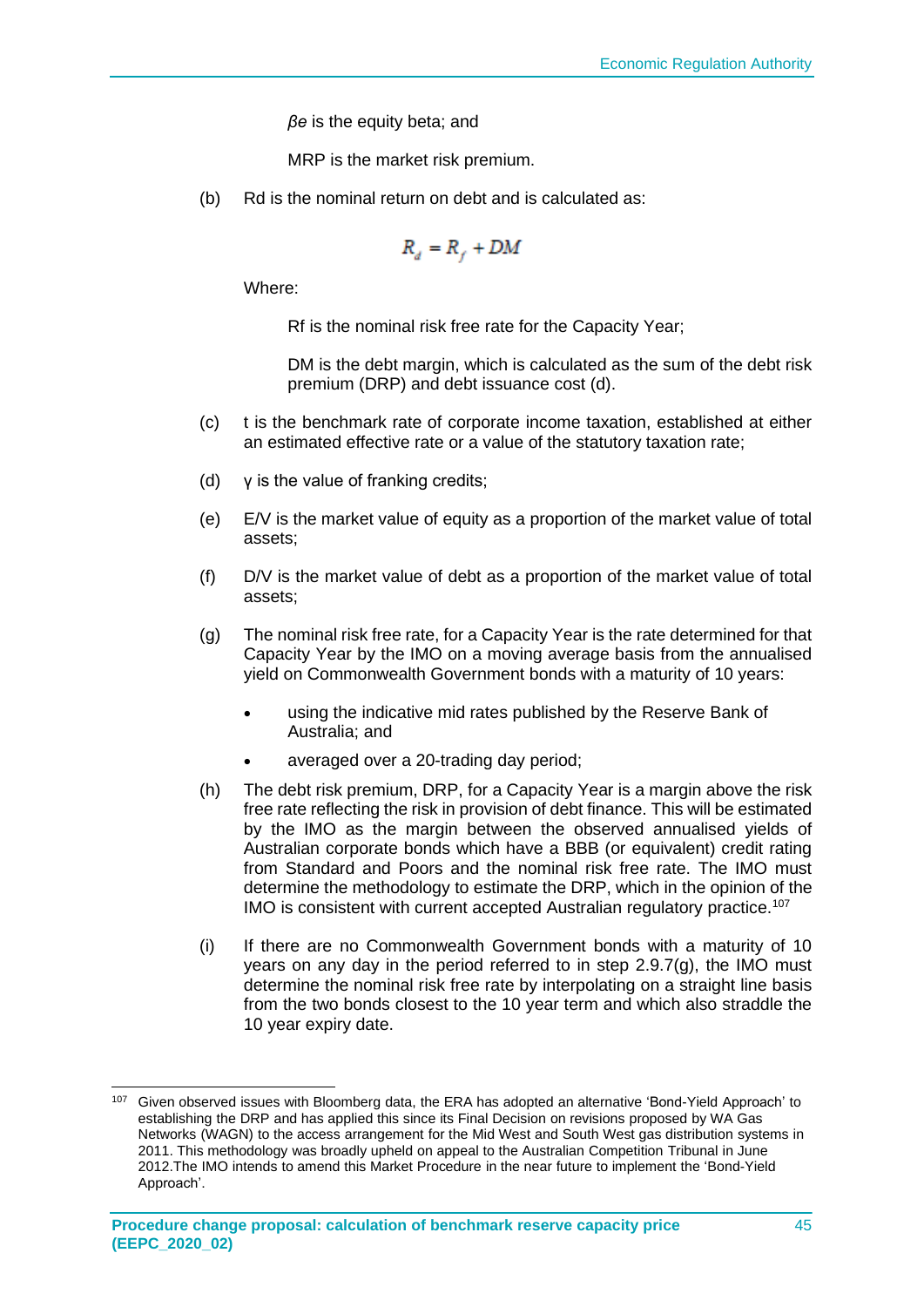- (j) If the methods used in step 2.9.7(i) cannot be applied due to suitable bond terms being unavailable, the IMO may determine the nominal risk free rate by means of an appropriate approximation.
- $(k)$  is the forecast average rate of inflation for the 10 year period from the date of determination of the WACC. In establishing a forecast of inflation, the IMO must have regard to the forecasts of the Reserve Bank of Australia and, beyond the period of any such forecasts, the mid-point of the Reserve Bank's target range of inflation.

| <b>CAPM Parameter</b>                | Notation/Determination | <b>Review Frequency</b> | Value           |
|--------------------------------------|------------------------|-------------------------|-----------------|
| Nominal risk free rate of return (%) | Rf                     | Annual                  | <b>TBD</b>      |
| Expected inflation (%)               | ŧ                      | Annual                  | <b>TBD</b>      |
| Real risk free rate of return (%)    | <b>Rfr</b>             | Annual                  | <b>TBD</b>      |
| Market risk premium (%)              | MRP                    | 5-Yearly                | 5.90 6.00       |
| Asset beta                           | βa                     | 5-Yearly                | 0.5             |
| Equity beta                          | Be                     | 5-Yearly                | 0.83            |
| Debt risk premium (%)                | <b>DRP</b>             | Annual                  | <b>TBD</b>      |
| Debt issuance costs (%)              | D                      | 5-Yearly                | $0.100$ $0.125$ |
| Corporate tax rate (%)               | t                      | Annual                  | <b>TBD</b>      |
| Franking credit value                | Y                      | 5-Yearly                | $0.50$ $0.25$   |
| Debt to total assets ratio (%)       | D/V                    | 5-Yearly                | 40              |
| Equity to total assets ratio (%)     | E/V                    | 5-Yearly                | 60              |

#### 2.9.8 The CAPM must use the following parameters as variables each year:

#### **2.10 Determination of the Maximum Reserve Capacity Price**

2.10.1 The IMO must use the following formulae to determine the Maximum Reserve Capacity Price:

MRCP = (ANNUALISED\_FIXED\_O&M + ANNUALISED\_CAPCOST / CC)

Where:

MRCPis the Maximum Reserve Capacity Price to apply in a Reserve Capacity Auction;

ANNUALISED\_CAPCOST is the CAPCOST, expressed in Australian dollars, annualised over a 15 year period, using a nominal Weighted Average Cost of Capital (WACC) as determined in step 2.9;

CC is the expected Capacity Credit allocation determined in conjunction with Power Station costs in step 2.3.1 (c);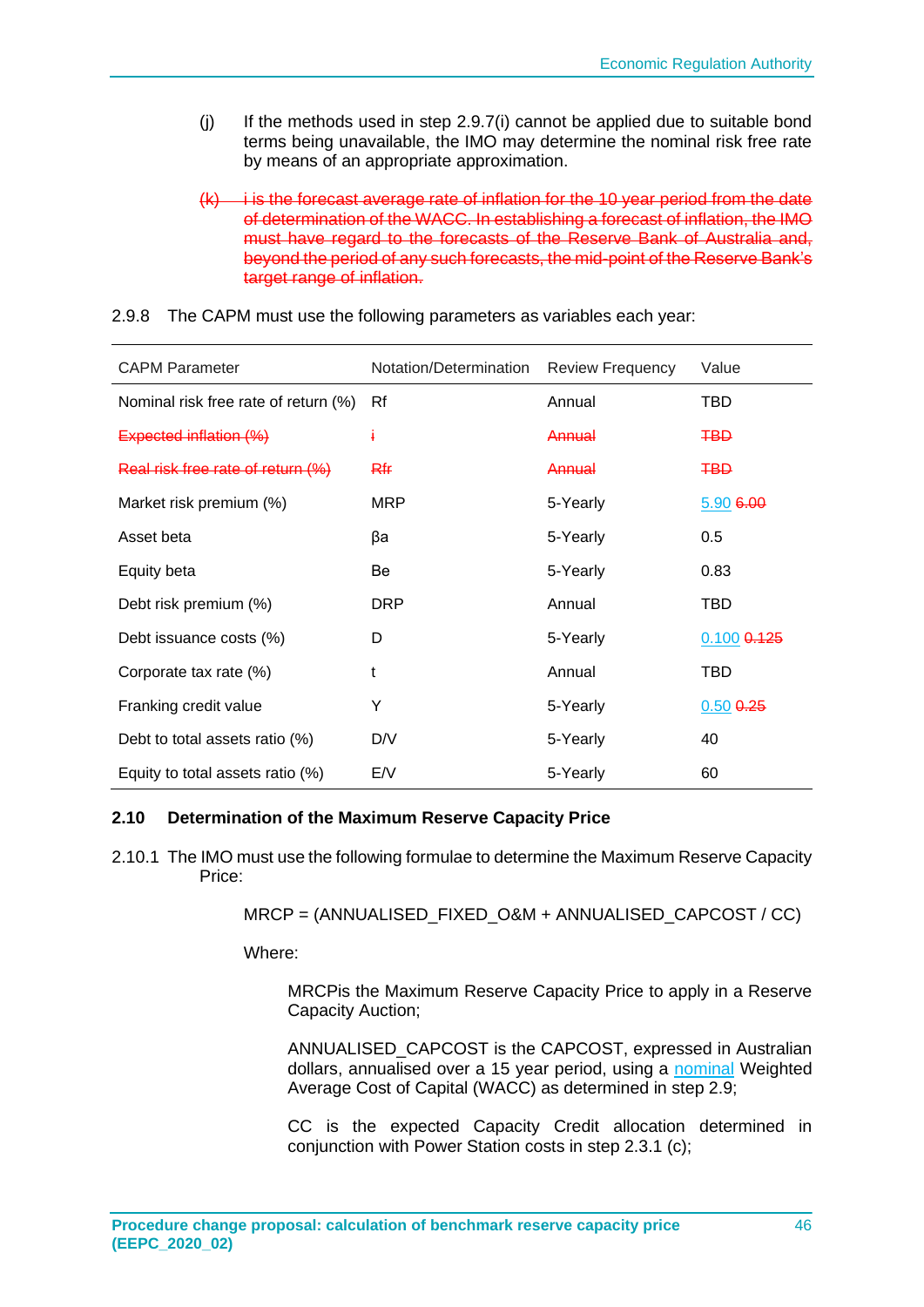CAPCOST is the total capital cost, expressed in million Australian dollars, estimated for an open cycle gas turbine power station of capacity CAP; and

ANNUALISED FIXED O&M is the annualised fixed operating and maintenance costs for a typical open cycle gas turbine power station and any associated electricity transmission facilities determined in step 2.5 and expressed in Australian dollars, per MW per year.

The value of CAPCOST must be calculated as:

 $CAPCOST = ((PC x (1 + M) + TC) x CC + FFC + LC) x (1 + WACC)^{1/2}$ 

Where:

PC is the capital cost of an open cycle gas turbine power station, expressed in Australian dollars per MW as determined in step 2.3 for that location;

M is a margin to cover legal, approval, financing and other costs and contingencies as detailed in step 2.8;

TC is the estimate of Total Transmission Costs as determined in step 2.4;

CC is the expected Capacity Credit allocation determined in conjunction with Power Station costs in step 2.3.1 (c);

FFC is the Fixed Fuel Cost as determined in step 2.6;

LC is the Land Cost as determined in step 2.7; and

WACC is the Weighted Average Cost of Capital as determined in step 2.9.

- 2.10.2 Once the IMO has determined a revised value for the Maximum Reserve Capacity Price, the IMO must publish a draft report describing how it has arrived at the proposed revised value and undertake consultation in accordance with clause 4.16.6 of the Market Rules. In preparing the draft report, the IMO must include details of how it has arrived at any proposed revised values for the Annual and 5 Yearly components used in calculating the WACC.
- 2.10.3 The IMO must publish any supporting consultant reports with the draft report on the Market Web Site.
- 2.10.4 After considering any submissions on the draft report the IMO must propose a final value for the Maximum Reserve Capacity Price and submit the report to the Economic Regulation Authority (ERA) of Western Australia for its approval under clause 2.26.1 of the Market Rules.
- 2.10.5 Once the final value for the Maximum Reserve Capacity Price, with any updates, has been approved by the ERA, the IMO must publish the final report and submissions as required by clause 4.16.7 of the Market Rules.